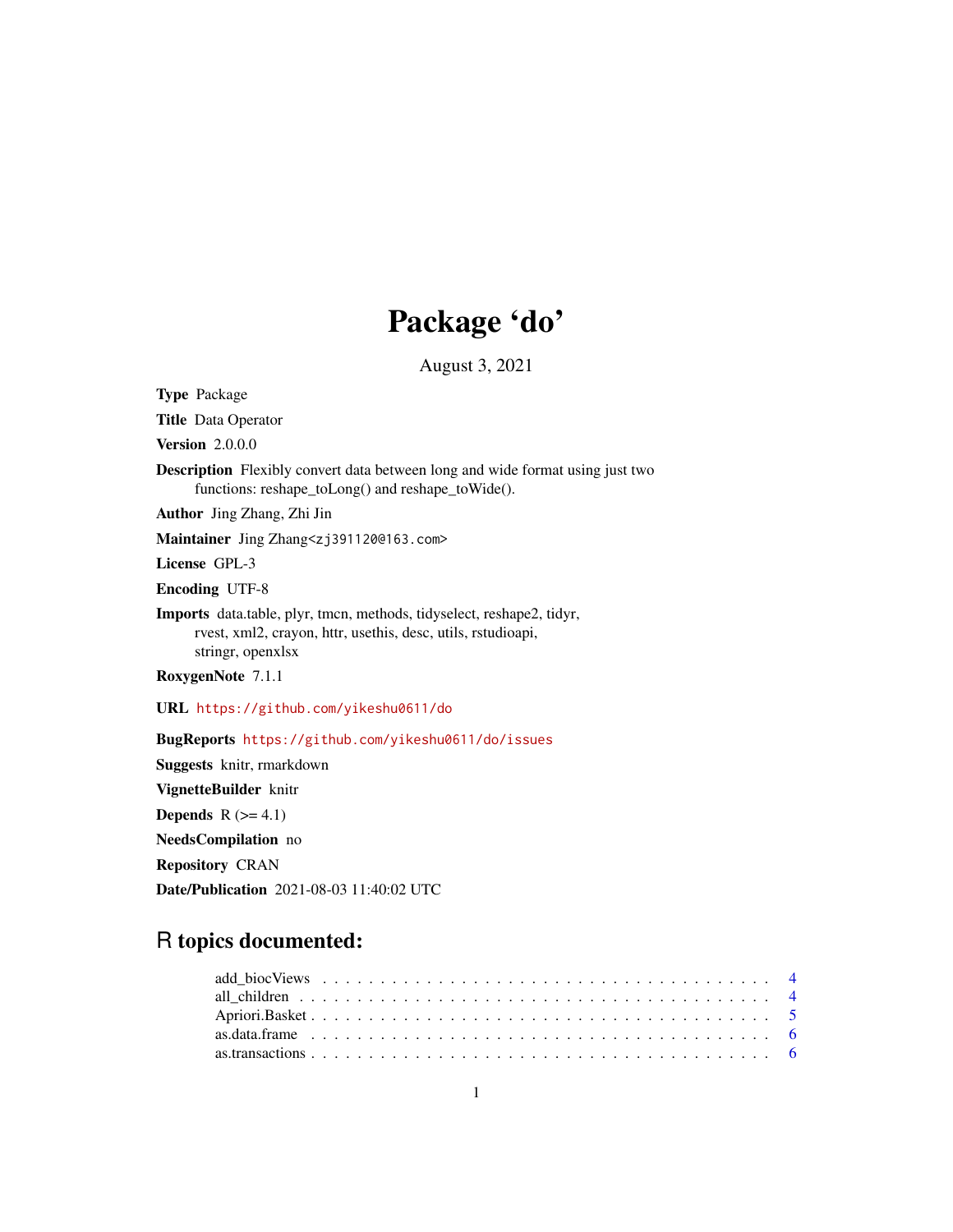|                                    | 7   |
|------------------------------------|-----|
|                                    | 7   |
|                                    | 8   |
|                                    | 8   |
|                                    | 9   |
| cnOS                               | 9   |
|                                    | 10  |
|                                    | 10  |
|                                    | 11  |
|                                    | 12  |
|                                    | 12  |
|                                    | 13  |
|                                    | 13  |
|                                    | 14  |
|                                    | 15  |
|                                    | 15  |
|                                    | 16  |
|                                    | 16  |
|                                    | 17  |
|                                    | 18  |
|                                    | 18  |
|                                    | 19  |
|                                    | 20  |
|                                    | 20  |
|                                    | 21  |
|                                    | 21  |
|                                    | 22. |
|                                    | 23  |
|                                    | 23  |
|                                    | 24  |
|                                    | 24  |
|                                    | 25  |
|                                    | 26  |
|                                    | 27  |
|                                    | 27  |
|                                    | 28  |
|                                    | 28  |
|                                    | 29  |
| is.dir.<br>$\cdot$ $\cdot$ $\cdot$ | 29  |
| is.linux                           | 30  |
|                                    | 30  |
| is windows                         | 31  |
| join                               | 31  |
|                                    | 32  |
|                                    | 33  |
|                                    | 33  |
|                                    | 34  |
|                                    | 34  |
|                                    |     |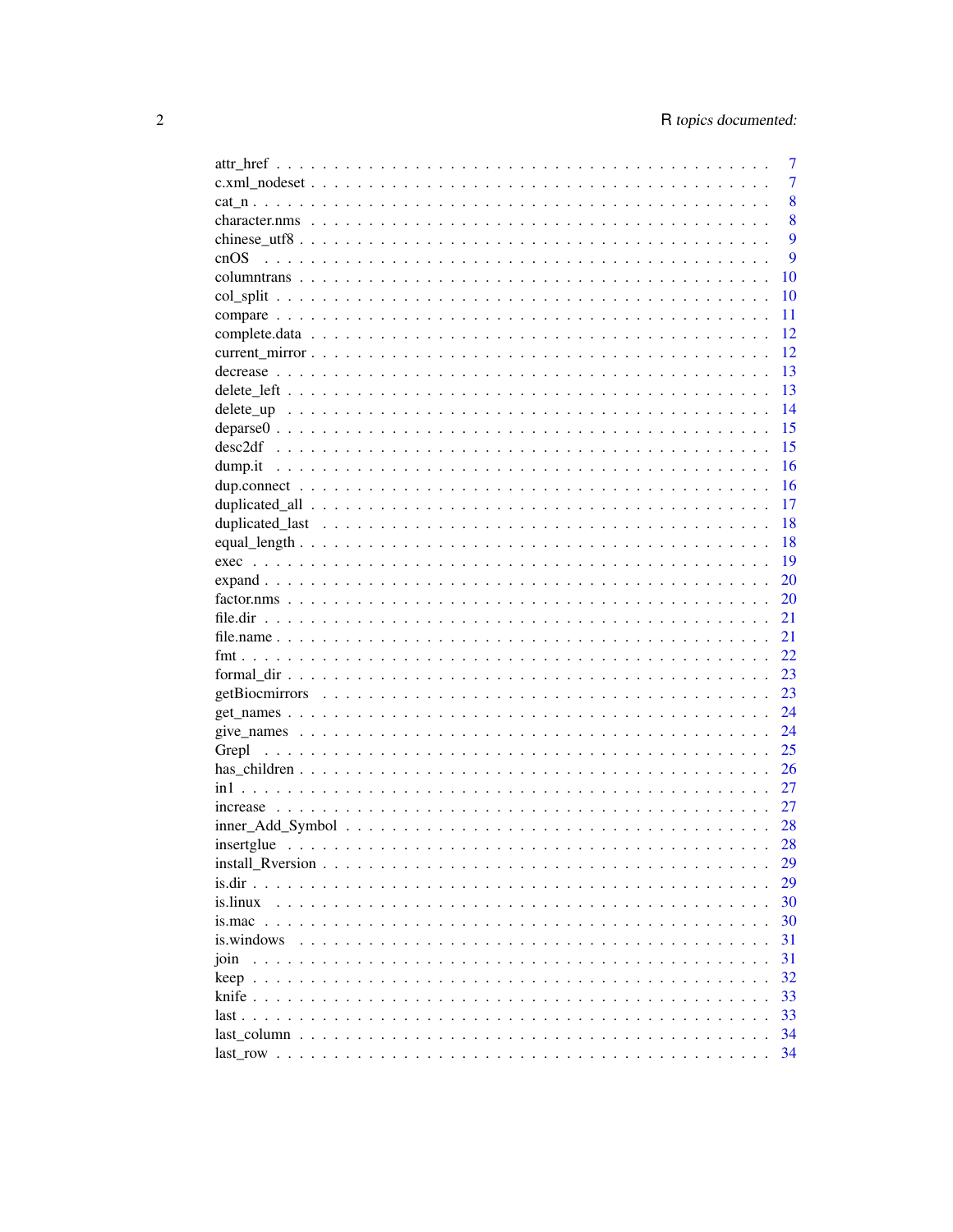|                                                                                                                   | 35 |
|-------------------------------------------------------------------------------------------------------------------|----|
|                                                                                                                   | 35 |
|                                                                                                                   | 36 |
| list1                                                                                                             | 37 |
|                                                                                                                   | 37 |
| mid                                                                                                               | 38 |
|                                                                                                                   | 38 |
|                                                                                                                   | 39 |
|                                                                                                                   | 40 |
|                                                                                                                   | 40 |
|                                                                                                                   | 41 |
|                                                                                                                   | 41 |
| $NA. whole. prob \dots \dots \dots \dots \dots \dots \dots \dots \dots \dots \dots \dots \dots \dots \dots$       | 42 |
| $NA. whole. sums \dots \dots \dots \dots \dots \dots \dots \dots \dots \dots \dots \dots \dots \dots \dots \dots$ | 42 |
|                                                                                                                   | 43 |
|                                                                                                                   | 43 |
|                                                                                                                   | 44 |
|                                                                                                                   | 44 |
|                                                                                                                   | 45 |
|                                                                                                                   | 45 |
|                                                                                                                   | 46 |
|                                                                                                                   | 46 |
|                                                                                                                   |    |
|                                                                                                                   | 47 |
|                                                                                                                   | 48 |
|                                                                                                                   | 48 |
|                                                                                                                   | 49 |
| $reshape\_toLong \ldots \ldots \ldots \ldots \ldots \ldots \ldots \ldots \ldots \ldots \ldots \ldots \ldots$      | 50 |
|                                                                                                                   | 50 |
|                                                                                                                   | 51 |
|                                                                                                                   | 52 |
|                                                                                                                   | 52 |
|                                                                                                                   | 53 |
|                                                                                                                   | 53 |
|                                                                                                                   | 54 |
| select                                                                                                            | 54 |
|                                                                                                                   | 55 |
|                                                                                                                   | 56 |
|                                                                                                                   | 57 |
|                                                                                                                   | 57 |
|                                                                                                                   | 58 |
| table NA                                                                                                          | 58 |
|                                                                                                                   | 59 |
| Trim                                                                                                              | 59 |
|                                                                                                                   | 60 |
|                                                                                                                   | 60 |
|                                                                                                                   | 61 |
|                                                                                                                   | 61 |
|                                                                                                                   | 62 |
|                                                                                                                   |    |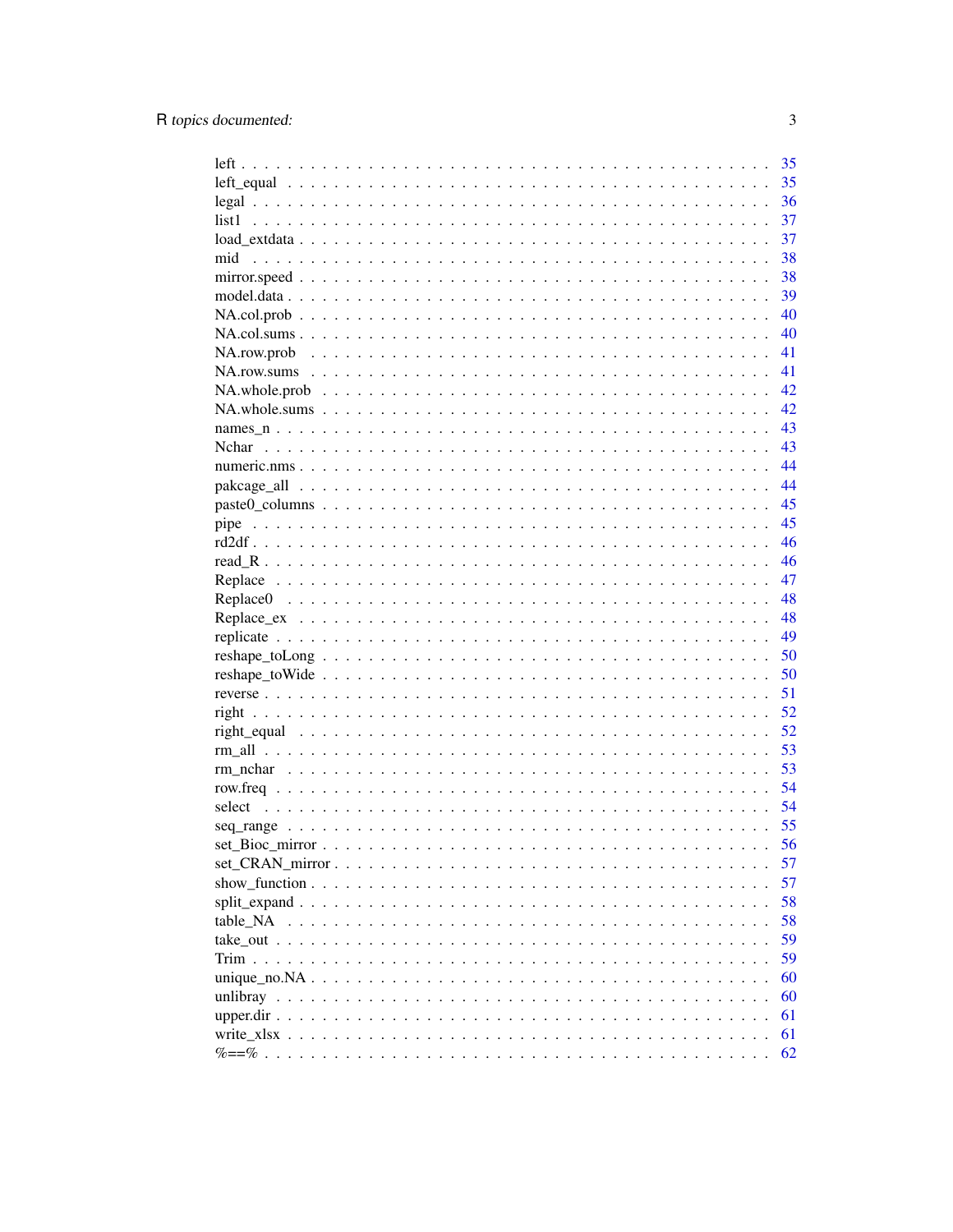## <span id="page-3-0"></span>4 all\_children

| Index |  |  |  |  |  |  |  |  |  |  |  |  |  |  |  |  |  |  |  |  |  |  |  |  |
|-------|--|--|--|--|--|--|--|--|--|--|--|--|--|--|--|--|--|--|--|--|--|--|--|--|
|       |  |  |  |  |  |  |  |  |  |  |  |  |  |  |  |  |  |  |  |  |  |  |  |  |
|       |  |  |  |  |  |  |  |  |  |  |  |  |  |  |  |  |  |  |  |  |  |  |  |  |

add\_biocViews *Add biocViews Field to Description File*

## Description

Add biocViews Field to Description File

## Usage

```
add_biocViews(value = "", overwrite = TRUE)
```
## Arguments

| value     | package names              |
|-----------|----------------------------|
| overwrite | logical, TRUE is defaulted |

## Description

Extract all children nodes

## Usage

```
all_children(x, res = "do not change", i = 1)
```
## Arguments

| x   | one or more documents, nodes, or node sets. |
|-----|---------------------------------------------|
| res | omit. do not make any change.               |
| i   | must be 1                                   |

#### Value

nodeset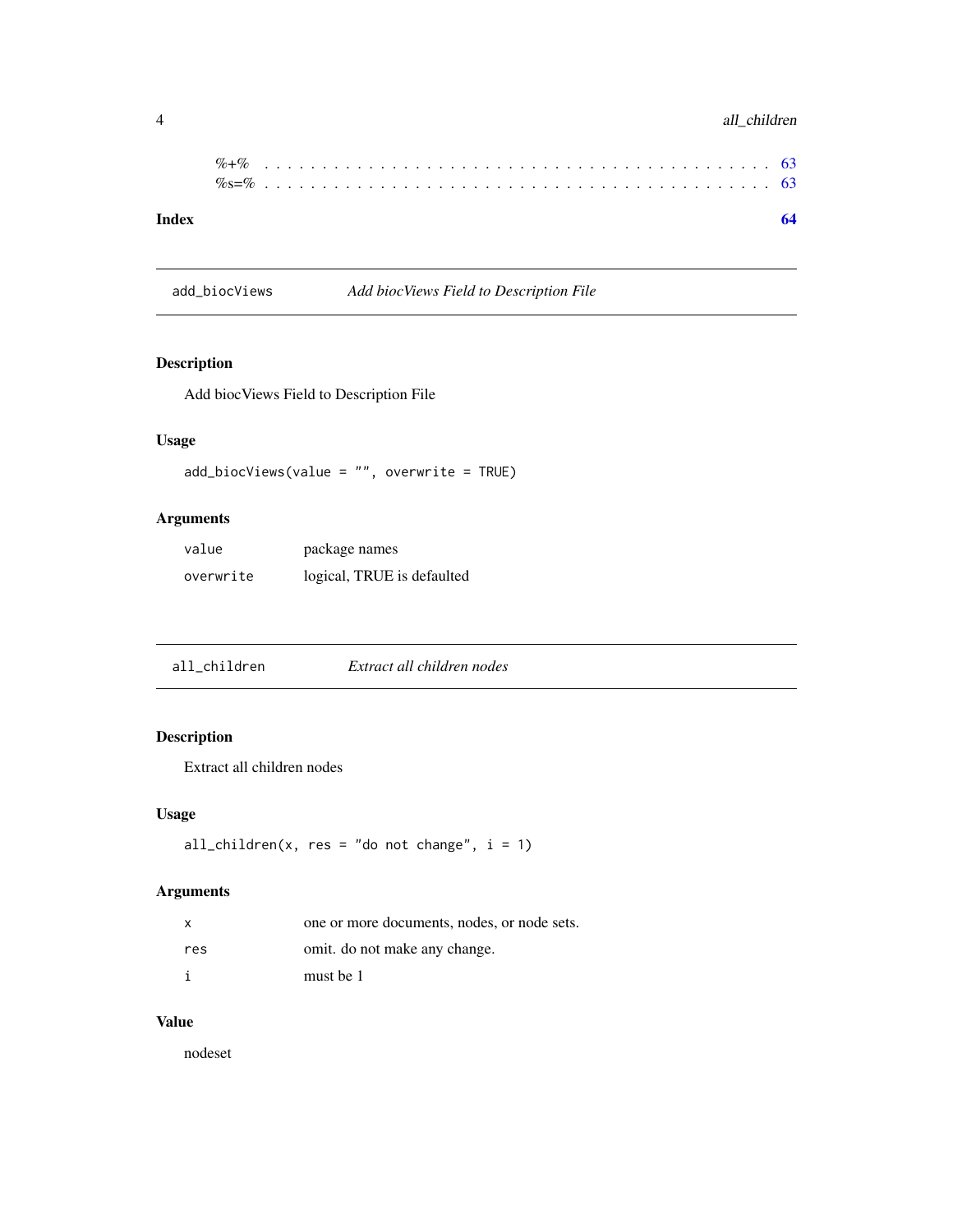## <span id="page-4-0"></span>Apriori.Basket 5

## Examples

```
txt='<div class="activityBody postBody thing">
        < p ><a href="/forum/conversation" class="mqPostRef">(22)</a>
            where?
        </p>
      <p>
        stays
        <b>disappears</b>
        <a>disappears</a>
        <span>disappears</span>
        stays
      </p>
    \langle/div\rangle'library(xml2)
   html=read_html(txt)
    all_children(html)
```
Apriori.Basket *Convert vector to sparse matrix*

## Description

Convert vector or dataframe to sparse matrix.

#### Usage

```
Apriori.Basket(x, sep = ";", dup.delete = FALSE)
```
#### Arguments

|            | a vector                                                              |
|------------|-----------------------------------------------------------------------|
| sep        | one separator                                                         |
| dup.delete | whether to delete duplicated values in the same row, default is FALSE |

#### Value

a sparse matrix

#### Examples

```
# convert a vector to sparse matrix
g=c('a,b,a,,','a,b,c,d','d,c,f,g,h')
Apriori.Basket(x=g,sep = ',')
```
# convert a dataframe to sparse matrix library(data.table)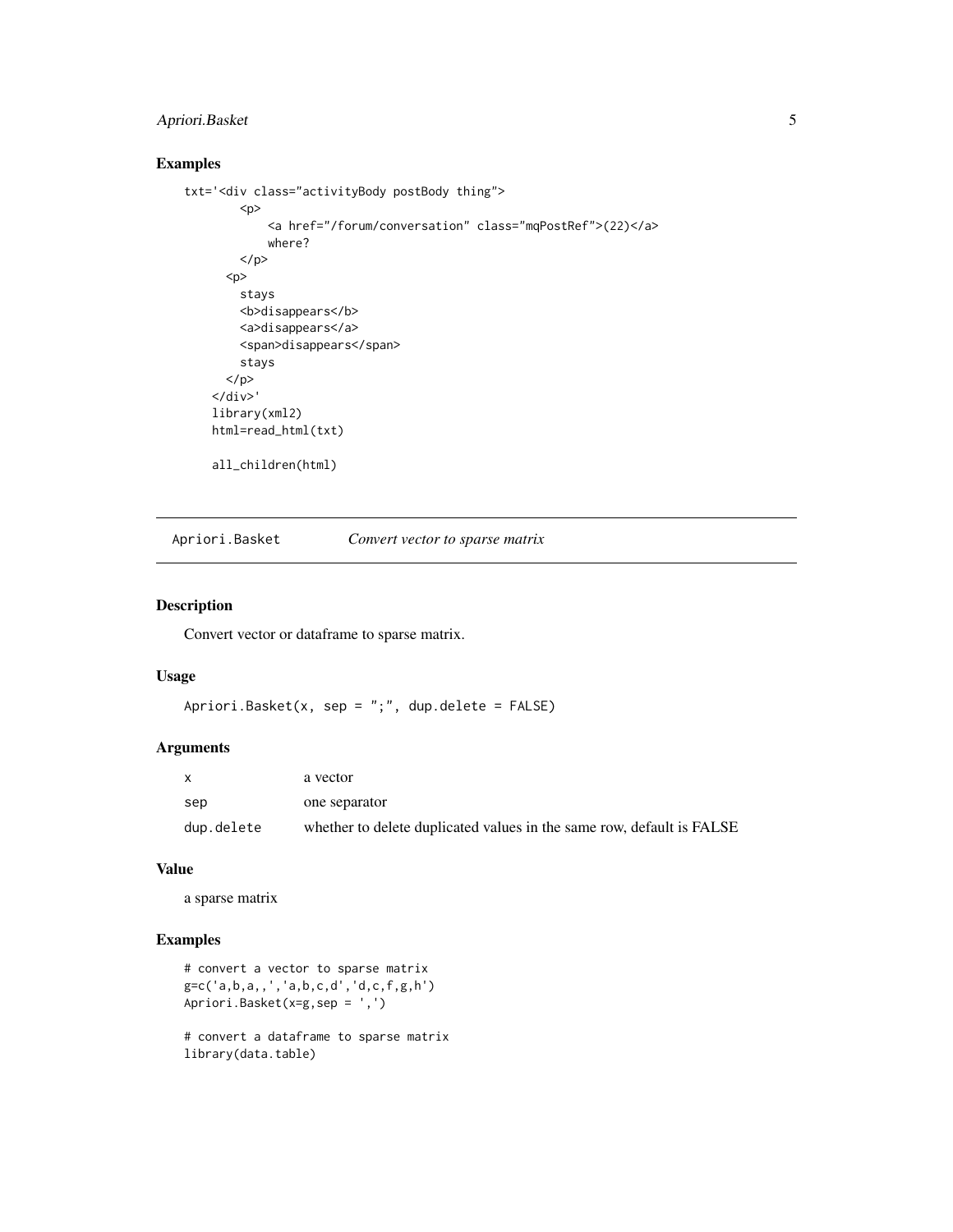```
df = freq(text = 't1 t2 t3
a NA d
g a j')
Apriori.Basket(x=df,sep = ',')
```
as.data.frame *Transform to dataframe rules object or calibrate object*

#### Description

Transform to dataframe rules object or calibrate object

#### Usage

```
## S3 method for class 'rules'
as.data.frame(x, row.names = NULL, optional = FALSE, ...)
## S3 method for class 'calibrate'
as.data.frame(x, row.names = NULL, optional = FALSE, ...)
```
#### Arguments

| x         | data with rules class for package 'arules' |
|-----------|--------------------------------------------|
| row.names | ignore                                     |
| optional  | ignore                                     |
| $\cdot$   | ignore                                     |

#### Value

a dataframe

as.transactions *Transform to transactions*

#### Description

Transform to transactions

## Usage

```
as.transactions(x)
```
## Arguments

x dataframe or matrix

<span id="page-5-0"></span>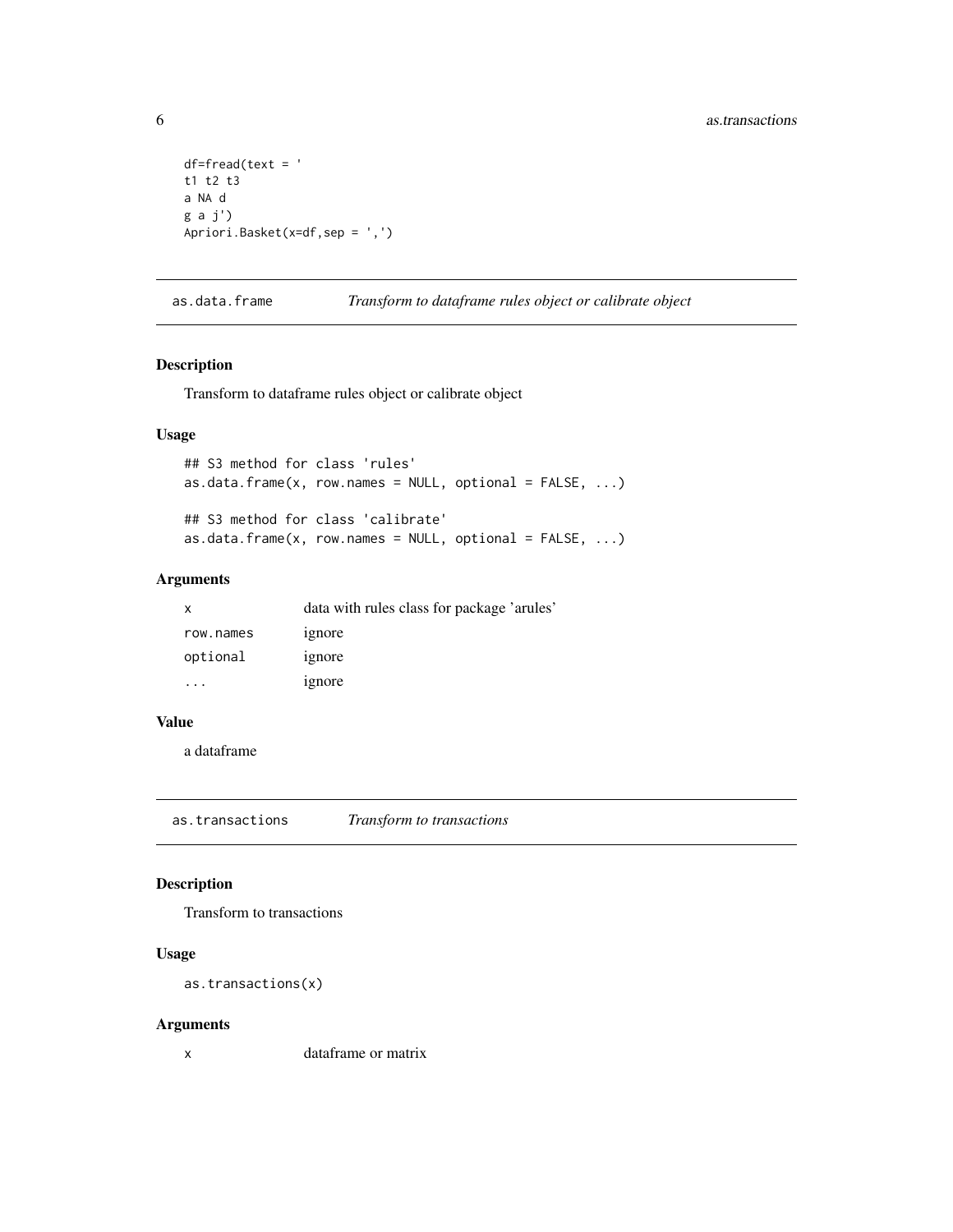#### <span id="page-6-0"></span>attr\_href 7

## Value

a transaction data

## attr\_href *Get hypertext reference attributes*

## Description

Get hypertext reference attributes

## Usage

attr\_href(x)

#### Arguments

x A document (from read\_html()), node set (from html\_elements()), node (from html\_element()), or session (from session()).

#### Value

hypertext reference attributes

c.xml\_nodeset *Comine xml\_nodeset*

## Description

Comine xml\_nodeset

## Usage

## S3 method for class 'xml\_nodeset'  $c(\ldots)$ 

## Arguments

... one or more xml\_nodeset

#### Value

xml\_nodeset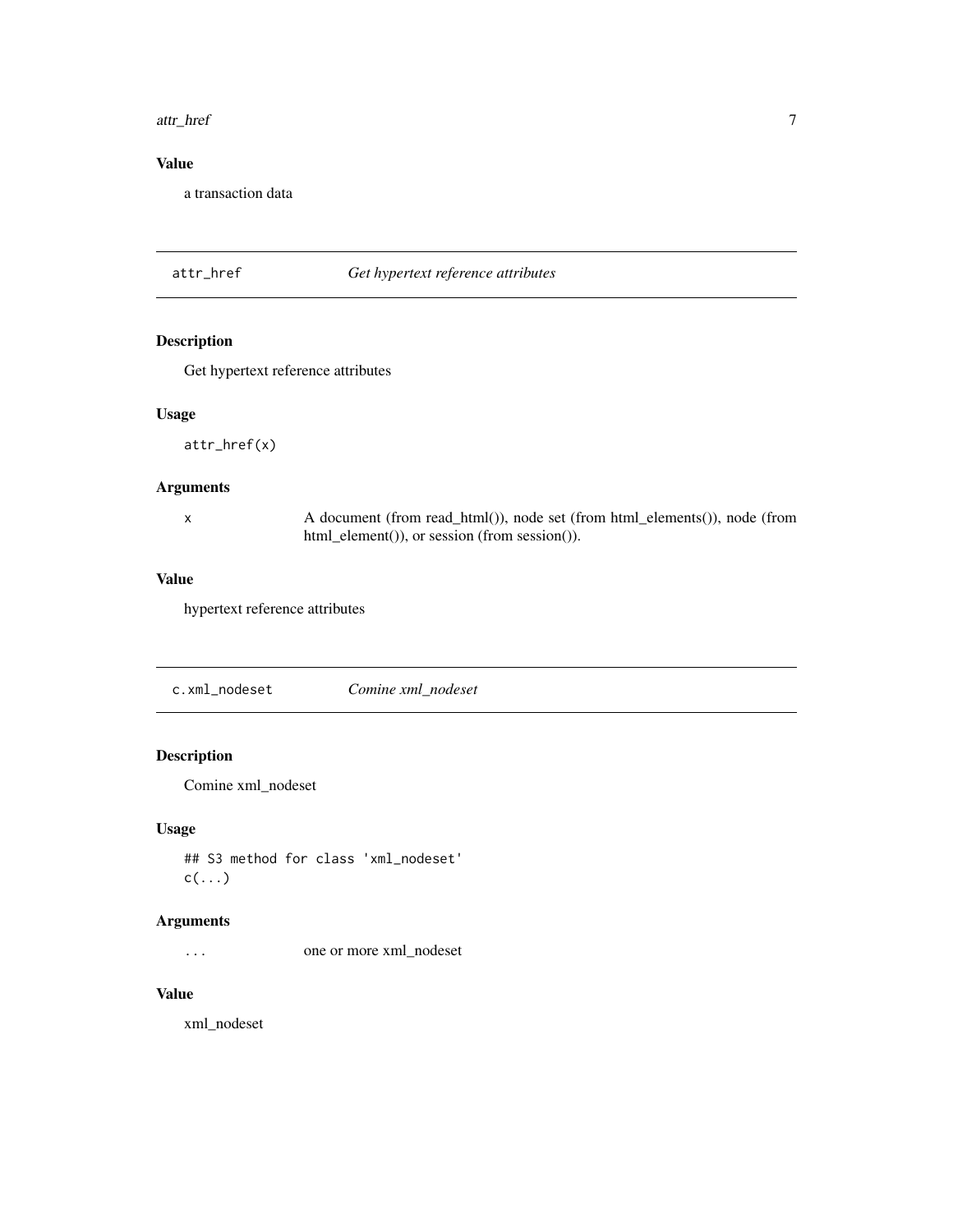<span id="page-7-0"></span>

print vector by lines

## Usage

 $cat_n(x, n = 3, ind = 0)$ 

## Arguments

| $\mathsf{x}$ | one vector                                   |
|--------------|----------------------------------------------|
| n.           | number if element in each line, default is 3 |
| ind          | indentation, default is 0                    |

## Value

print vector by lines

## Examples

cat\_n(1:10) cat\_n(1:10,ind=3)

character.nms *Return character names in matrix or dataframe*

## Description

Return character names in matrix or dataframe

## Usage

character.nms(df)

## Arguments

df dataframe or matrix

## Value

character names vectors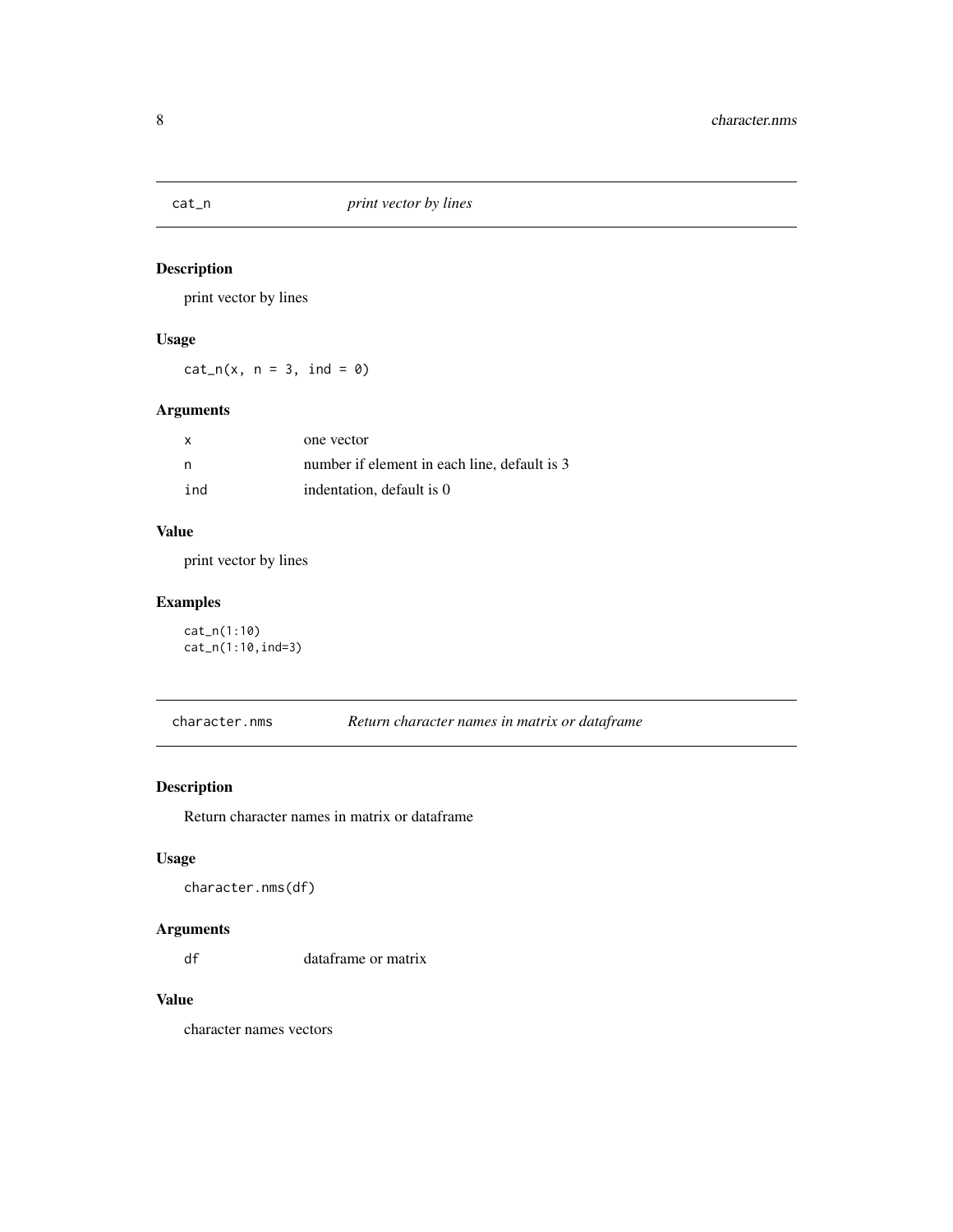<span id="page-8-0"></span>chinese\_utf8 *UTF8 Code for Chinese*

## Description

UTF8 Code for Chinese

## Usage

chinese\_utf8(x)

## Arguments

x chinese characters

#### Value

an expression with UTF8 code.

| cn <sub>0</sub> S | Chinese operating system Whether the computer is Chinese operating |
|-------------------|--------------------------------------------------------------------|
|                   | system                                                             |

## Description

Chinese operating system Whether the computer is Chinese operating system

## Usage

cnOS()

## Value

logical

## Examples

cnOS()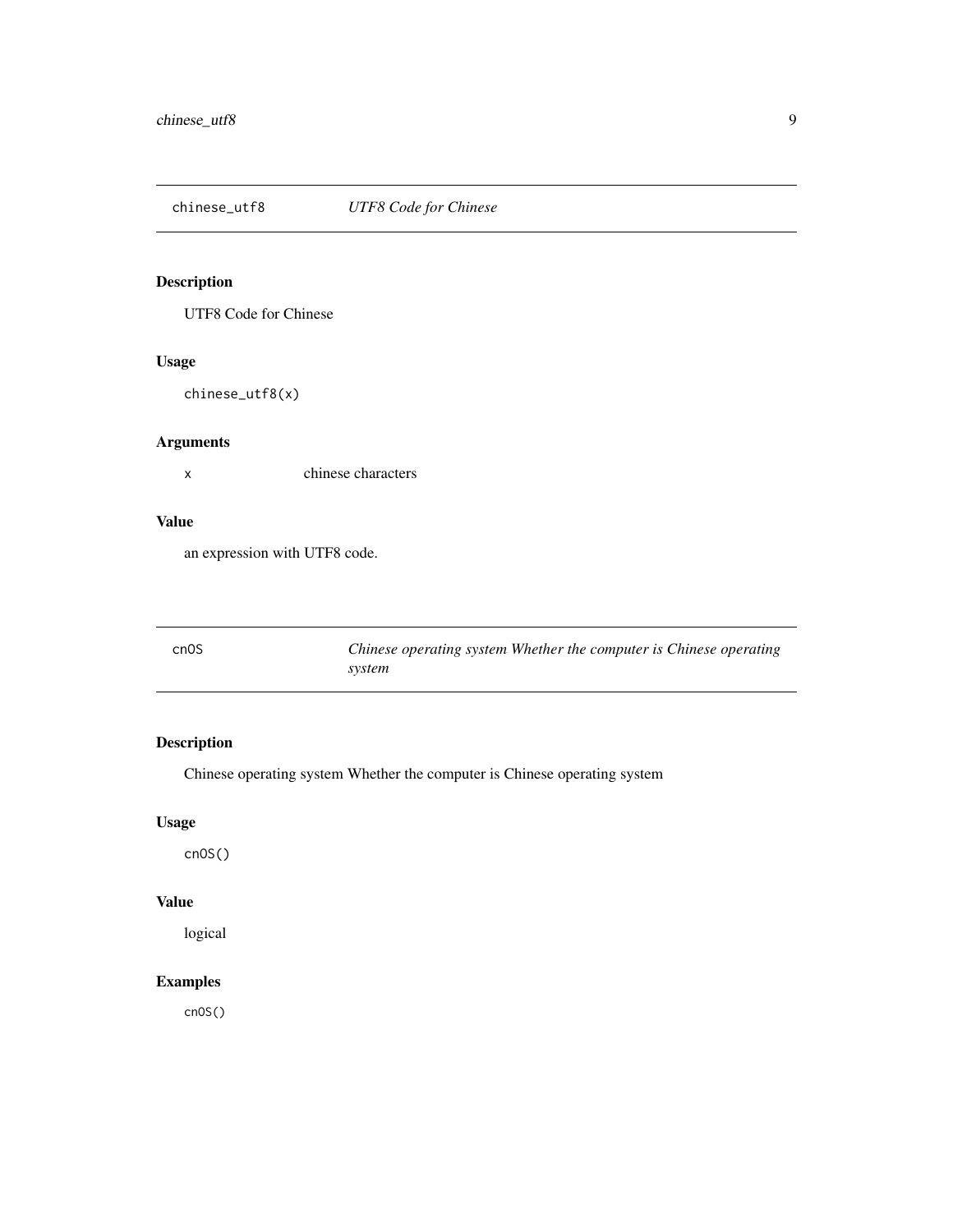<span id="page-9-0"></span>

Change data type

## Usage

```
factor.it(x) <- value
```
factor.it(x, value)

numeric.it(x, value)

numeric.it $(x)$  <- value

## Arguments

| x     | dataframe    |
|-------|--------------|
| value | column names |

#### Value

factor or numeric columns in a dataframe

#### Examples

```
str(mtcars)
factor.it(mtcars,c("cyl", "vs", "am", "gear"))
factor.it(mtcars)=c("cyl", "vs", "am", "gear")
str(mtcars)
numeric.it(mtcars,c("cyl", "vs", "am", "gear"))
numeric.it(mtcars)=c("cyl", "vs", "am", "gear")
str(mtcars)
```
col\_split *Split A Vector into Columns*

## Description

Split A Vector into Columns

#### Usage

```
col\_split(x, split, reg\_expr, columns, cat = TRUE)
```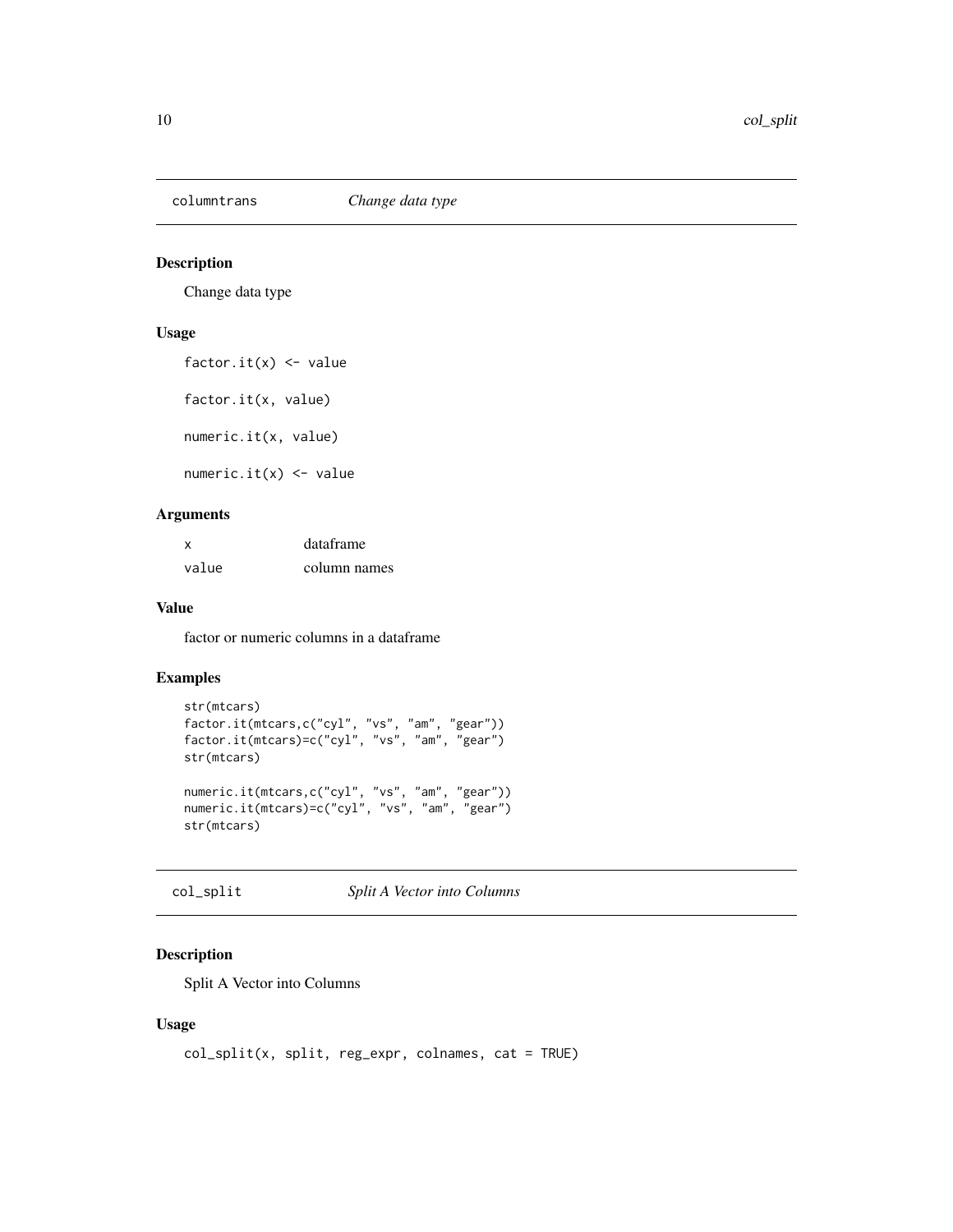#### <span id="page-10-0"></span>compare the compare that the compare is the compare of the compare in the compare in the compare in the compare in the compare in the compare in the compare in the compare in the compare in the compare in the compare in th

## Arguments

| x        | a vector                                |
|----------|-----------------------------------------|
| split    | one or more characters. Split exactly   |
| reg_expr | character. Split by regular expressions |
| colnames | optional. Column names for outcome      |
| cat.     | logical, whether to show message        |

## Value

A dataframe with several columns.

## Examples

```
x=c('1a2','3a4','4a4')
col_split(x,split='a')
col\_split(x = x, reg\_expr = '[a-z]')#two splits
df=data.frame(result=c('A, B-C',
                       'A, C-D',
                       'E, F-G'))
col_split(x = df[,1],split = c(',','-'))
```
#### compare *Compare two vectors*

## Description

Compare two vectors

## Usage

equal(a, b)

over(a, b)

lower(a, b)

## Arguments

| - a | one vector       |
|-----|------------------|
| - h | the other vector |

#### Value

the compared object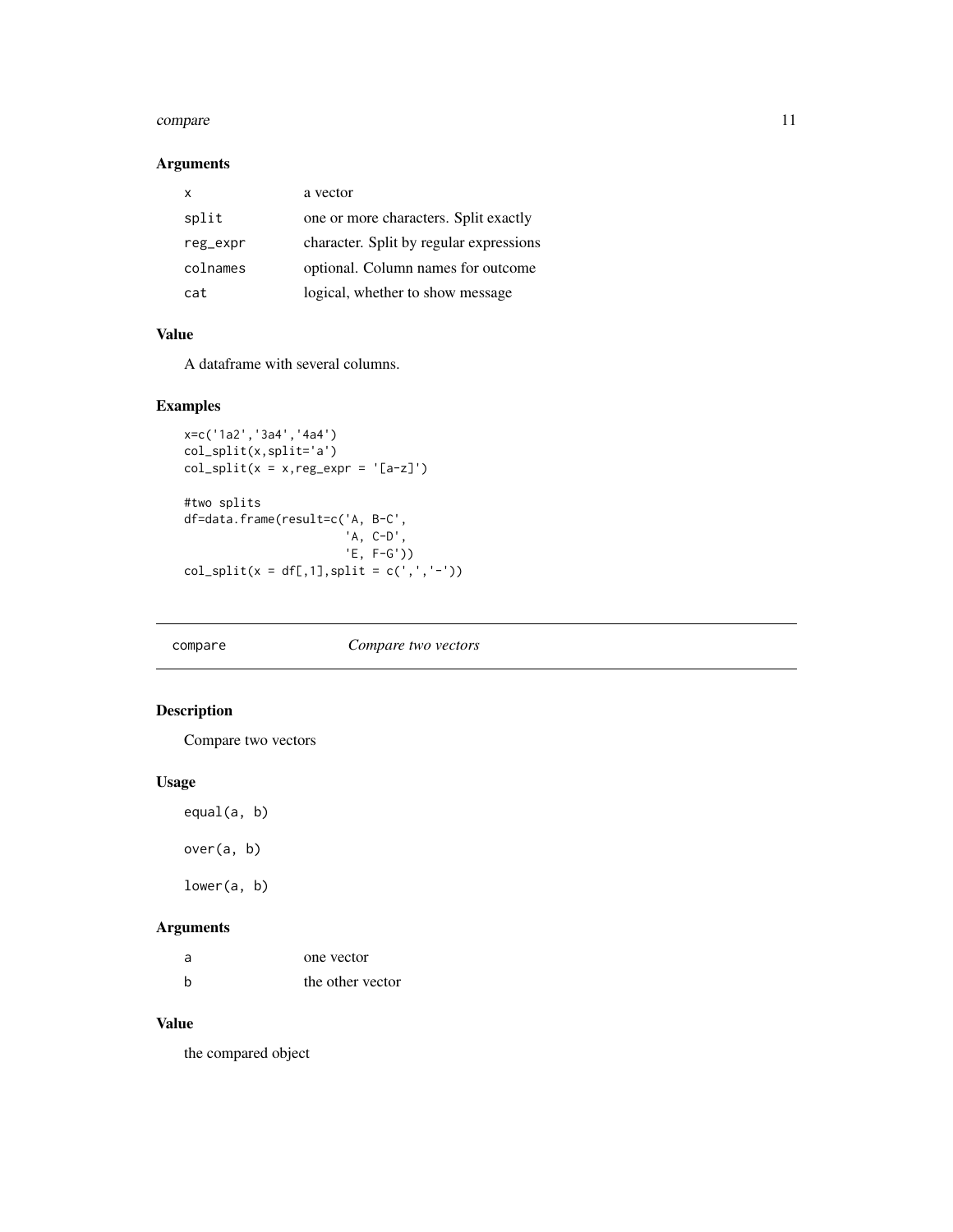## <span id="page-11-0"></span>Examples

```
equal(letters,c('a','b'))
over(1:10,5)
over(1:10,5)
```
complete.data *Complete data*

## Description

Removing rows with NA in dataframe or matrix. Removing NA atomic.

## Usage

complete.data(x)

#### Arguments

x dataframe or matrix or atomic

## Value

complete data

## Examples

```
x=c(1,NA,2)
complete.data(x)
```
x=data.frame(a=c(1,NA)) complete.data(x)

current\_mirror *Current mirror*

## Description

Current mirrors of CRAN adn Bioconductor

## Usage

current\_mirror()

#### Value

a list contains CRAN and Bioconductor mirror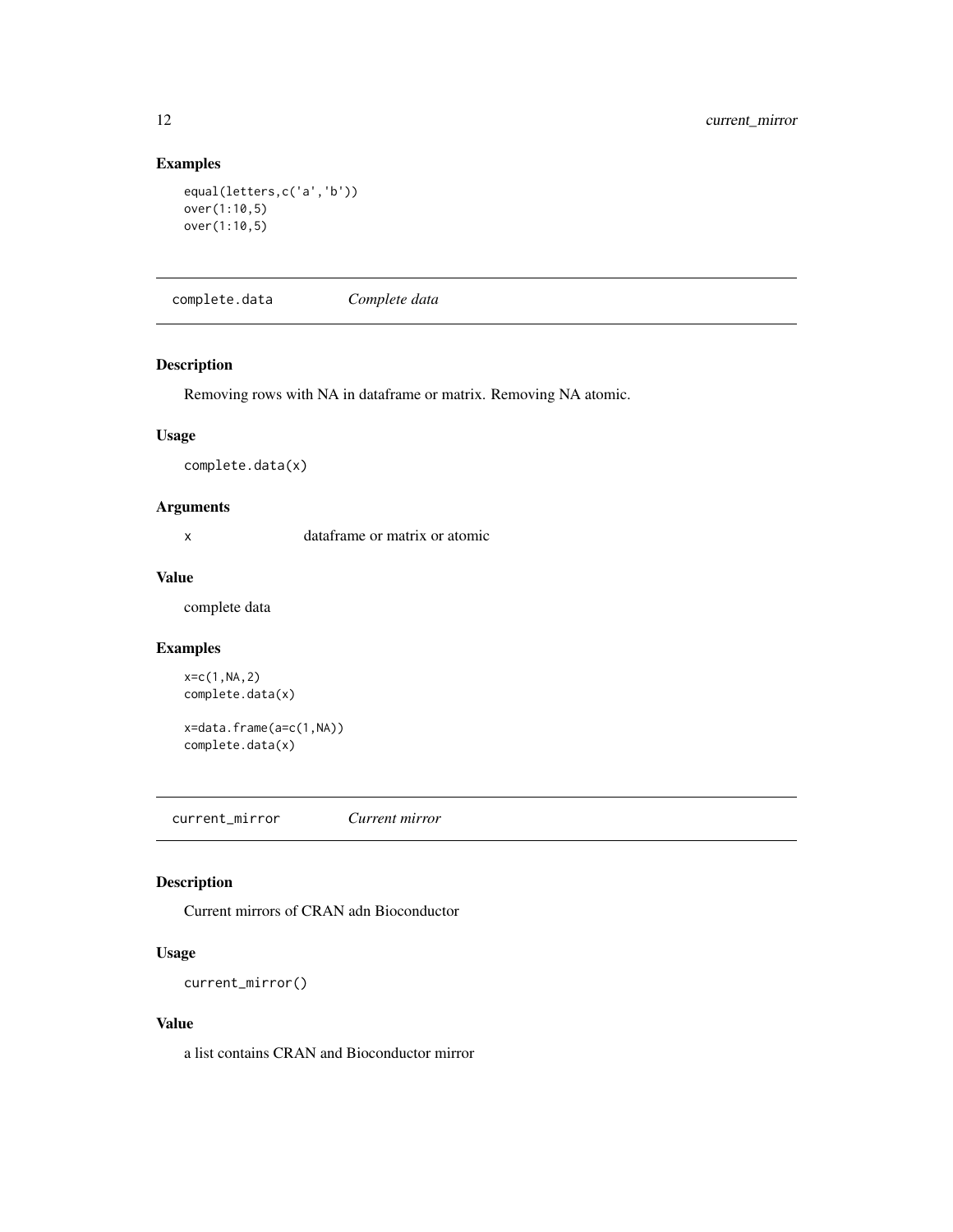#### <span id="page-12-0"></span>decrease and the set of the set of the set of the set of the set of the set of the set of the set of the set of the set of the set of the set of the set of the set of the set of the set of the set of the set of the set of

## Examples

current\_mirror()

decrease *decrease character* Description decrease character Usage decrease(chr) Arguments chr one character vector Value decreased vector Examples set.seed(2020)

x=rnorm(20) decrease(x)

delete\_left *Delete and Move Left the rest Values*

## Description

Delete and Move Left the rest Values

## Usage

delete\_left(x, delete)

## Arguments

| $\mathsf{x}$ | dataframe or matrix |
|--------------|---------------------|
| delete       | one delete object   |

#### Value

dataframe or matrix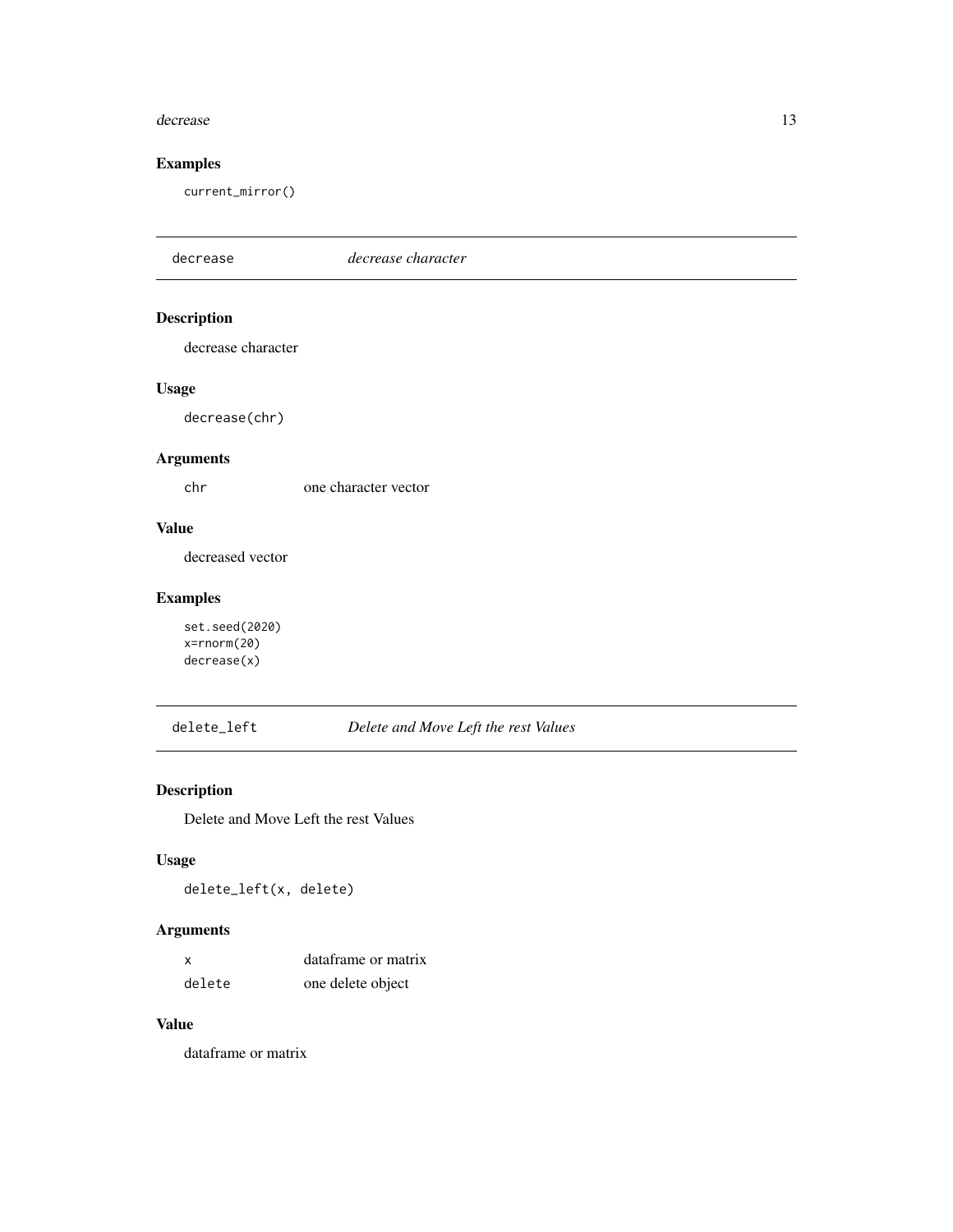## Examples

```
a=c(1,NA,7,NA)
b=c(NA,2,2,7)
d=c(1,NA,40,7)
df=data.frame(a,b,d)
delete_left(x=df,NA)
```
## delete\_up *Delete and Move Up the Rest Values*

## Description

Delete and Move Up the Rest Values

## Usage

delete\_up(x, delete)

## Arguments

| x      | dataframe or matrix |  |  |
|--------|---------------------|--|--|
| delete | one delete object   |  |  |

## Value

dataframe or matrix

## Examples

```
a=c(1,NA,7,NA)
b=c(NA,2,2,7)
d=c(1,NA,40,7)
df=data.frame(a,b,d)
```
 $delete\_up(x = df, delete = NA)$ 

<span id="page-13-0"></span>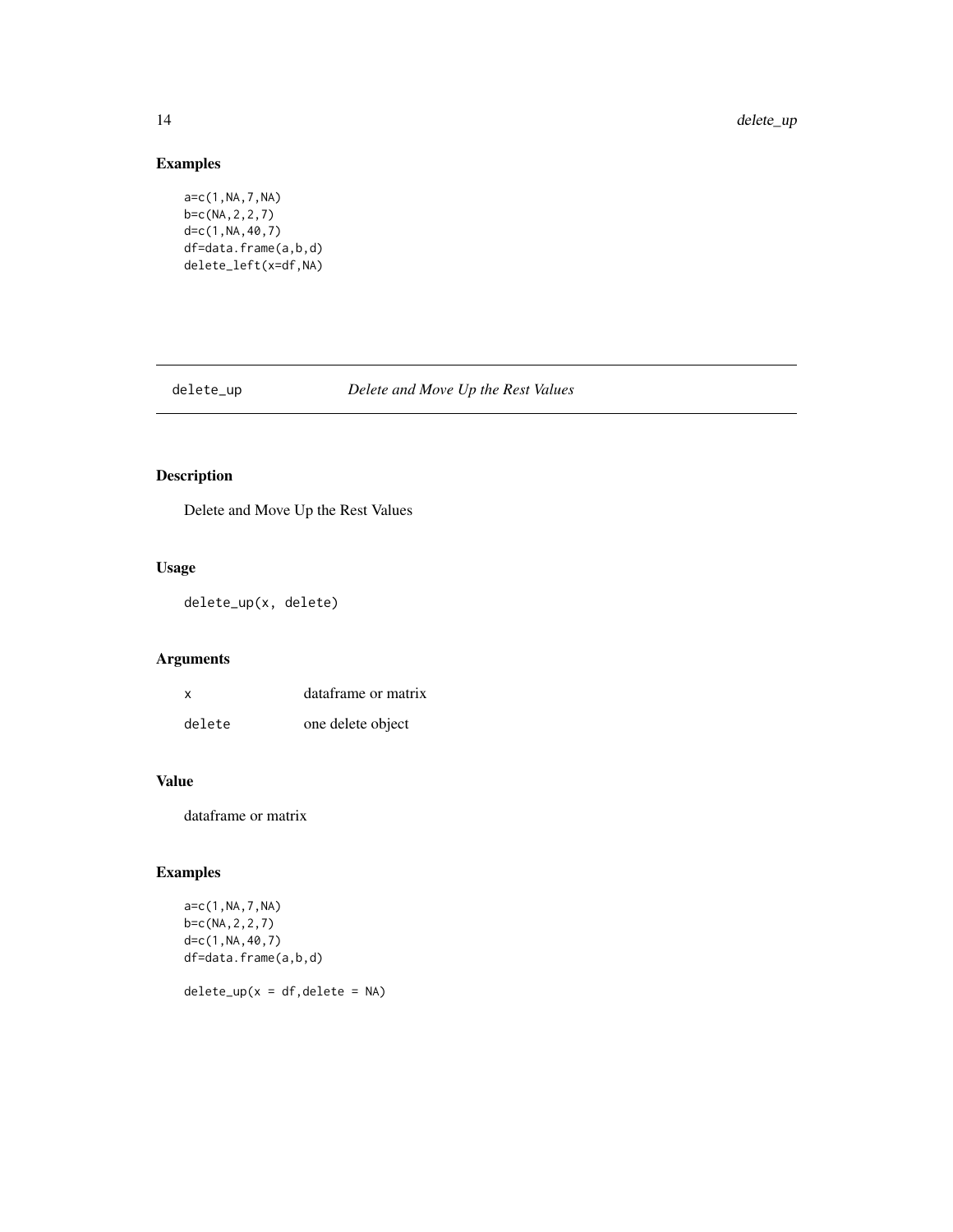<span id="page-14-0"></span>

substitue, deparse and paste

## Usage

deparse0(x)

## Arguments

x one object

#### Value

character

## Examples

deparse0(j)

desc2df *Convert package description file to dataframe*

## Description

Convert package description file to dataframe

## Usage

desc2df(desc)

## Arguments

desc description file path

#### Value

One dataframe with column names of field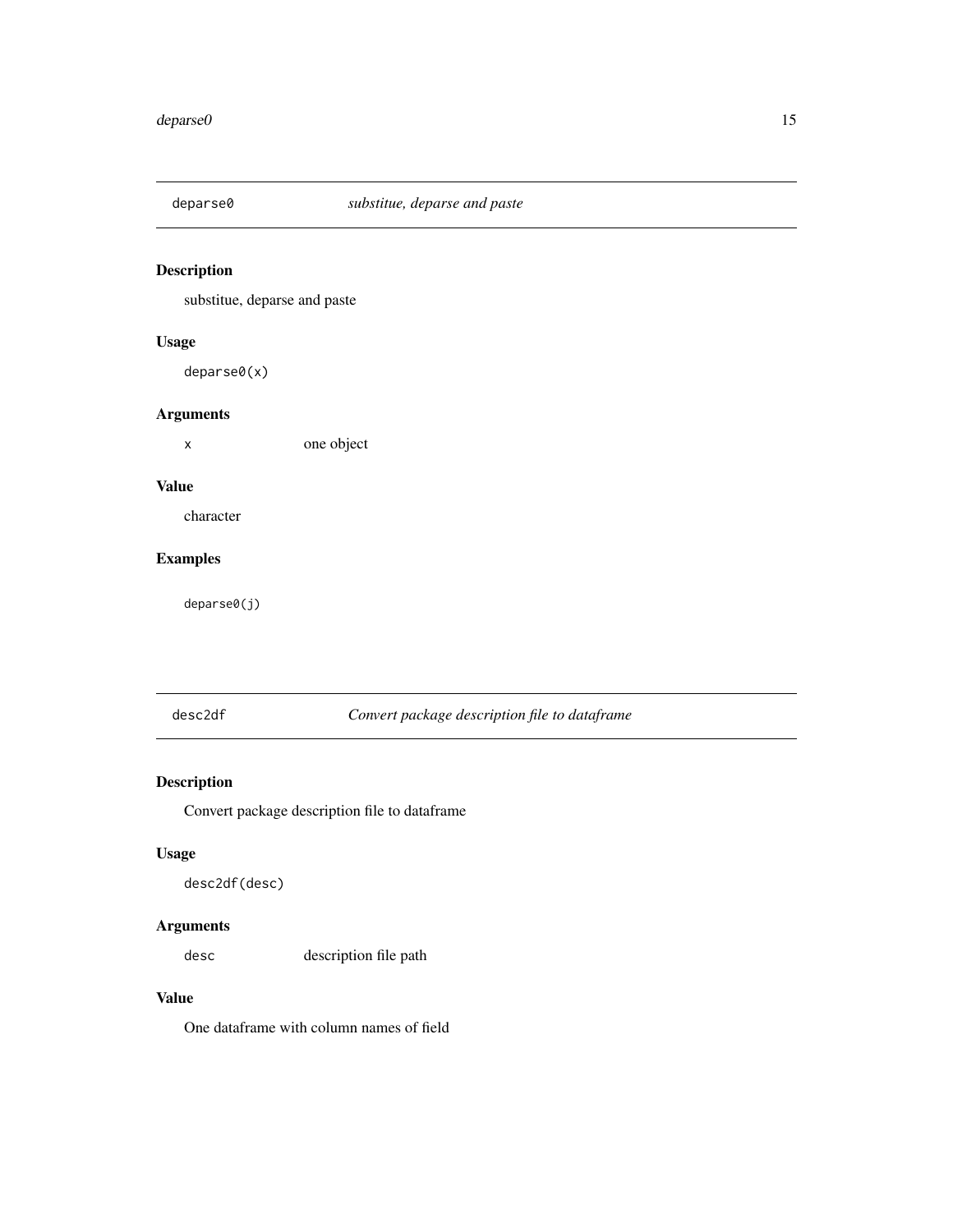<span id="page-15-0"></span>

Create dump matrix for a vector

#### Usage

dump.it(..., include.name = TRUE)

## Arguments

... one vector include.name logical, default is TRUE, wether to include name of variable

## Value

a dump matix contains 0 and 1

## Examples

```
x=c('a','b','c','a','a')
dump.it(x)
dump.it(mtcars$am)
dump.it(mtcars[,'am'])
```
dup.connect *Connect Duplicated Values*

## Description

Connect Duplicated Values

## Usage

dup.connect(data, id, dup.var)

## Arguments

| data    | dataframe or matrix               |
|---------|-----------------------------------|
| id      | id column names or indexs         |
| dup.var | duplicated column names or indexs |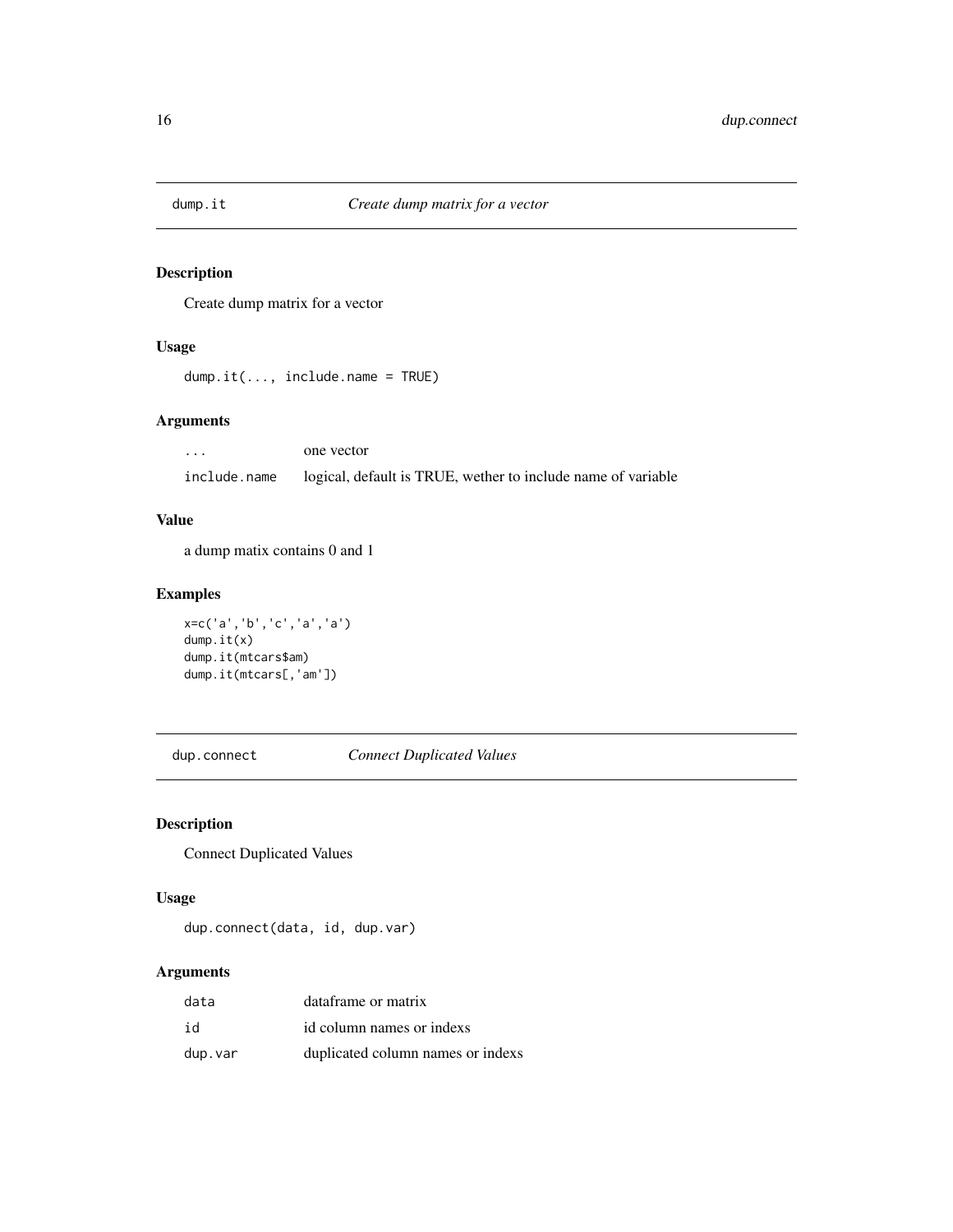## <span id="page-16-0"></span>duplicated\_all 17

## Value

dataframe contains id and duplicated values

## Examples

```
dup.connect(data = mtcars,id = 'am',dup.var = 'cyl')
dup.connect(data = mtcars,
            id = c('am','gear'),
            dup.var = c('cyl','qsec'))
```
duplicated\_all *Determine All Duplicate Elements*

## Description

Determine All Duplicate Elements

## Usage

```
duplicated_all(x)
```
#### Arguments

x character

#### Value

logical value

```
x=c(1,3,2,1,2)
duplicated(x)
duplicated_all(x)
```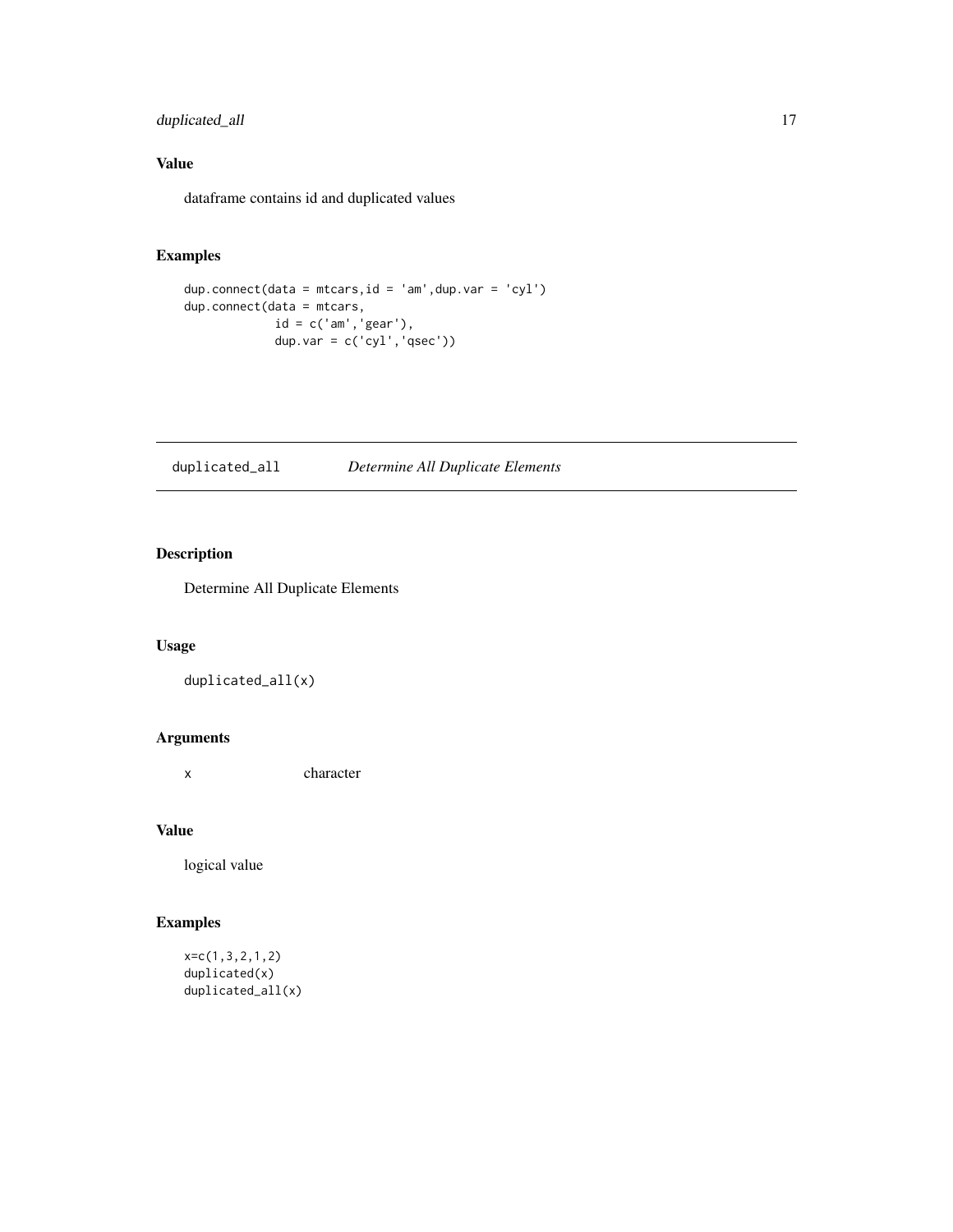<span id="page-17-0"></span>

Determine Duplicate Elements in the Last Position

## Usage

duplicated\_last(x)

## Arguments

x character

#### Value

logical value

## Examples

x=c(1,3,2,1,2) duplicated(x) duplicated\_last(x)

equal\_length *Equal Length*

## Description

Equal Length

## Usage

```
equal_length(x, suffix = " ", nchar, colname = FALSE, rowname = FALSE)
```
## Arguments

| X       | can be number, strings, verctors, dataframe or matrix. |
|---------|--------------------------------------------------------|
| suffix  | suffix                                                 |
| nchar   | maximun length                                         |
| colname | a logistic value, default is FALSE                     |
| rowname | a logistic value, default is FALSE                     |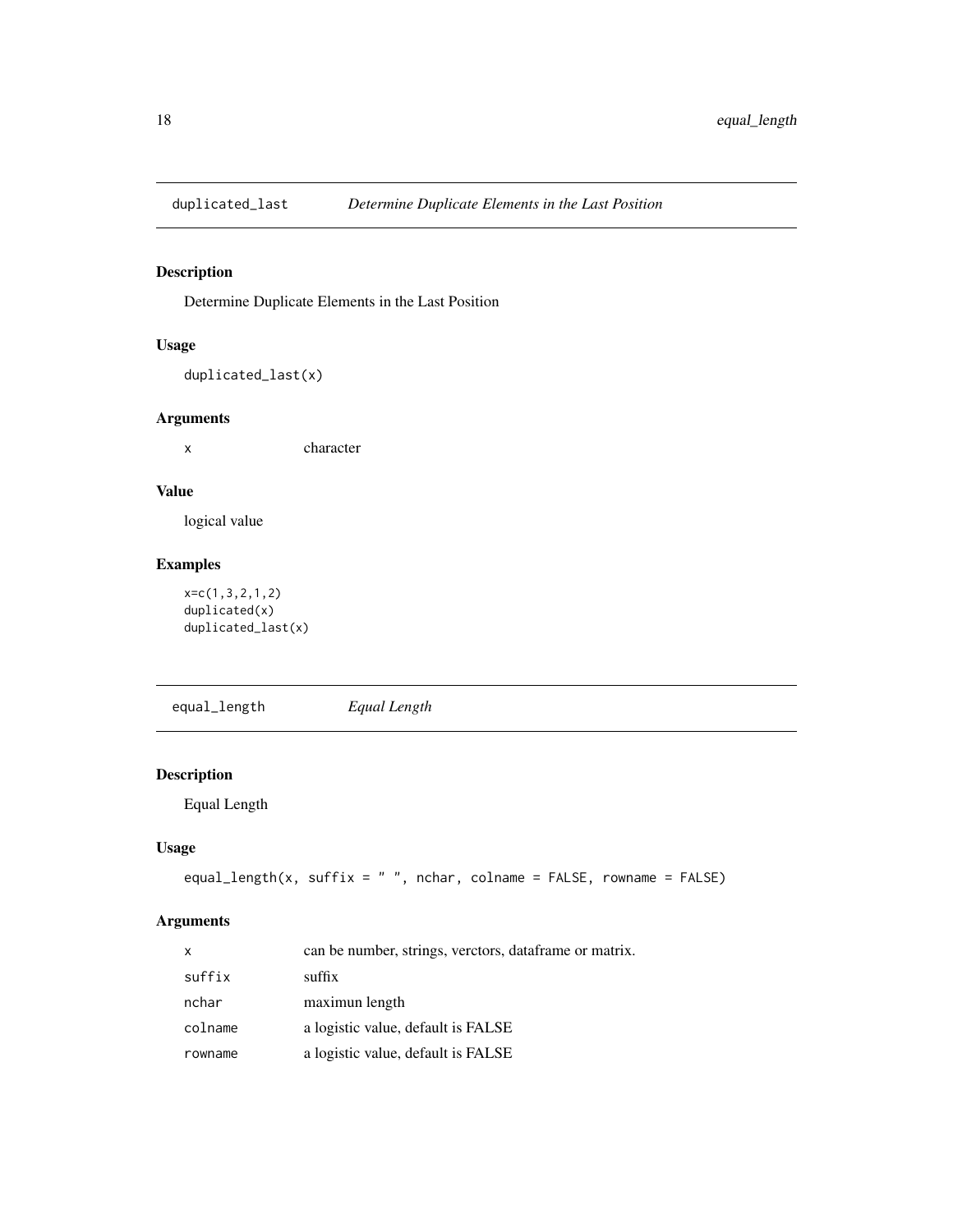<span id="page-18-0"></span> $e^{\lambda}$  executed the set of  $\lambda$  19

## Value

equal length results

## Examples

```
a=c(123,1,24,5,1.22554)
equal_length(a,0)
df = data.frame(
    a=c(12,1,1.23),
    b=c('a','abcd','d')
\mathcal{L}equal_length(x = df, suffix = 'x')
equal_length(x = df, suffix = 0, nchar = 5)
```

| exec |               |  | execute string command This command just execute in the paraent |  |  |  |
|------|---------------|--|-----------------------------------------------------------------|--|--|--|
|      | <i>frame.</i> |  |                                                                 |  |  |  |

## Description

execute string command This command just execute in the paraent frame.

#### Usage

exec(string, envir = parent.frame())

## Arguments

| string | one string                                         |
|--------|----------------------------------------------------|
| envir  | the environment in which sting is to be evaluated. |

## Value

execute string command

```
a=2exec('a = 1')
a
```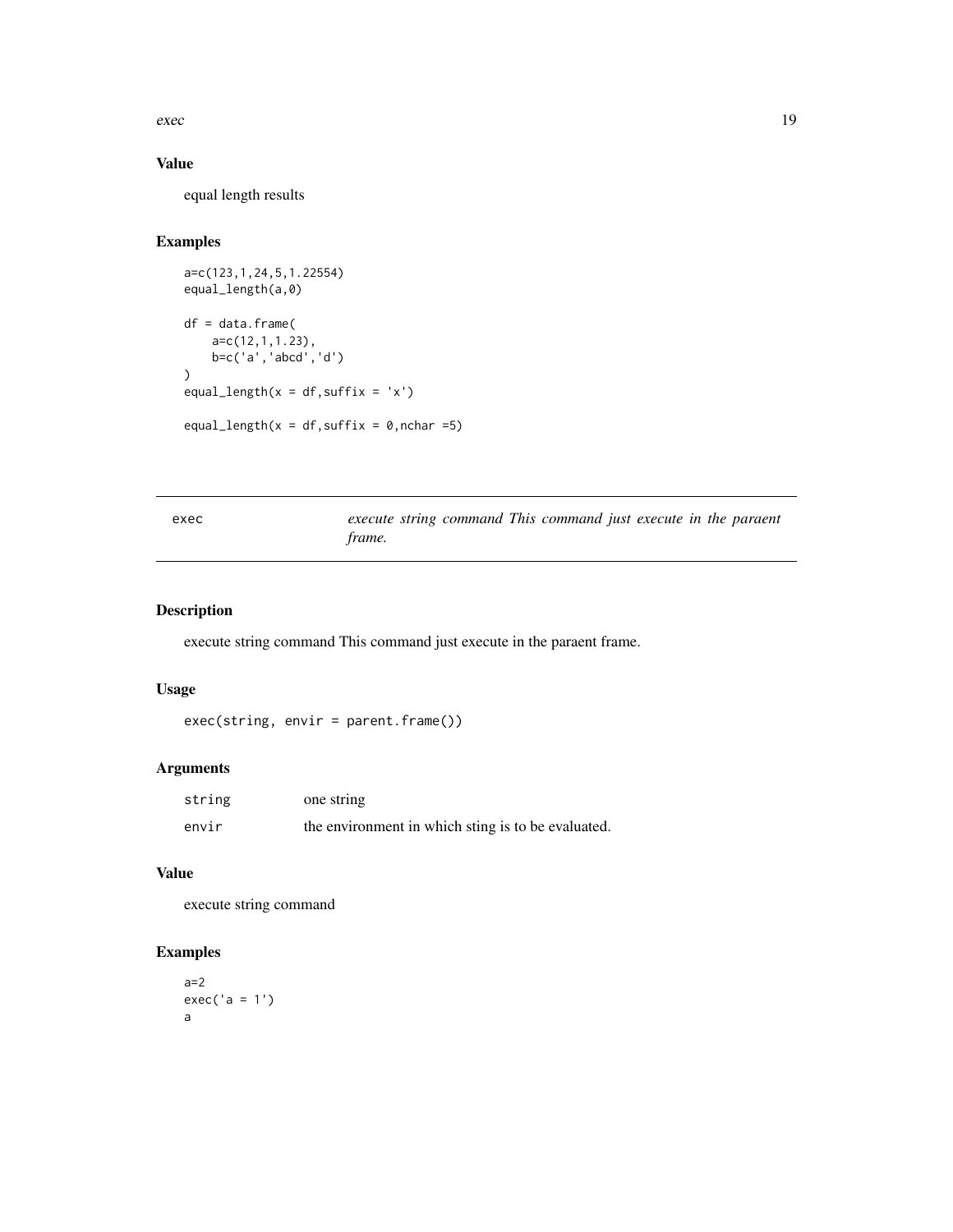<span id="page-19-0"></span>

Expand Data by Weight

## Usage

expand(x, weight)

## Arguments

| x      | dataframe or matrix          |  |  |  |
|--------|------------------------------|--|--|--|
| weight | weight column names or index |  |  |  |

## Value

expanded data

#### Examples

df=data.frame(v=c(1,2,3), x=c(7,8,9), n=c(2,3,4))  $expand(x = df, weight = 3)$  $expand(x = df, weight = 'n')$ 

factor.nms *Return factor names in matrix or dataframe*

## Description

Return factor names in matrix or dataframe

#### Usage

factor.nms(df)

#### Arguments

df dataframe or matrix

## Value

factor names vectors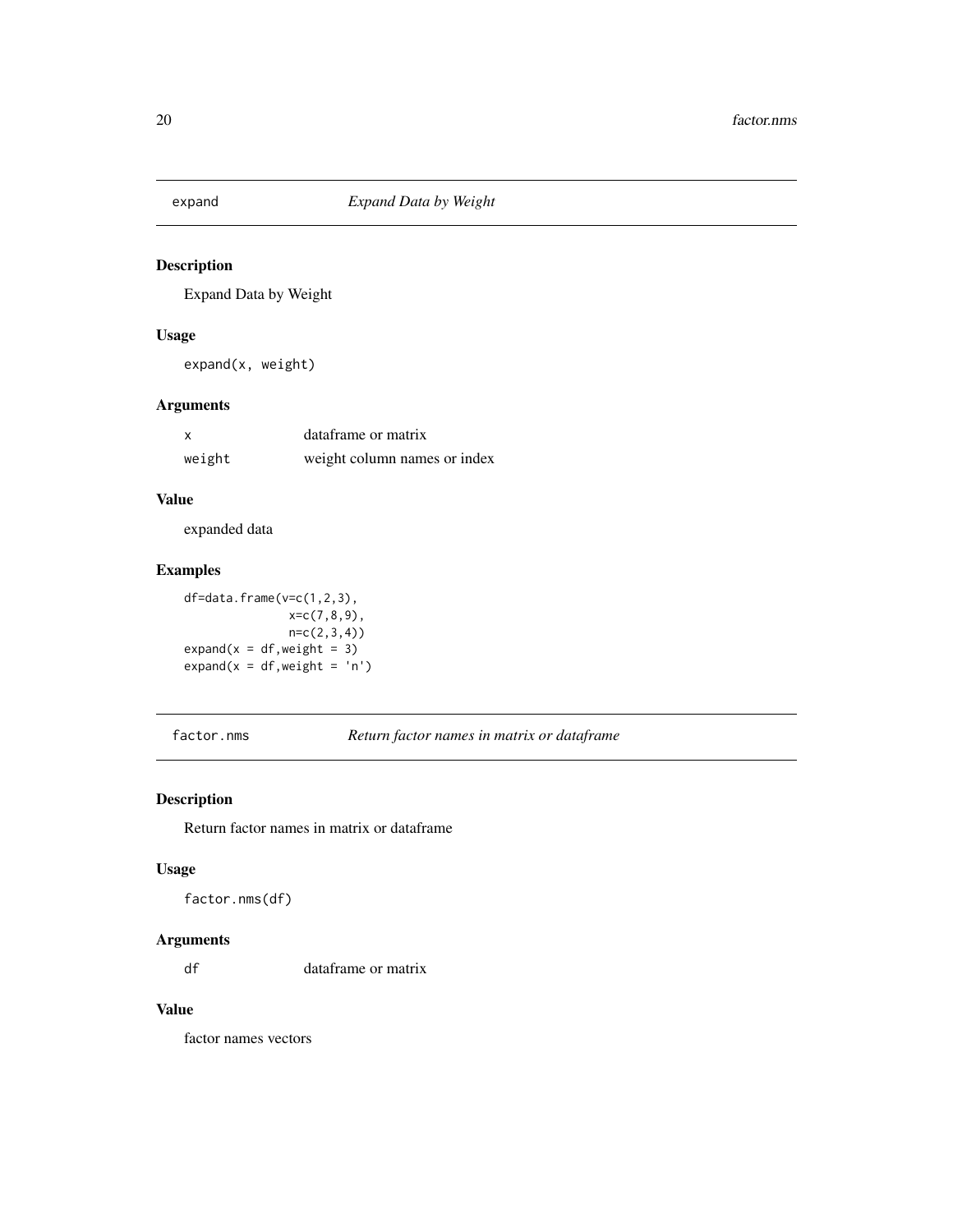<span id="page-20-0"></span>

up level directory

## Usage

file.dir(path, end.slash = TRUE, extension = TRUE)

## Arguments

| path      | path of file                                 |
|-----------|----------------------------------------------|
| end.slash | logical. Whether to end with slash           |
| extension | logical. whether file name include extension |

## Value

upper directory

| file.name | Extract file name |
|-----------|-------------------|
|           |                   |

## Description

Extract file name

## Usage

file.name(..., extension = TRUE)

## Arguments

| $\cdots$  | one or more file path                      |
|-----------|--------------------------------------------|
| extension | whether include extension, default is TRUE |

#### Value

file names

```
file.name('f:/dir/1.txt')
file.name('f:/dir/1.txt', 'f:/dir/1.txt')
file.name('f:/dir/1.txt', 'f:/dir/1.txt', 'f:/dir/')
```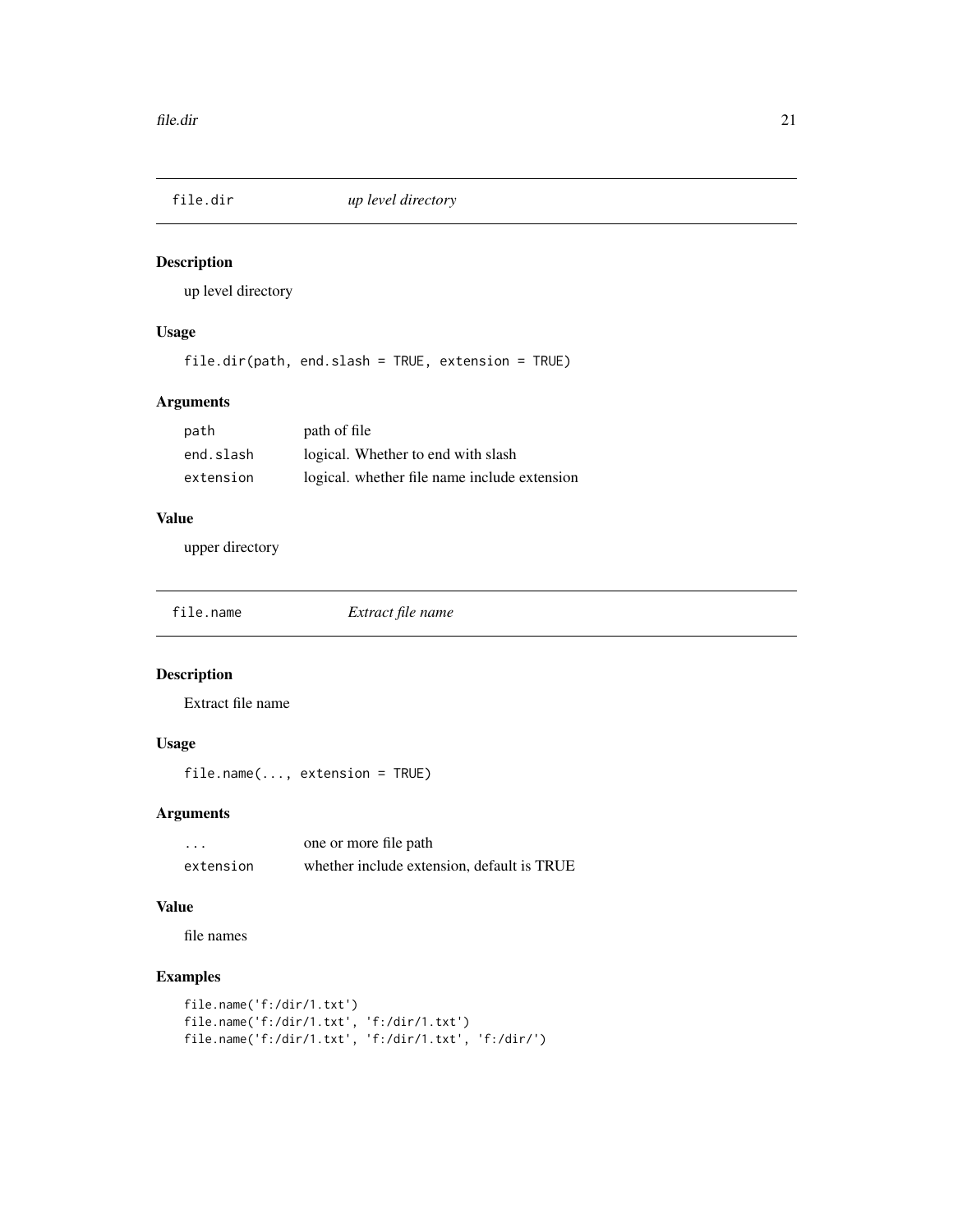<span id="page-21-0"></span>

Formatting Replacement

## Usage

 $fmt(x, \ldots)$ 

## Arguments

|   | format with slash number and one space, which is like "/1". Number means |
|---|--------------------------------------------------------------------------|
|   | replacement order.                                                       |
| . | values to be passed into x                                               |

#### Value

replaced string

```
'whwdzg, ykybnfg'
fmt('/ hwdzg, ykybnfg',
    'w')
fmt('/ h/ dzg, ykybnfg',
    'w')
fmt('/1 h/ dzg, ykybnfg',
    'w')
fmt('/1 h/ dzg, ykybnfg',
    'w','-w-')
fmt('/ h/1 dzg, ykybnfg',
    'w','-w-')
fmt('/1 h/0 dzg, ykybnfg',
    'w','-w-')
'|w|' |>
    fmt(x = ' / h / dzg, ykybnfg')'|w|' |>
    fmt(x = ' / h / dzg, ykybnfg','-w-')
'|w|' |>
    fmt(x = ' / h/1 \, dzg, ykybnfg','-w-')
```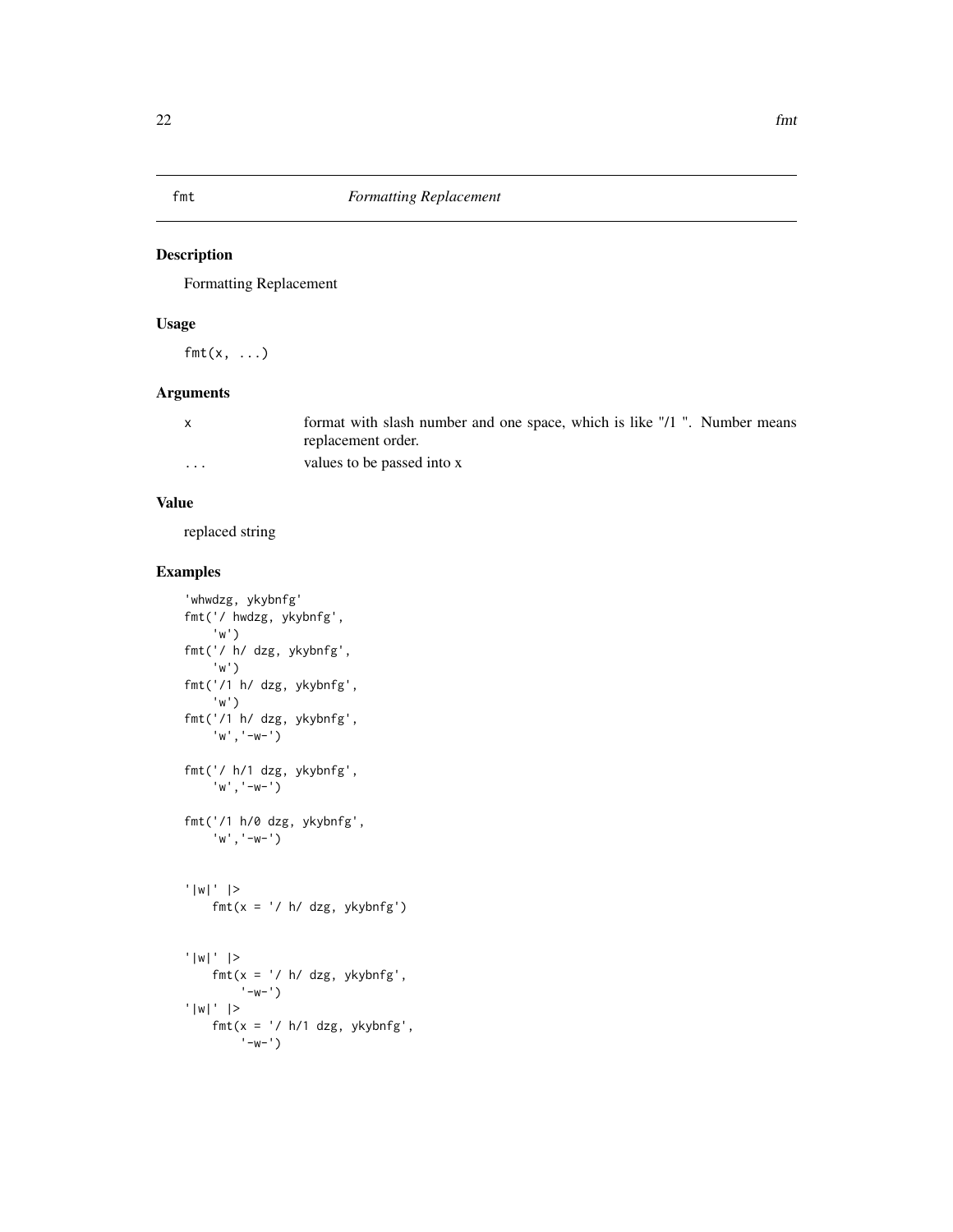<span id="page-22-0"></span>formal\_dir *formal directory*

## Description

formal directory

## Usage

formal\_dir(dir, end.slash = FALSE)

## Arguments

| dir       | one directory |
|-----------|---------------|
| end.slash | logical       |

## Value

formed directory

getBiocmirrors *get bioconductor mirrors*

## Description

get bioconductor mirrors

## Usage

getBiocmirrors()

## Value

bioconductor mirrors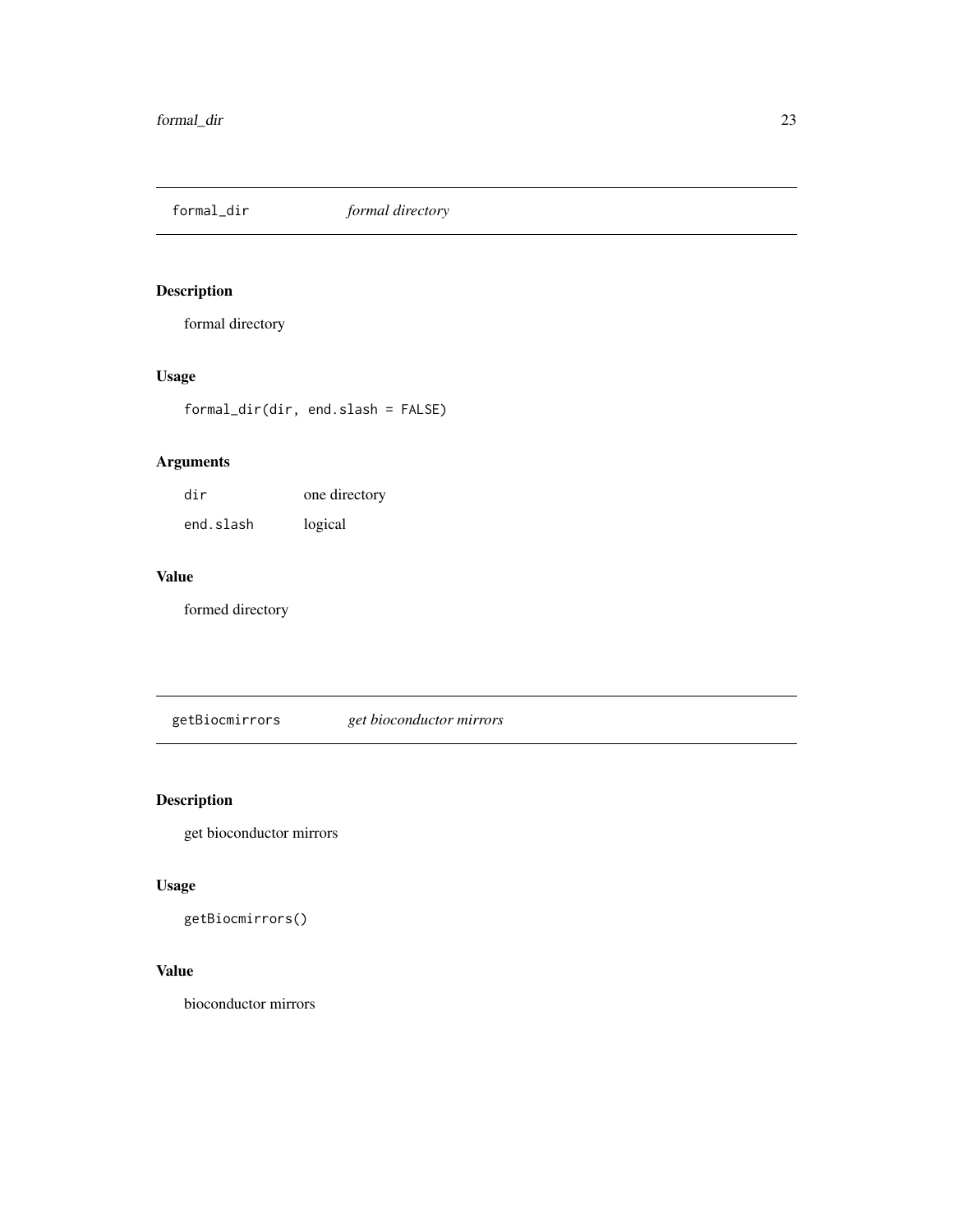<span id="page-23-0"></span>

Return the names of input. For example: if you input a, you will get 'a'.

#### Usage

get\_names(...)

#### Arguments

... any type of data object

#### Value

names of object

## Examples

a=c(1,2,3) get\_names(a,mtcars)

## give\_names *change vector, dataframe or matrix names*

#### Description

change vector, dataframe or matrix names

#### Usage

```
give_names(data, ...)
## S3 method for class 'character'
give_names(data, ...)
## S3 method for class 'numeric'
give_names(data, ...)
## S3 method for class 'logical'
give_names(data, ...)
## S3 method for class 'list'
give_names(data, ...)
```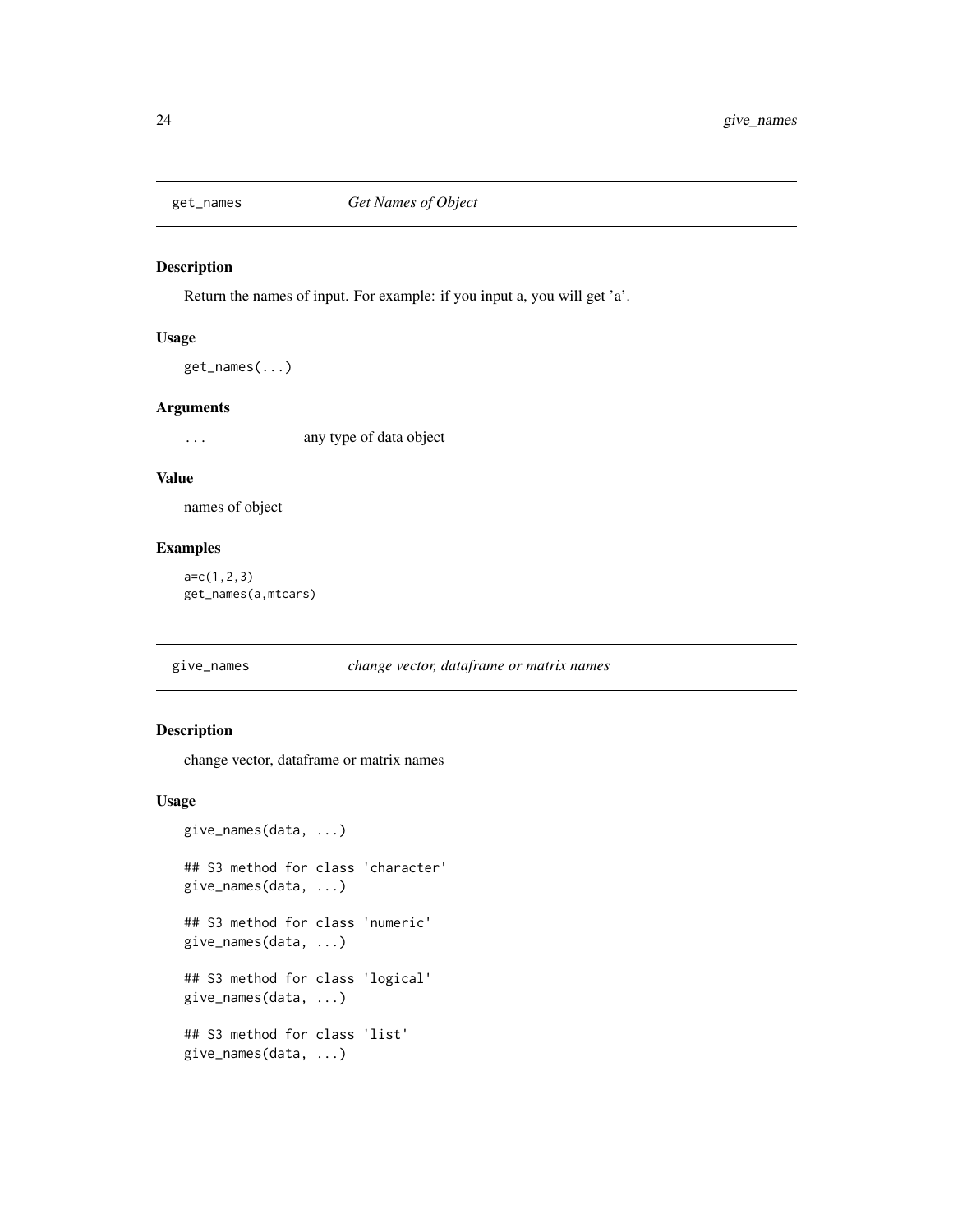#### <span id="page-24-0"></span>Grepl 25

```
## S3 method for class 'data.frame'
give_names(data, ..., row = FALSE)
## S3 method for class 'matrix'
give_names(data, ..., row = FALSE)
```
## Arguments

| data     | one vector, list, dataframe or matrix                     |
|----------|-----------------------------------------------------------|
| $\cdots$ | one or more names                                         |
| row      | logical, whether the names is row names. Default is FALSE |

## Value

names changed data

Grepl *Judge for Included Character*

## Description

Judge for Included Character

## Usage

Grepl(pattern, x)

## Arguments

| pattern | one or more vectors |
|---------|---------------------|
| x       | one or more vectors |

## Details

'

## Value

a matrix with logical words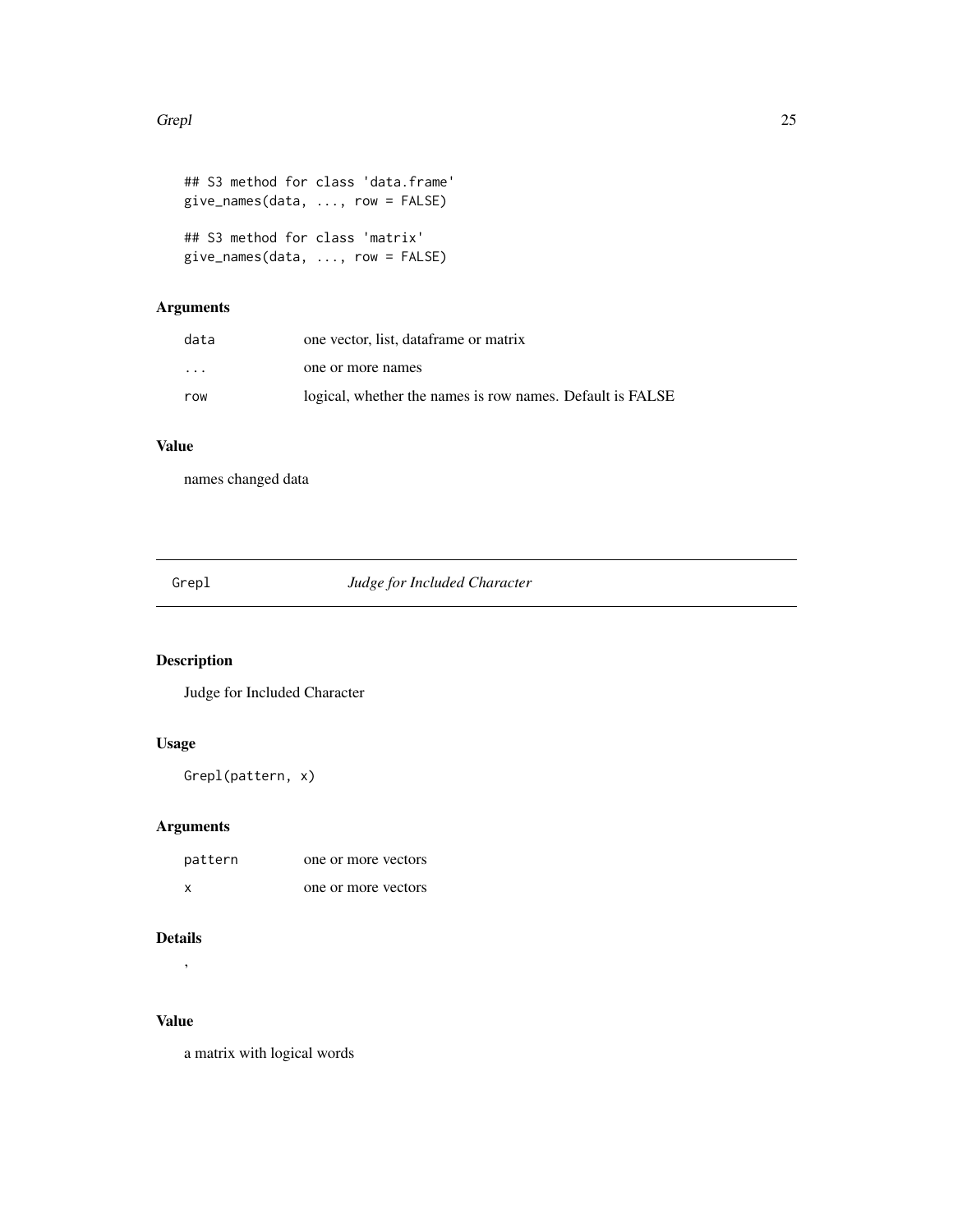## Examples

```
a=c('abcd','agj','abcu')
# Grepl for one vector
pat1='b'
Grepl(pat1,a)
# Grepl for two vectors
pat2=c('c','d')
Grepl(pat2,a)
# use %or% in pattern
pat3=c('a%or%c','d')
Grepl(pat3,a)
# use %and% in pattern
pat4=c('a%and%c','d')
Grepl(pat4,a)
```
has\_children *Wether children nodes exist*

#### Description

Wether children nodes exist

## Usage

has\_children(...)

#### Arguments

... one or more documents, nodes, or node sets.

#### Value

logical value

```
txt='<div class="activityBody postBody thing">
       <p>
           <a href="/forum/conversation" rel="post" >(22)</a>
           where?
       </p>
     <p>
       stays
       <b>disappears</b>
```
<span id="page-25-0"></span>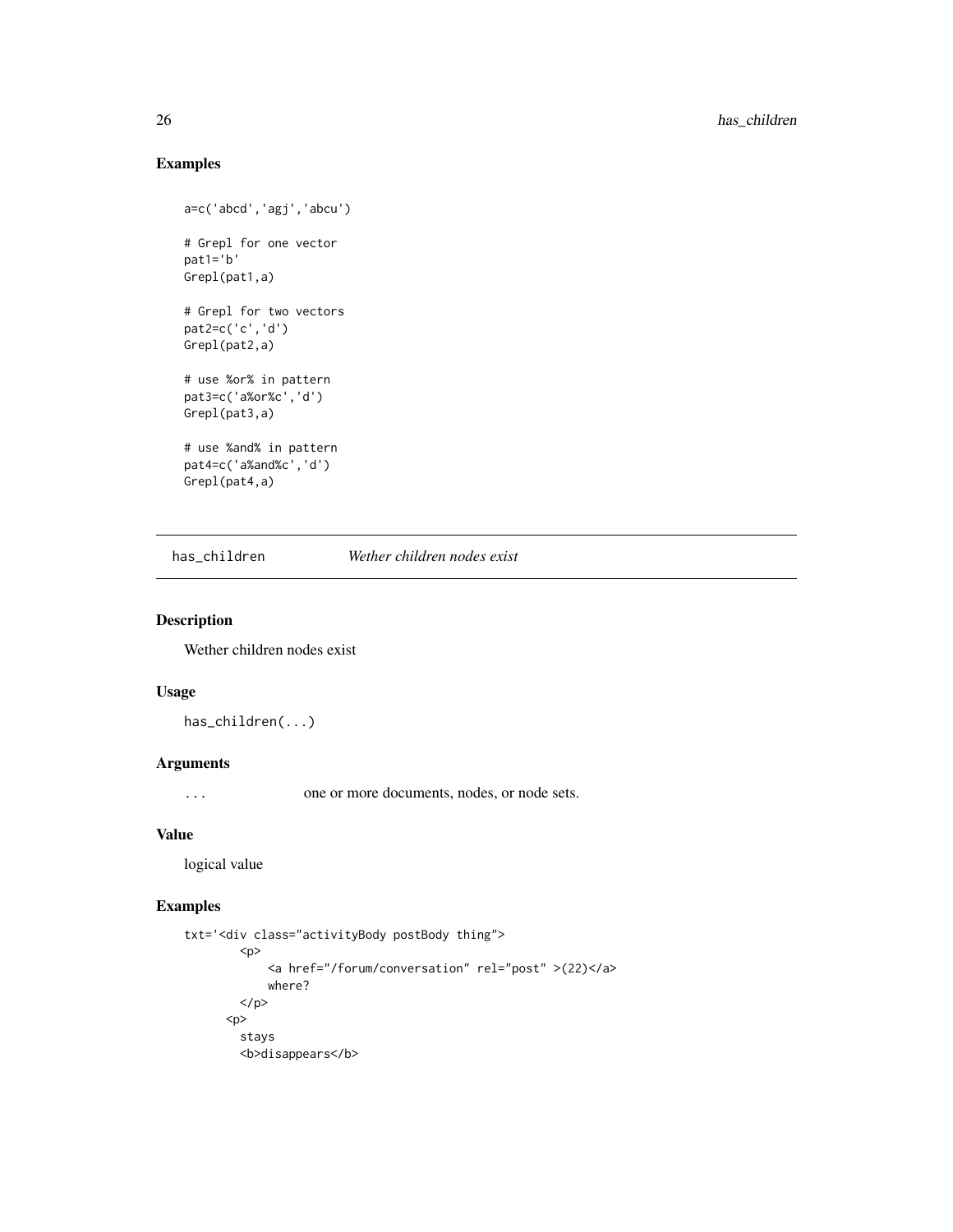```
<a>disappears</a>D
       <span>disappears</span>
       stays
     </p>
   \langle/div>'
library(xml2)
html=read_html(txt)
has_children(html)
```

| in1                 | in                 |  |
|---------------------|--------------------|--|
| <b>Description</b>  |                    |  |
| $\operatorname{in}$ |                    |  |
| <b>Usage</b>        |                    |  |
| in1()               |                    |  |
|                     |                    |  |
| increase            | increase character |  |

increase character

## Usage

increase(chr)

## Arguments

chr one vector

## Value

increased vector

## Examples

set.seed(2020) x=rnorm(20) increase(x)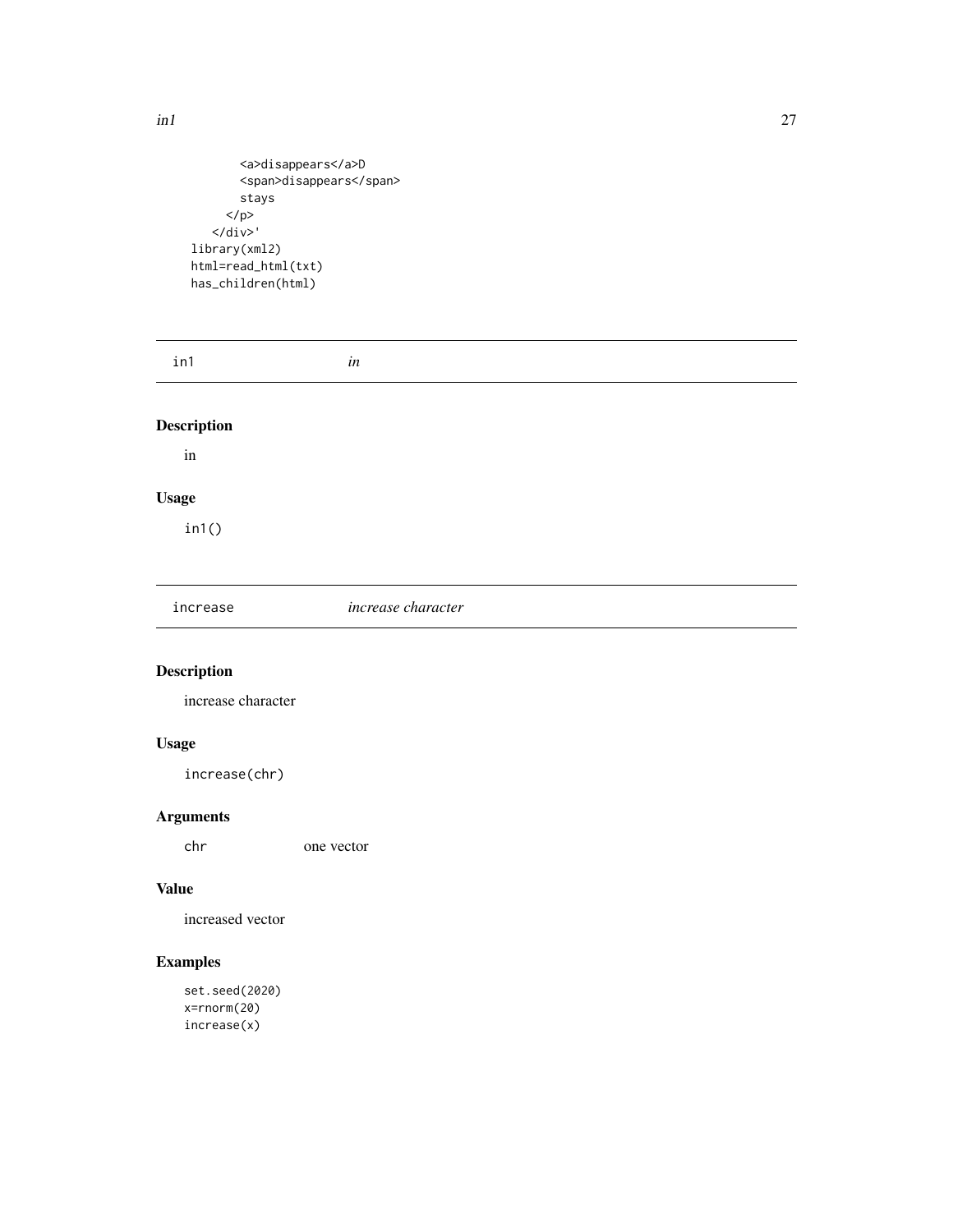<span id="page-27-0"></span>inner\_Add\_Symbol *Concatenate Strings*

## Description

Concatenate vectors by adding a symbol.

## Usage

inner\_Add\_Symbol(x, symbol = "+")

## Arguments

| X      | vectors         |
|--------|-----------------|
| symbol | defulat is $'+$ |

#### Value

a concatenated string

## Examples

inner\_Add\_Symbol(c('a','b')) inner\_Add\_Symbol(c('a','b'),"\$") inner\_Add\_Symbol(c('a','b'),"")

insertglue *glue*

## Description

glue

## Usage

insertglue()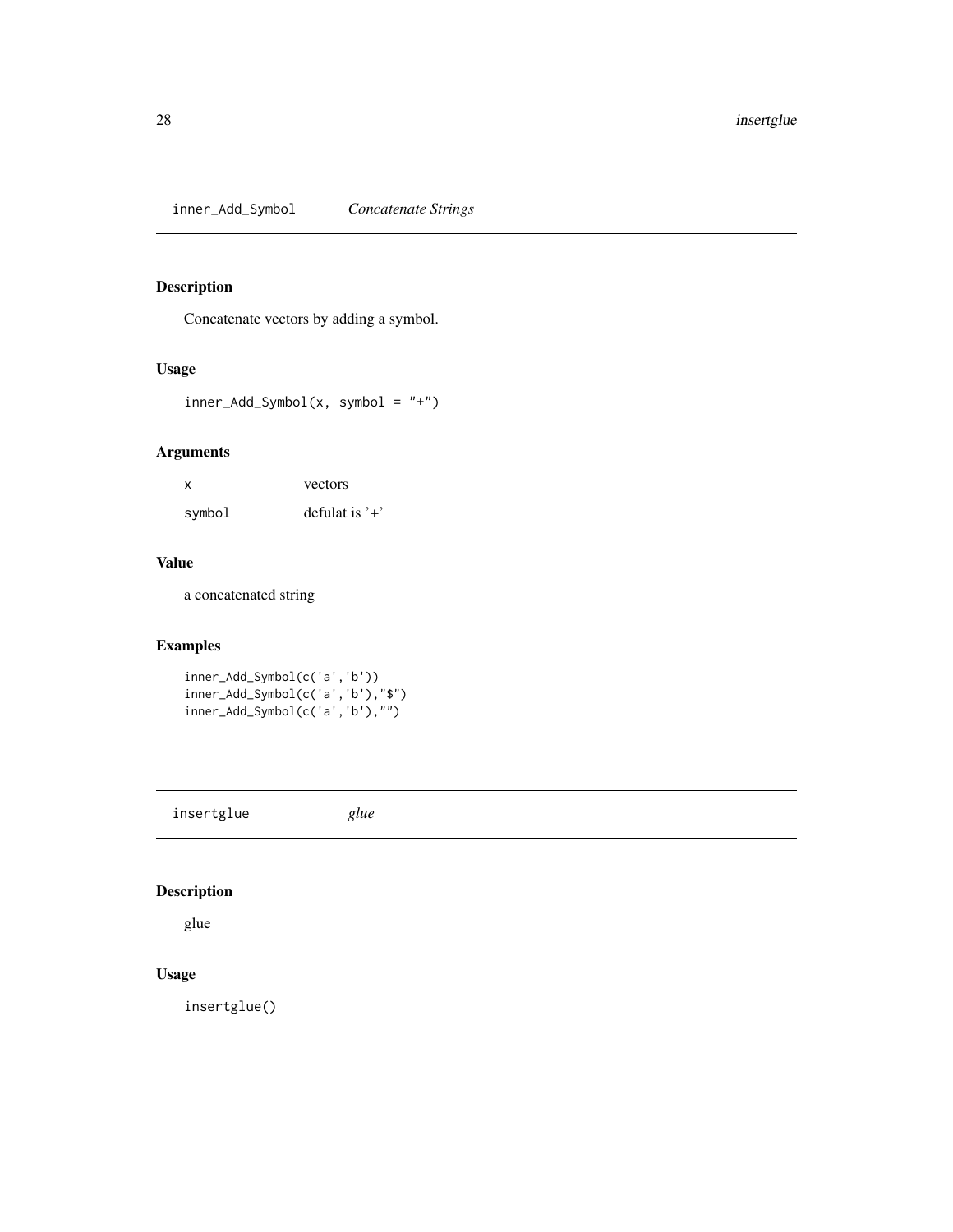<span id="page-28-0"></span>install\_Rversion *Install contributed packages by R version*

## Description

Install contributed packages by R version

## Usage

```
install_Rversion(..., platform, Rversion = NULL, lib = ".")
```
## Arguments

|          | one or more package |
|----------|---------------------|
| platform | windows or mac      |
| Rversion | version of R        |
| lih      | path                |

#### Value

contributed packages

is.dir *Whether file path is directory*

## Description

Whether file path is directory

## Usage

is.dir(...)

## Arguments

... one or more file path

#### Value

logical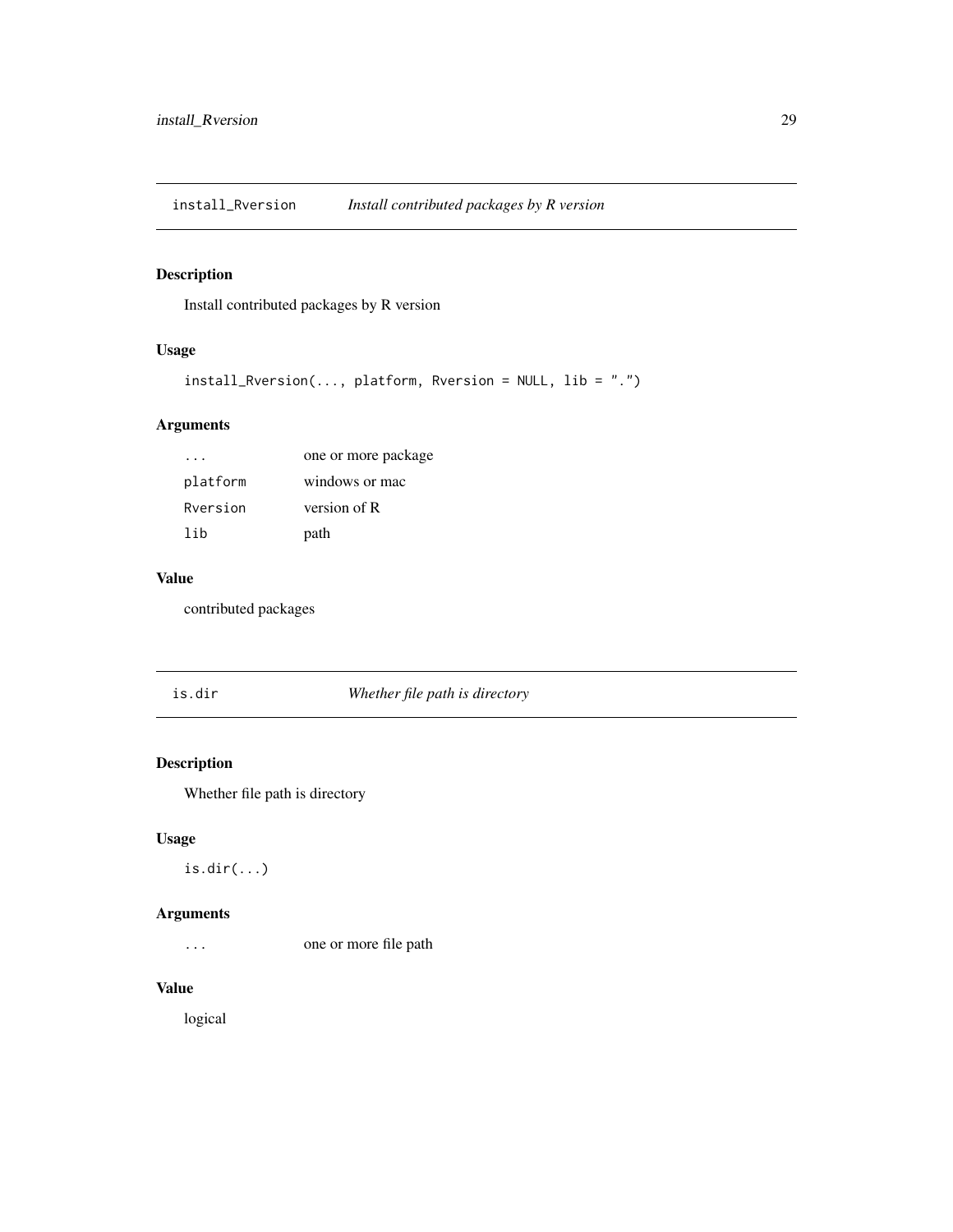<span id="page-29-0"></span>

operation system

## Usage

is.linux()

## Value

logical

## Examples

is.linux()

is.mac *operation system*

## Description

operation system

## Usage

is.mac()

## Value

logical

## Examples

is.mac()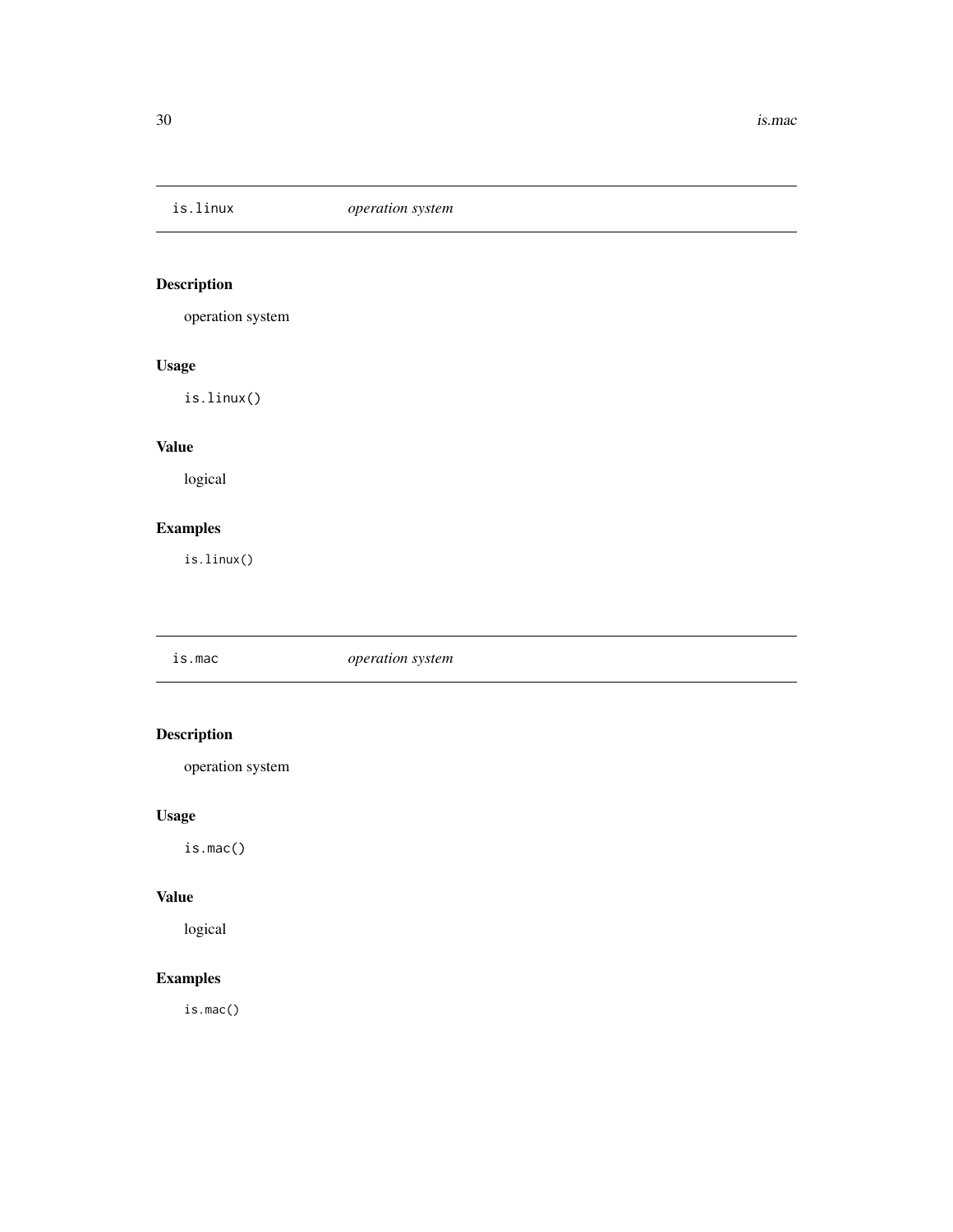<span id="page-30-0"></span>is.windows *operation system*

## Description

operation system

#### Usage

is.windows()

## Value

logical

## Examples

is.windows()

## join *Join two dataframes together*

## Description

Join two dataframes by the same id column.

## Usage

 $join\_inner(x, y, by = NULL)$ join\_full(x, y, by = NULL) join\_left(x, y, by = NULL)  $join\_right(x, y, by = NULL)$  $join_out(x, y, by = NULL)$ 

## Arguments

| X   | one dataframe                    |
|-----|----------------------------------|
| - V | the other dataframe              |
| bv  | the id name in x and y dataframe |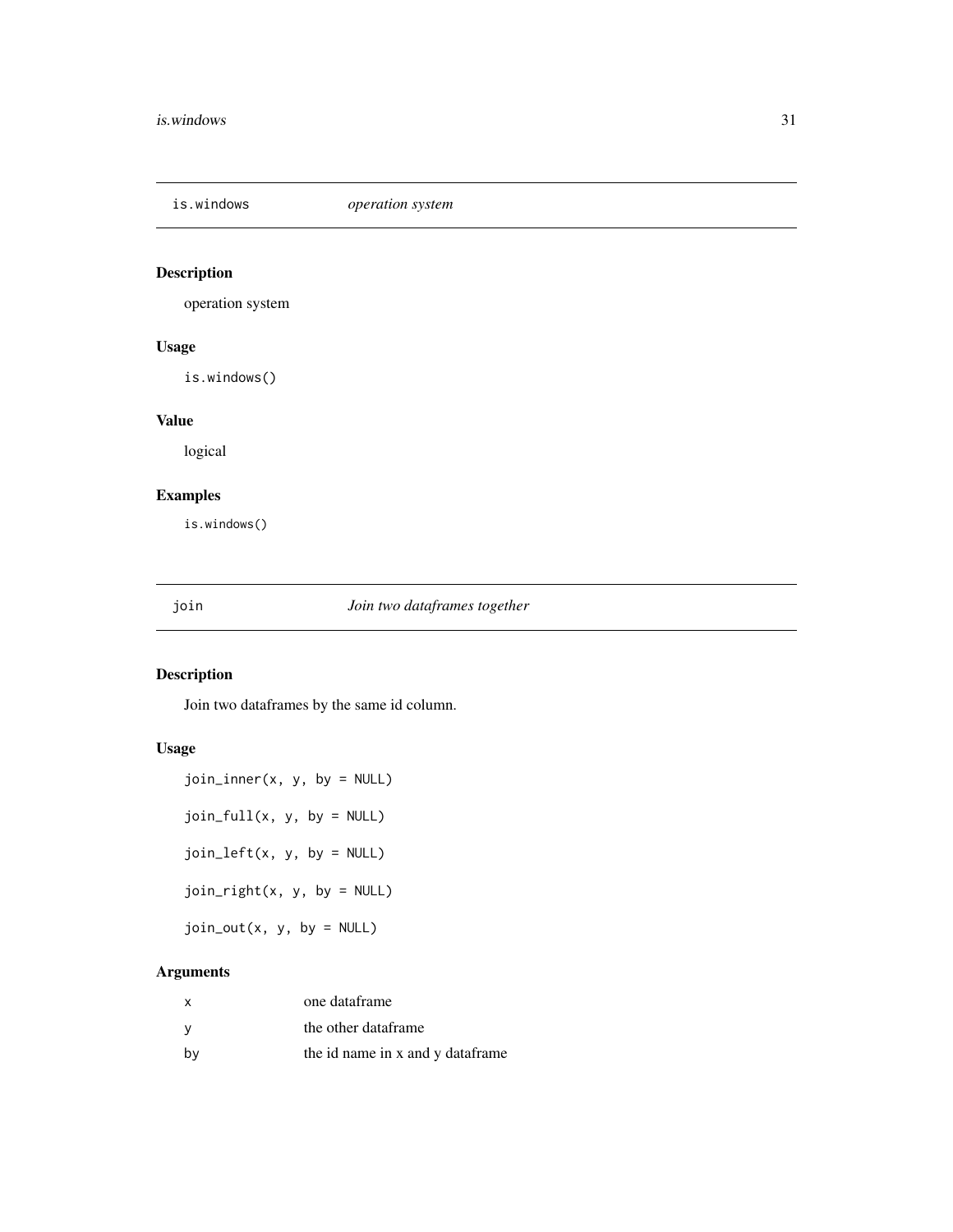<span id="page-31-0"></span>join\_inner(), join\_full(), join\_left(), join\_right() and join\_out() are five functons to joint two dataframes together. They are based on package 'data.table', so they are more efficient and fast.

## Value

one joined dataframe.

## Examples

```
df1=data.frame(x=rep(c('b','a','c'),each=3),
              y=c(1,3,6),
              v=1:9)
df2=data.frame(x=c('c','b','e'),
               v=8:6,
               foo=c(4,2,1))
join_inner(df1,df2,'x')
join_full(df1,df2,'x')
join_left(df1,df2,'x')
join_right(df1,df2,'x')
join_out(df1,df2,'x')
```
keep *Keep objects*

#### Description

Keep objects

#### Usage

 $keep(..., envir = .GlobalEnv)$ 

## Arguments

| $\cdots$ | one or more objects            |
|----------|--------------------------------|
| envir    | environment, default is global |

## Examples

 $a < -1$  $b \le -2$  $d \le -4$ keep(a)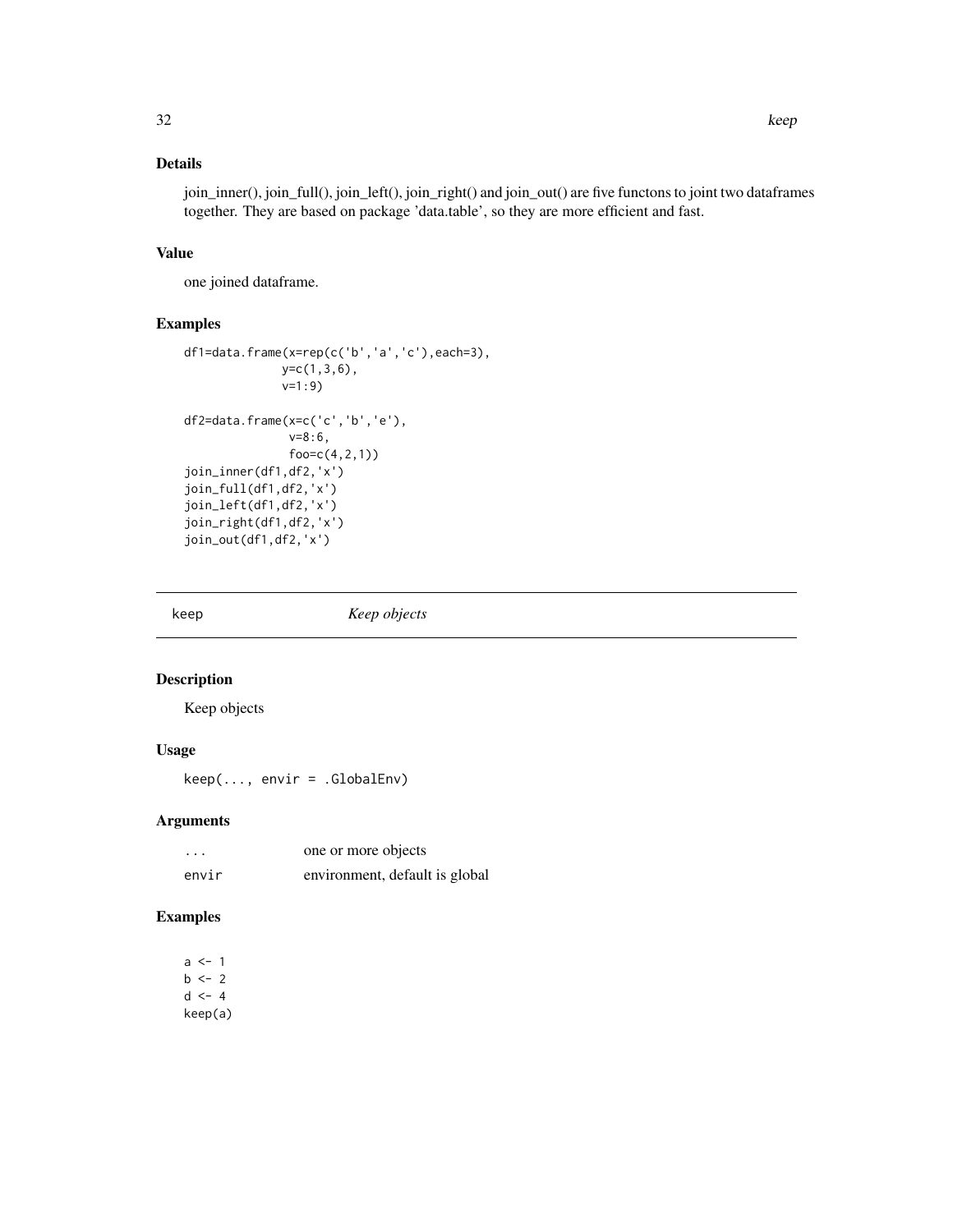<span id="page-32-0"></span>

Knife characters

## Usage

knife\_left(x, n)

knife\_right(x, n)

## Arguments

| x | one character |
|---|---------------|
| n | number        |

## Examples

knife\_left(123,2) knife\_right(123,2)

## last *Select character from last*

## Description

Select character from last

## Usage

last(x, n)

## Arguments

| $\boldsymbol{\mathsf{x}}$ | vector                                     |
|---------------------------|--------------------------------------------|
| n                         | If missing, the last element will be used. |

## Value

last element

## Examples

letters |> last() letters |> last(1:2)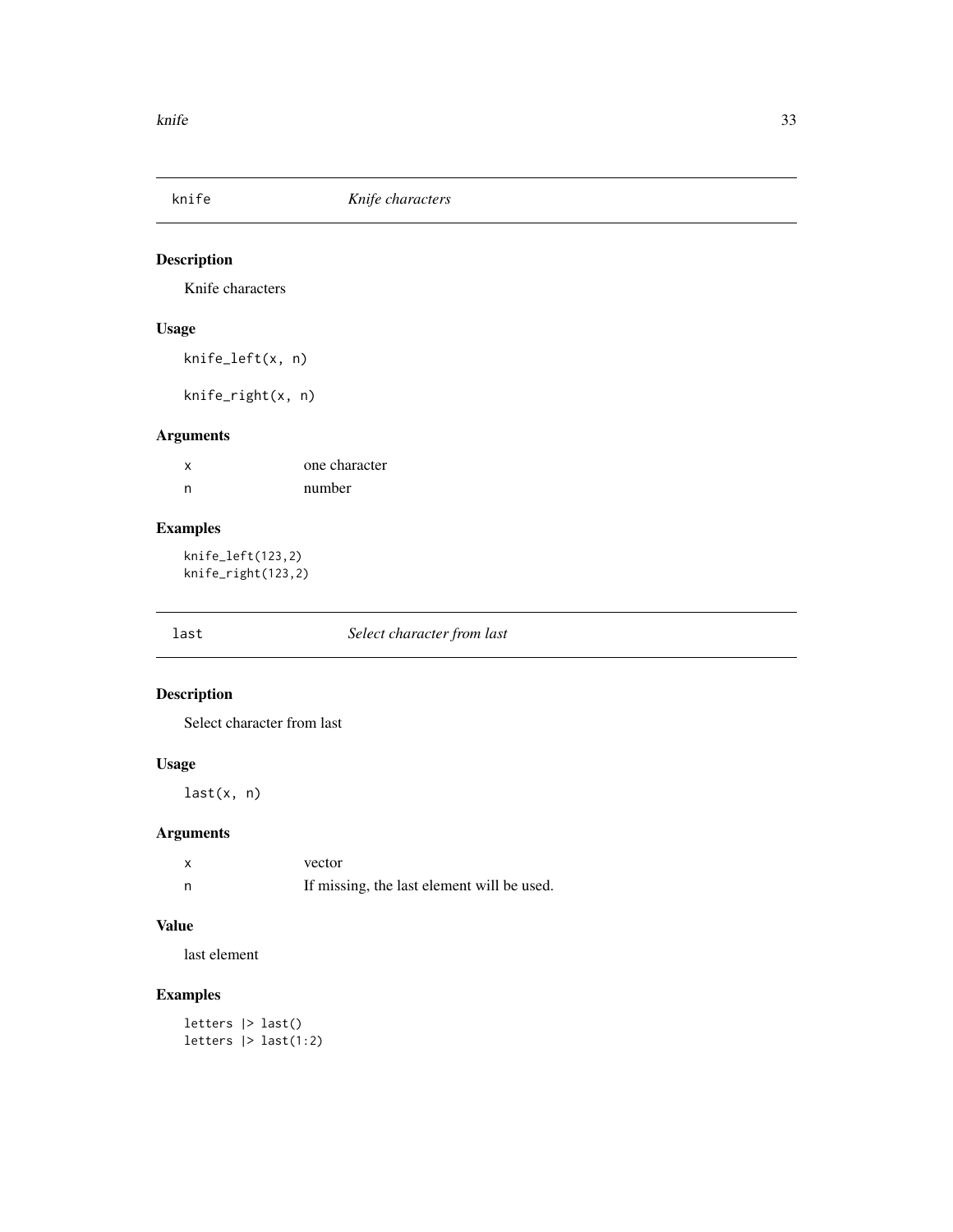<span id="page-33-0"></span>

Select dataframe column from last

## Usage

last\_column(x, n)

## Arguments

|     | dataframe                                  |
|-----|--------------------------------------------|
| - n | If missing, the last element will be used. |

## Value

last column

## Examples

mtcars |> last\_column() mtcars |> last\_column(1:2)

last\_row *Select dataframe row from last*

## Description

Select dataframe row from last

## Usage

last\_row(x, n)

## Arguments

| x | dataframe                                  |
|---|--------------------------------------------|
| n | If missing, the last element will be used. |

#### Value

last row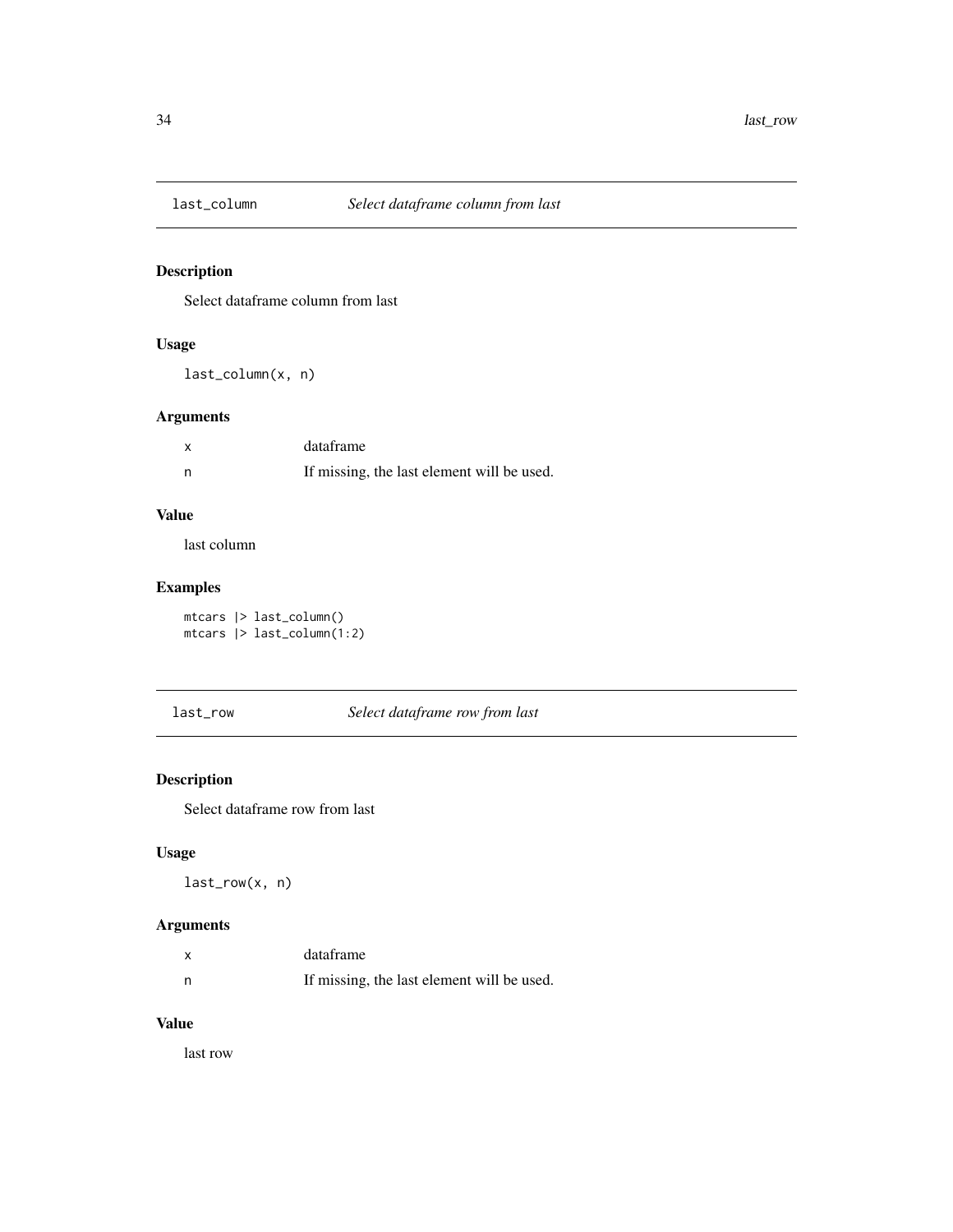## Examples

```
mtcars |> last_row()
mtcars |> last_row(1:2)
```
## left *Truncate Characters from the Left*

## Description

Truncate Characters from the Left

#### Usage

left(x, n)

## Arguments

| $\mathsf{x}$ | can be number, strings, verctors, dataframe or matrix. |
|--------------|--------------------------------------------------------|
| n            | length                                                 |

## Value

substring

## Examples

```
left("abcd",3)
left(c("abc","gjh"),2)
df = data.frame(
  a = c(123, 234, 456),
  b = c("abc", "bcd", "hjg")\mathcal{L}left(df,2)
```

| left_equal | Compare two characters from left Much useful for arguments input. |
|------------|-------------------------------------------------------------------|
|            | Case is ignored.                                                  |

## Description

Compare two characters from left Much useful for arguments input. Case is ignored.

## Usage

left\_equal(x1, x2)

<span id="page-34-0"></span> $\text{left}$  35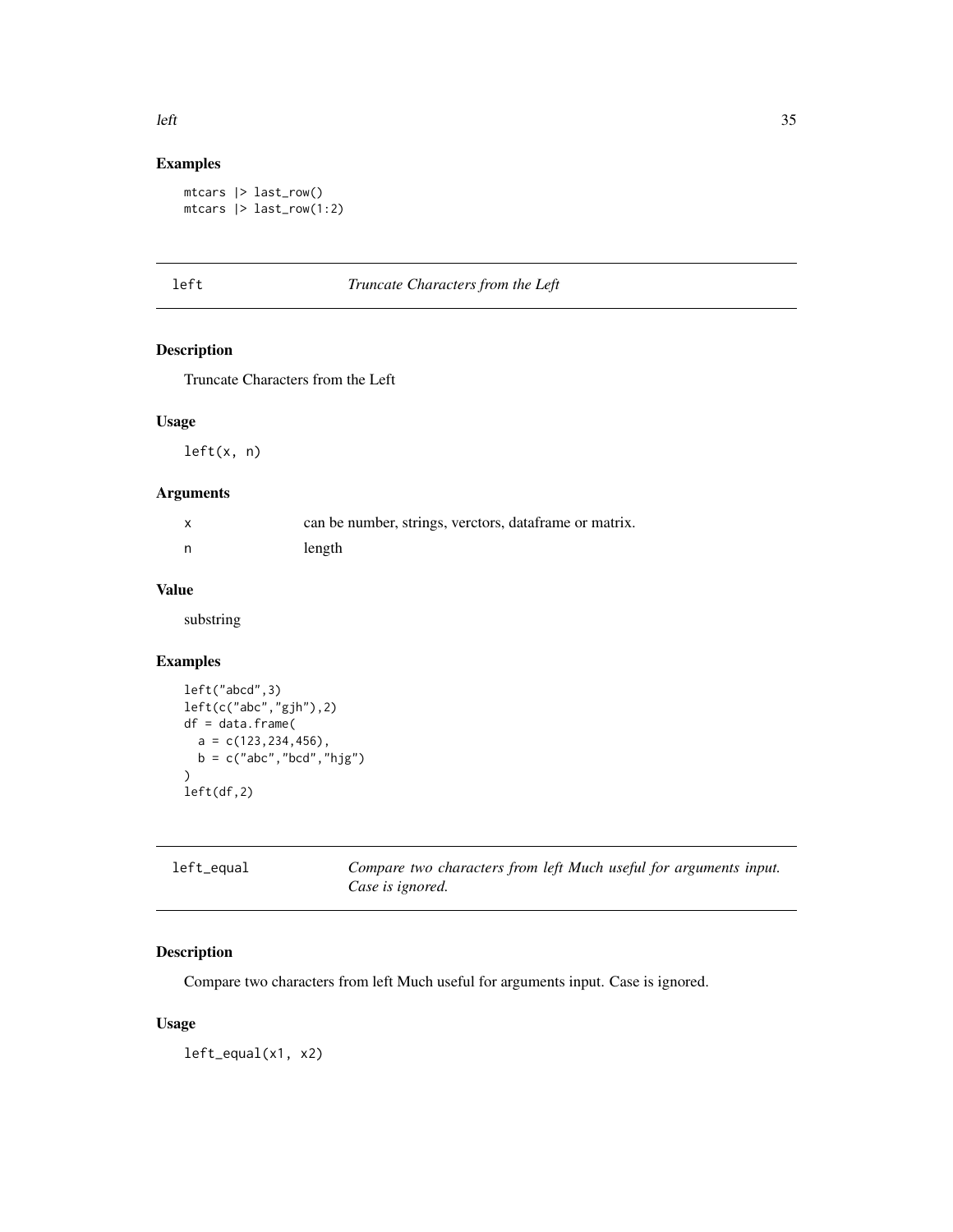<span id="page-35-0"></span>

## Arguments

| x1 | one character       |
|----|---------------------|
| x2 | the other character |

## Value

logical

## Examples

left\_equal('o','OK') left\_equal('ok','O') left\_equal('ok','Ok')

| legal | Check legal character Whether the character is legal for names in |
|-------|-------------------------------------------------------------------|
|       | dataframe or formula                                              |

## Description

Check legal character Whether the character is legal for names in dataframe or formula

## Usage

legal(...)

## Arguments

... one or more string

#### Value

logical, TRUE means legal.

## Examples

legal('a','b','a b')

36 legal and the set of the set of the set of the set of the set of the set of the set of the set of the set of the set of the set of the set of the set of the set of the set of the set of the set of the set of the set of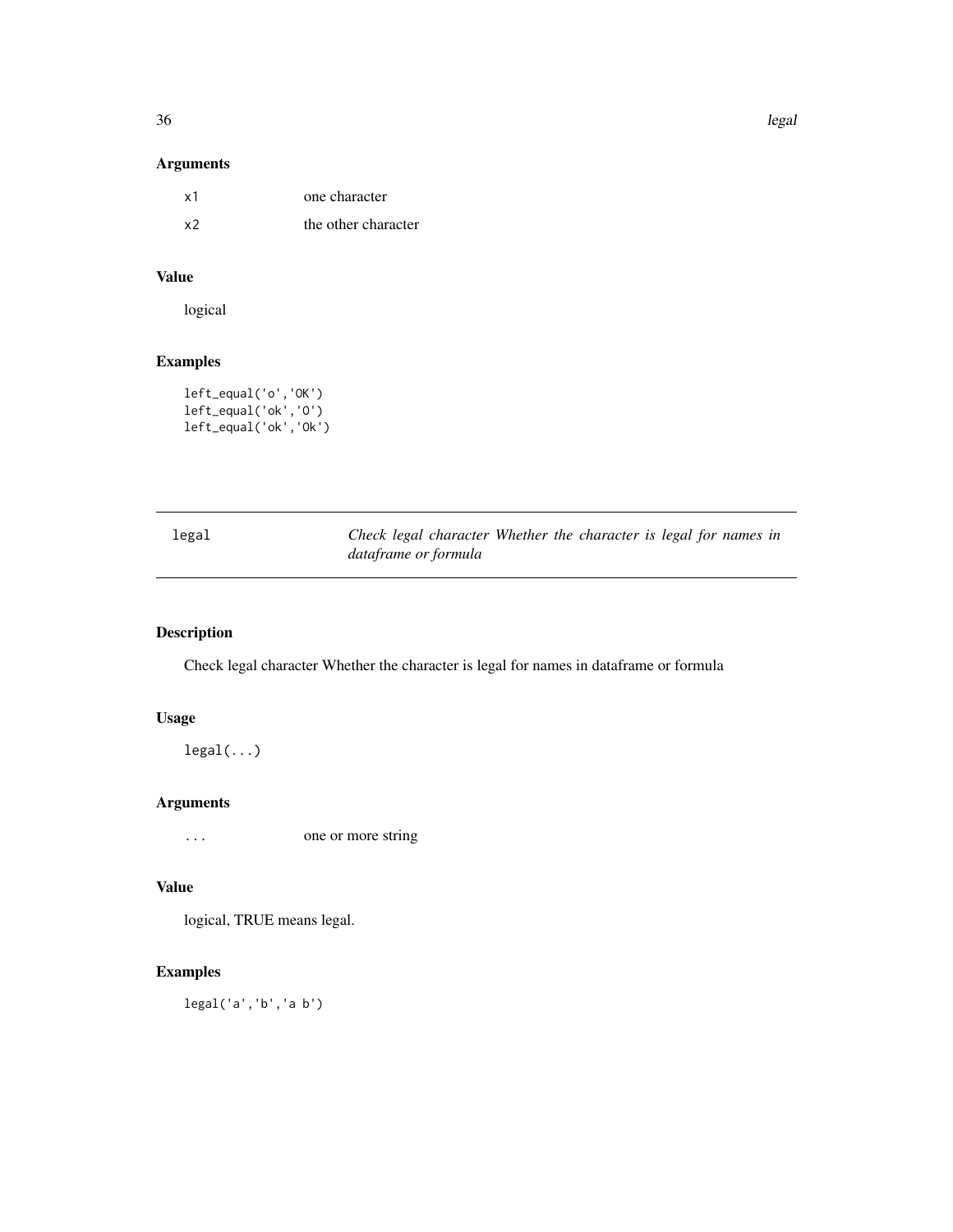<span id="page-36-0"></span>

Select list one

## Usage

list1(x)

## Arguments

x list

#### Value

element in list 1

## Examples

 $x = list(mtcars)$ x |> list1()

load\_extdata *Load external data from R package*

## Description

Load external data from R package

## Usage

```
load_extdata(package, file)
```
## Arguments

| package | one package name |
|---------|------------------|
| file    | one file name    |

## Value

path of data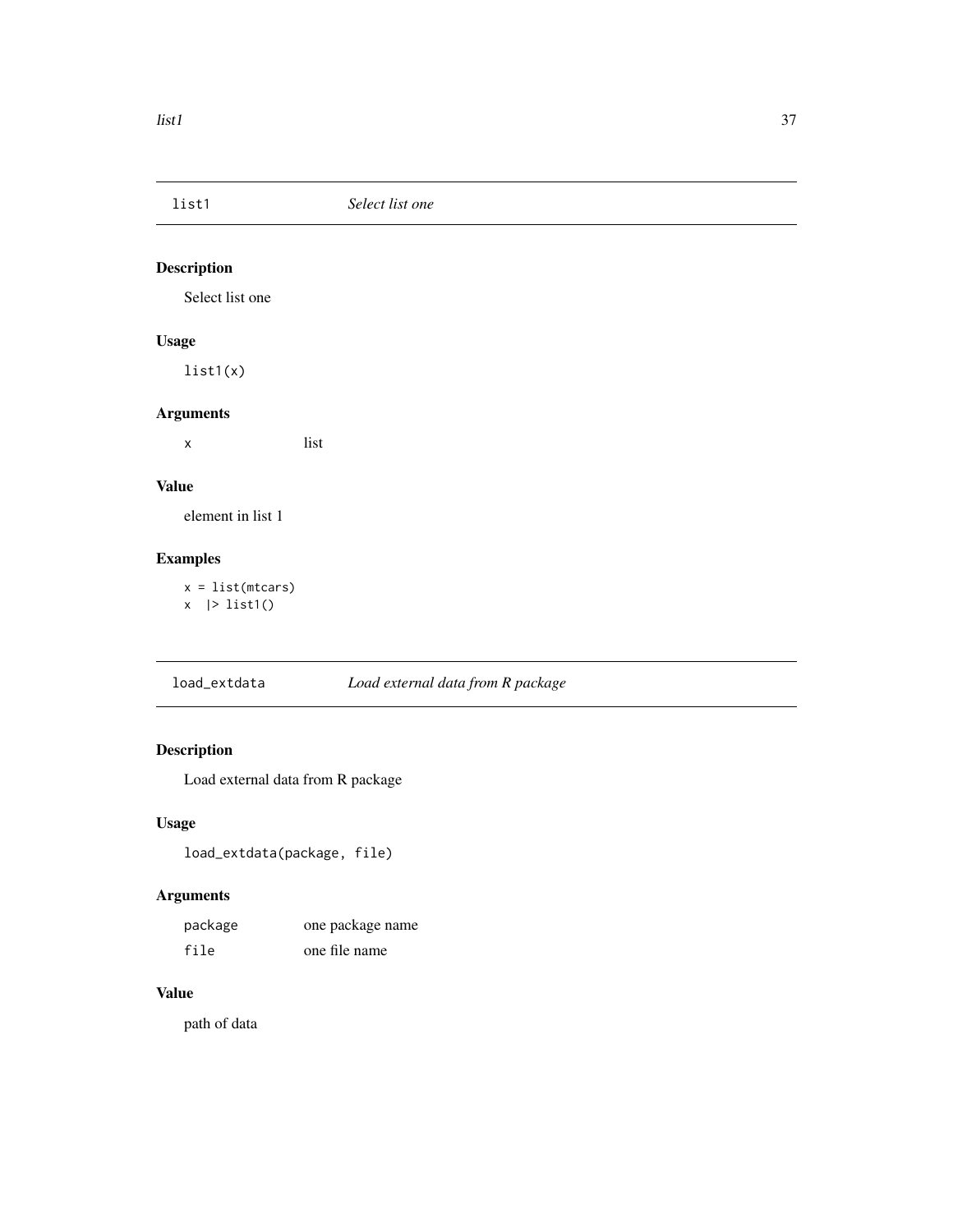Truncate Characters from the Inside

#### Usage

 $mid(x, start, n = 1e+11)$ 

## Arguments

| $\mathsf{x}$ | can be number, strings, verctors, dataframe or matrix. |
|--------------|--------------------------------------------------------|
| start        | starting position                                      |
| n            | length, n can be less than zero                        |

#### Value

substring

## Examples

```
mid("abcd",3,1)
mid(c("abc","gjh"),2,2)
df = data.frame(
  a = c(123, 234, 456),
  b = c("abc","bcd","hjg")
)
mid(df,2,1)
mid(df,2,-2)
```
mirror.speed *Test speed of mirror*

## Description

Test speed of mirror

## Usage

```
mirror.speed(min.second = 0.2, cran = TRUE, bioc = TRUE)
```
<span id="page-37-0"></span>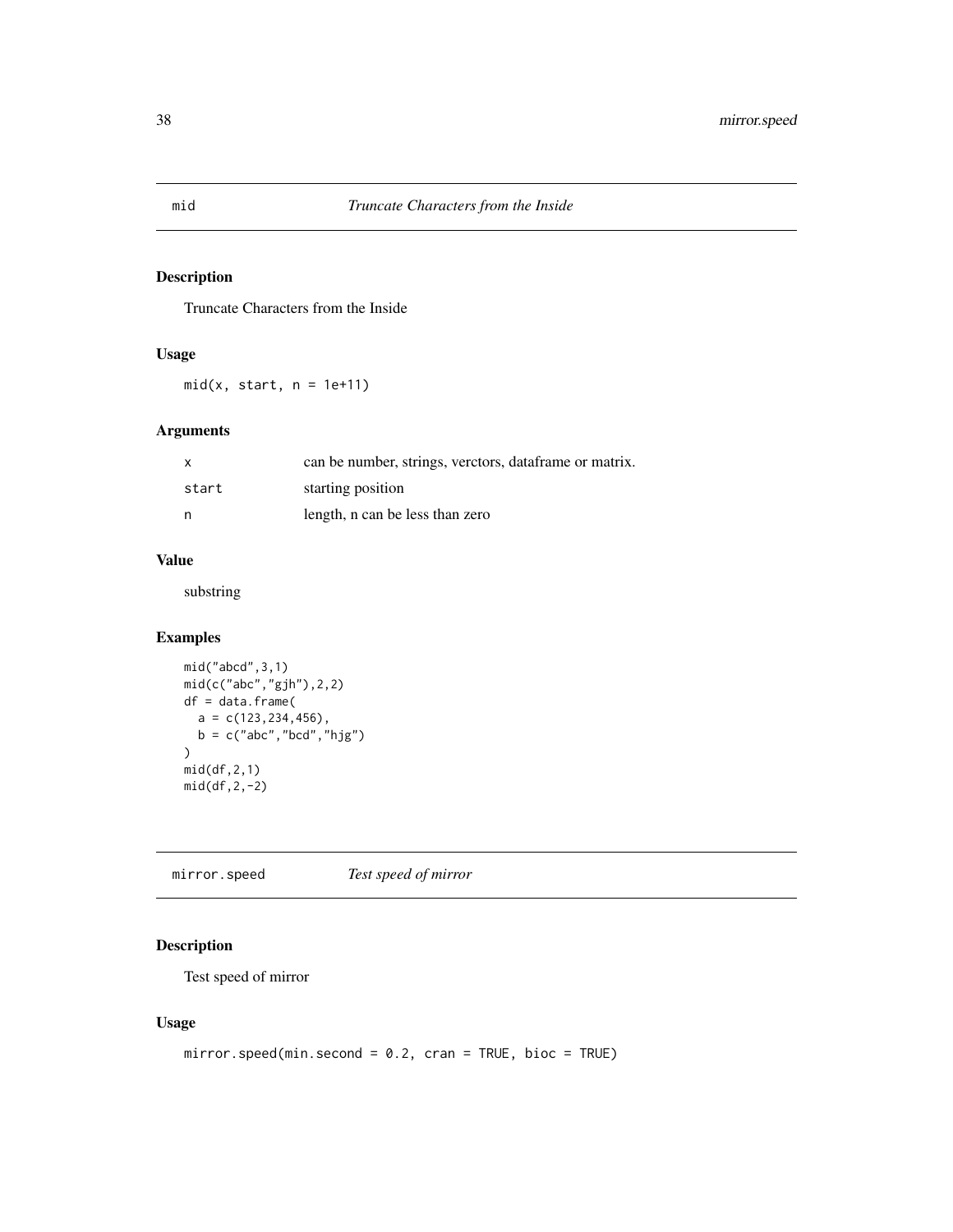#### <span id="page-38-0"></span>model.data 39

## Arguments

| min.second | the minium second time to visit the mirror web page            |
|------------|----------------------------------------------------------------|
| cran       | logical, whether to test CRAN mirrors. Default is TRUE         |
| bioc       | logical, whether to test bioconductor mirrors. Default is TRUE |

## Value

repositories which visiting time is minus the minium second.

| model.data | Extract data of model |  |
|------------|-----------------------|--|
|------------|-----------------------|--|

## Description

Extract data of model

## Usage

model.data(fit) model.y(fit) model.x(fit)

## Arguments

fit fitted results

## Value

dataframe in the model

```
fit <- lm(mpg~vs+am+poly(qsec,2),data=mtcars)
head(model.data(fit))
model.y(fit)
model.x(fit)
```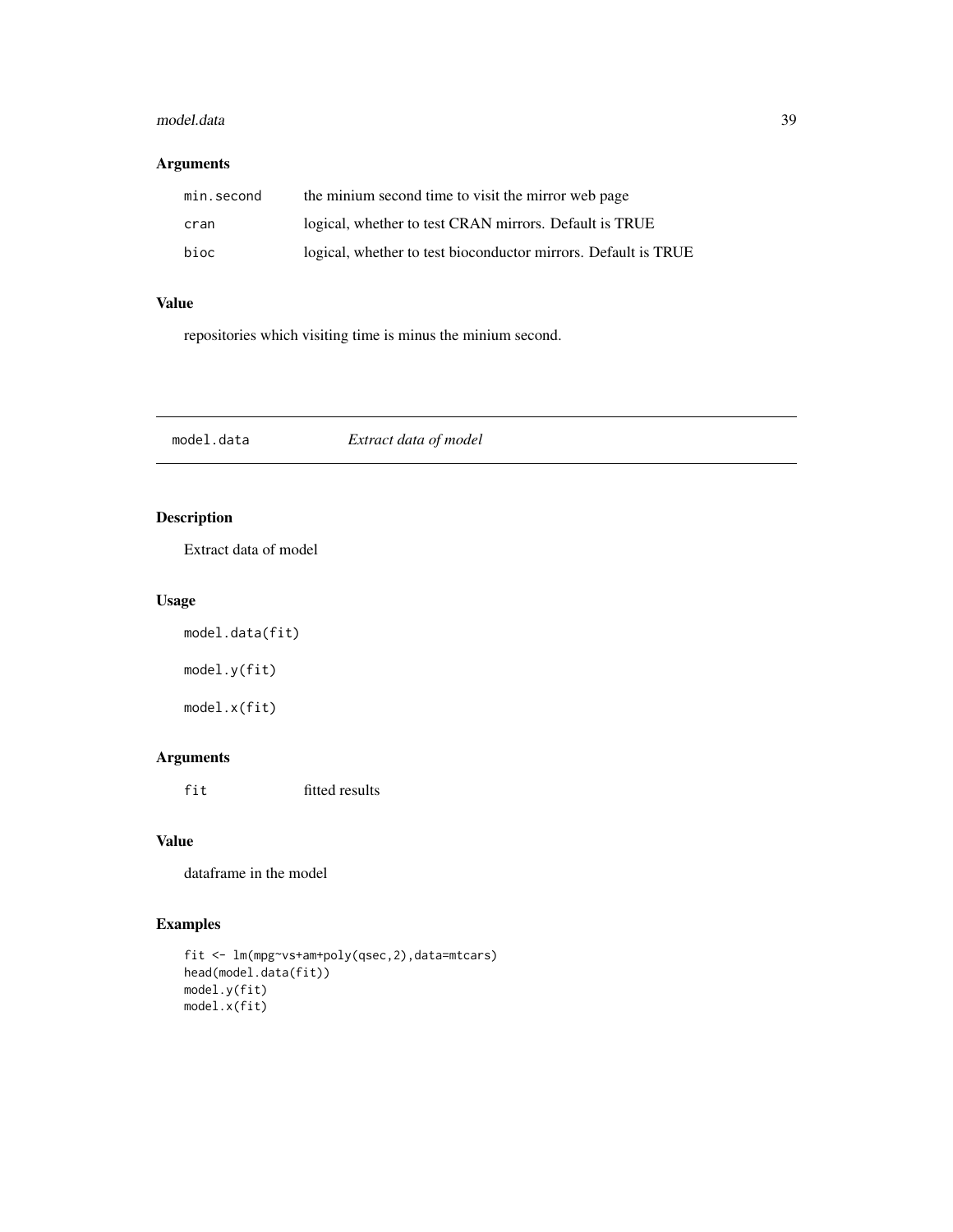<span id="page-39-0"></span>

NA is treated as missing value.

## Usage

NA.col.prob(data)

#### Arguments

data must be dataframe or matrix

## Value

proportion of missing value by column

## Examples

```
df = data.frame(x=rep(c(1,NA,2,NA,6,NA),10),
                 y=rep(c(1,NA,2),20))
NA.col.prob(df)
```
NA.col.sums *Sum of missing value by column*

## Description

NA is treated as missing value.

#### Usage

NA.col.sums(data)

## Arguments

data must be dataframe or matrix

#### Value

sum of missing value by column

```
df = data.frame(x=rep(c(1,NA,2,NA,6,NA),10),
                 y=rep(c(1,NA,2),20))
NA.col.sums(df)
```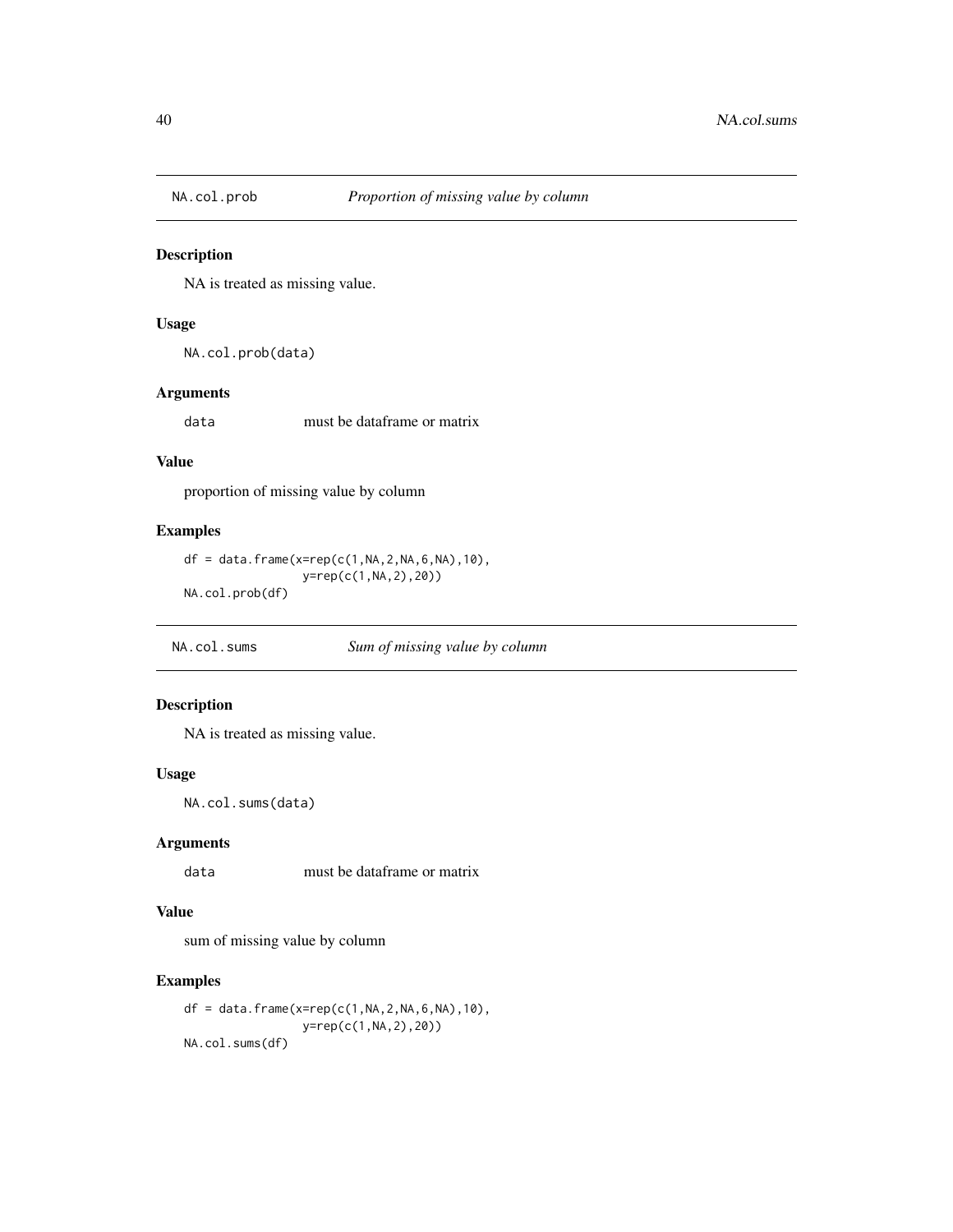<span id="page-40-0"></span>

NA is treated as missing value.

## Usage

NA.row.prob(data)

## Arguments

data must be dataframe or matrix

## Value

proportion of missing value by row

## Examples

```
df = data.frame(x=rep(c(1,NA,2,NA,6,NA),10),
                 y=rep(c(1,NA,2),20))
NA.row.prob(df)
```
NA.row.sums *Sum of missing value by row*

## Description

NA is treated as missing value.

#### Usage

NA.row.sums(data)

## Arguments

data must be dataframe or matrix

#### Value

sum of missing value by row

```
df = data.frame(x=rep(c(1,NA,2,NA,6,NA),10),
                 y=rep(c(1,NA,2),20))
NA.row.sums(df)
```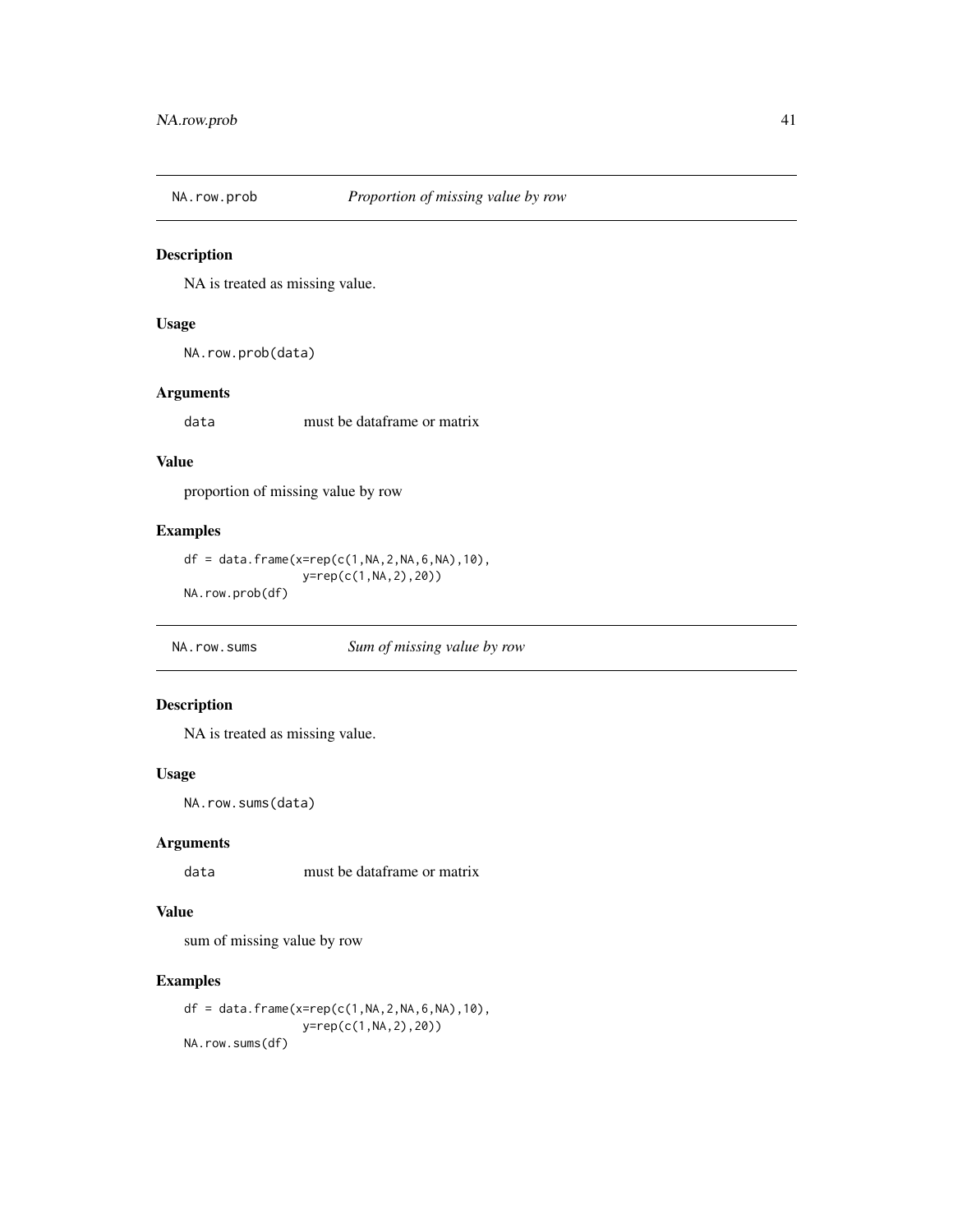<span id="page-41-0"></span>

NA is treated as missing value.

## Usage

```
NA.whole.prob(data)
```
## Arguments

data must be dataframe or matrix

## Value

proportion of missing value in the whole dataframe

## Examples

```
df = data.frame(x=rep(c(1,NA,2,NA,6,NA),10),
                 y=rep(c(1,NA,2),20))
NA.whole.prob(df)
```
NA.whole.sums *Sum of missing value in the whole dataframe*

## Description

NA is treated as missing value.

#### Usage

NA.whole.sums(data)

#### Arguments

data must be dataframe or matrix

#### Value

sum of missing value in the whole dataframe

```
df = data.frame(x=rep(c(1,NA,2,NA,6,NA),10),
                 y=rep(c(1,NA,2),20))
NA.whole.sums(df)
```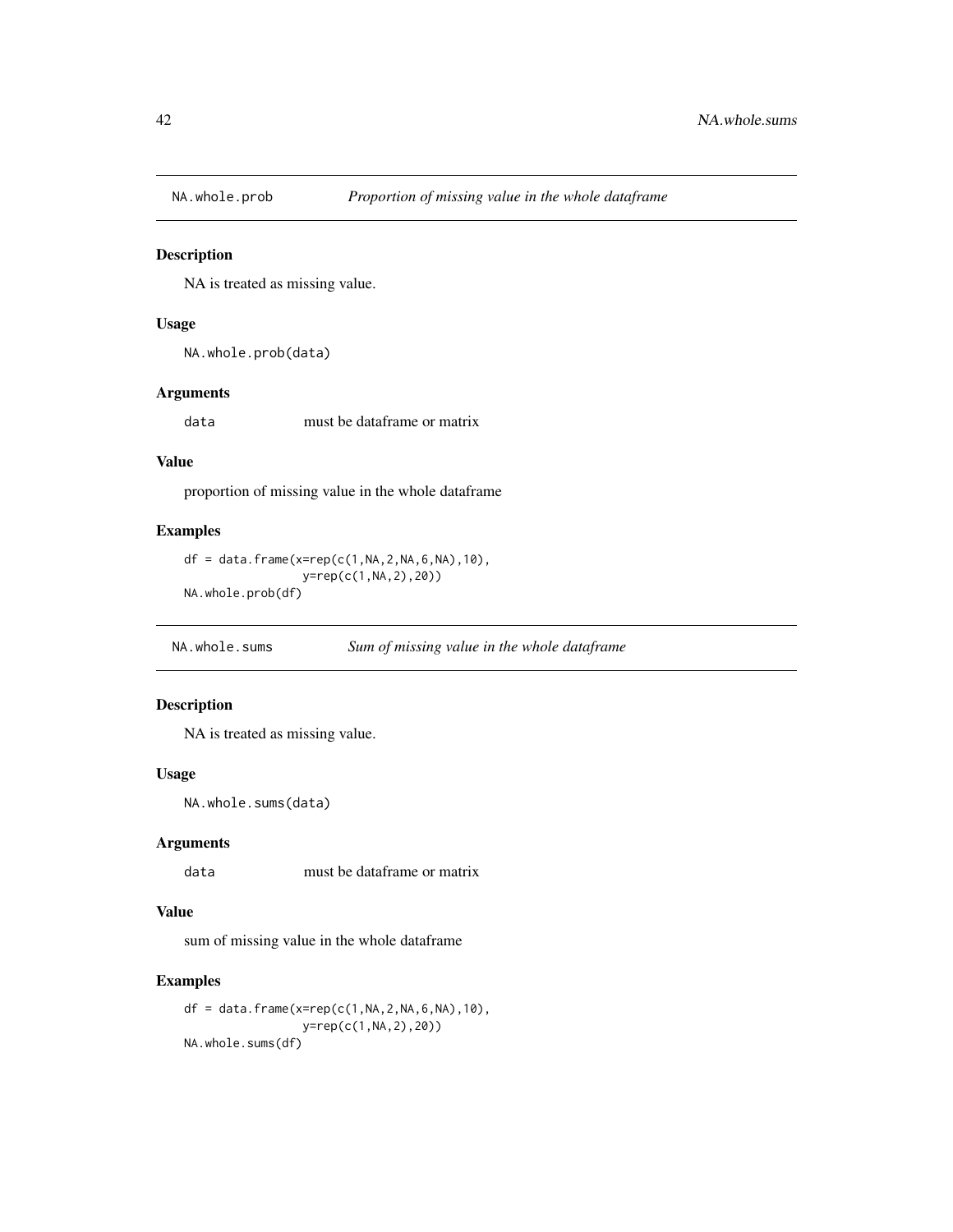<span id="page-42-0"></span>

Names with different letters

## Usage

names\_n(df, most = NULL, least = NULL)

## Arguments

| df    | datafame or matrix                                        |
|-------|-----------------------------------------------------------|
| most  | names with at most different letters, which means $\leq$  |
| least | names with at least different letters, which means $\geq$ |

#### Value

names

Nchar *Number of Characters*

## Description

Number of Characters

## Usage

Nchar(x)

## Arguments

x can be number, strings, verctors, dataframe or matrix.

## Value

number of characters in each location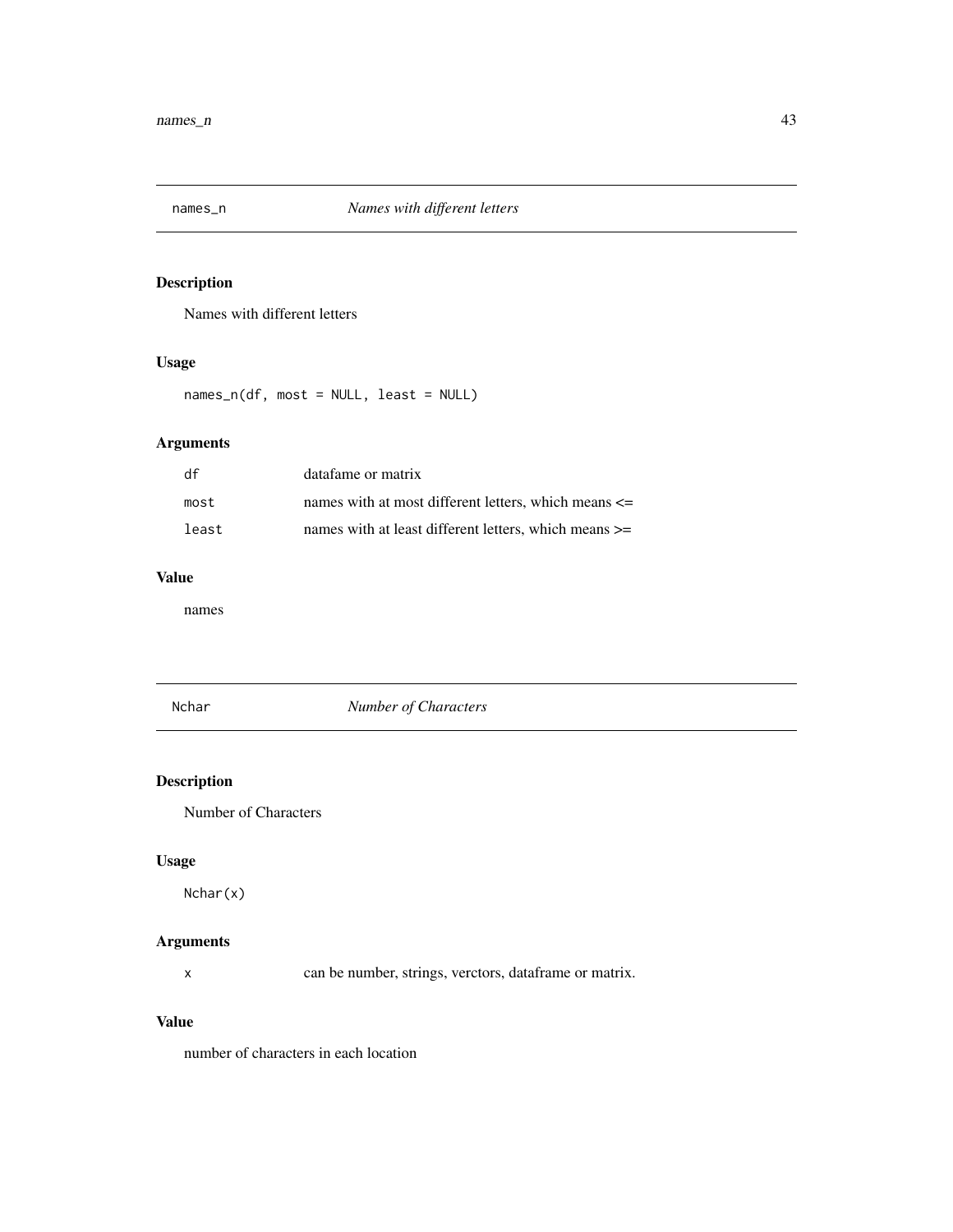## Examples

```
Nchar("abcd")
Nchar(c("abc","gjh"))
df = data.frame(
  a = c(1, 12, 12.3),b = c("a", "ab", "abc")\mathcal{L}Nchar(df)
```
numeric.nms *Return numeric names in matrix or dataframe*

## Description

Return numeric names in matrix or dataframe

## Usage

numeric.nms(df)

## Arguments

df dataframe or matrix

## Value

numeric names vectors

pakcage\_all *Get all functions in one package*

## Description

Get all functions in one package

#### Usage

pakcage\_all(x)

#### Arguments

x package

#### Value

all functions in one package

<span id="page-43-0"></span>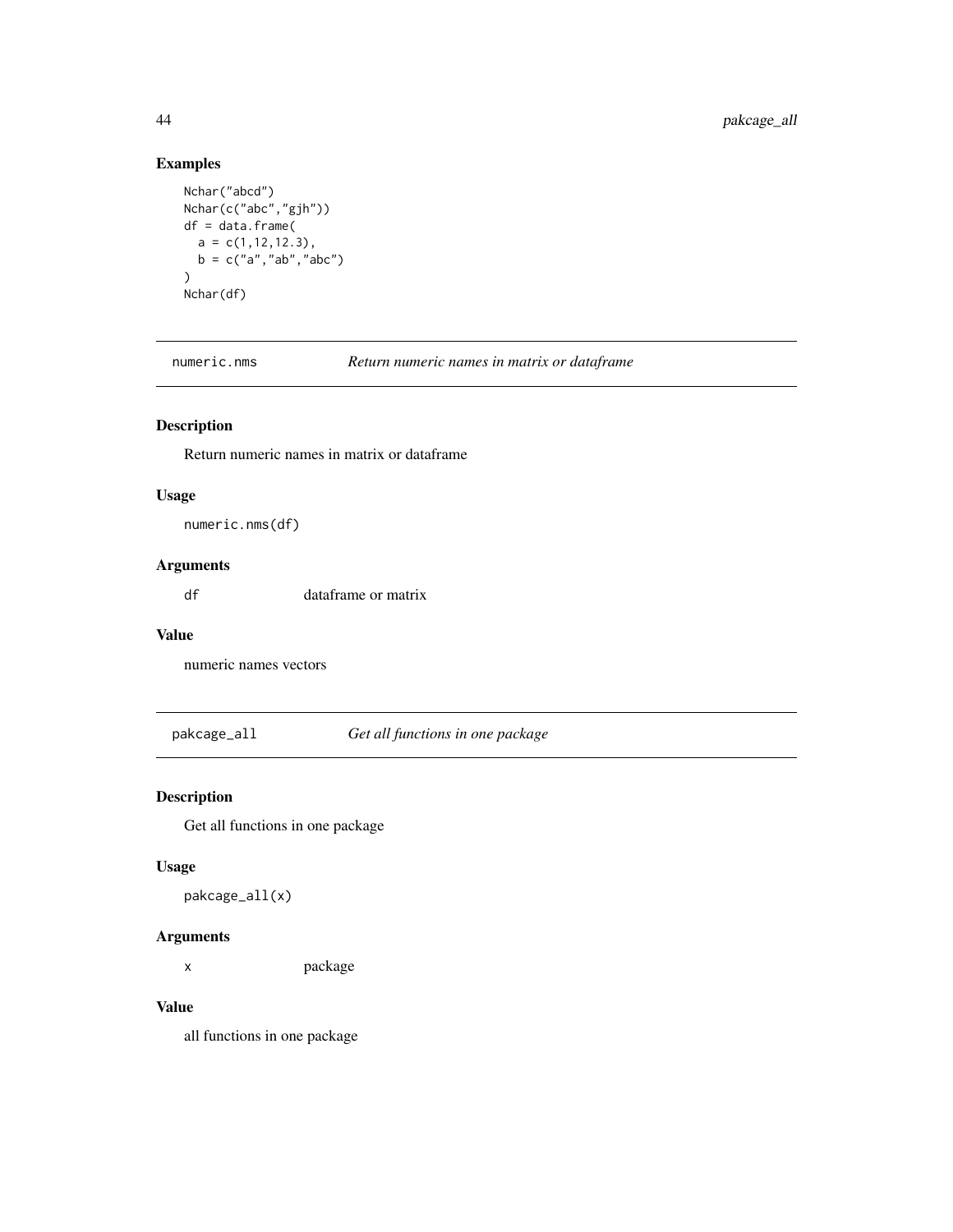<span id="page-44-0"></span>

Paste each column in a dataframe together.

## Usage

```
paste0_columns(df, collapse = ",")
```
## Arguments

| df       | a dataframe                |
|----------|----------------------------|
| collapse | collapse, default is comma |

#### Value

a character

## Examples

```
df=data.frame(a=c(1,2,30),
              b=c('x','y','z'))
paste0_columns(df)
df=data.frame(a=c(1,2,30),b=c('x','y','z'),c=c(1,7,8))
paste0_columns(df)
```
pipe *pipe*

## Description

pipe

## Usage

pipe()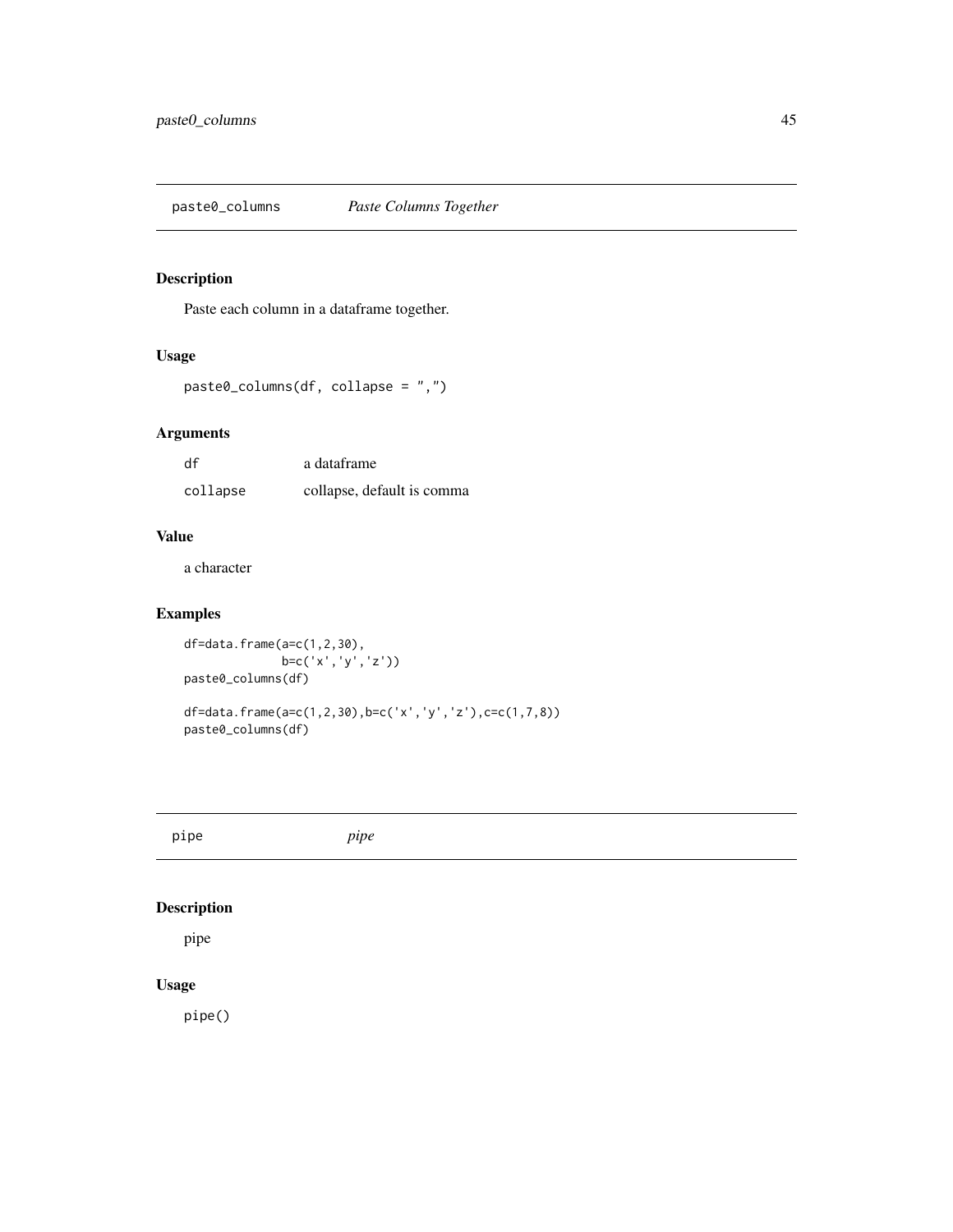<span id="page-45-0"></span>

Convert package Rd file under man directory into dataframe

## Usage

rd2df(pkg)

## Arguments

pkg source package path unzip from "tar.gz" file

## Value

one dataframe

read\_R *Read R file*

## Description

Read R file

## Usage

read\_R(R, pattern)

## Arguments

| R       | path of R file |
|---------|----------------|
| pattern | pattern        |

#### Value

one vector of R command with names of R file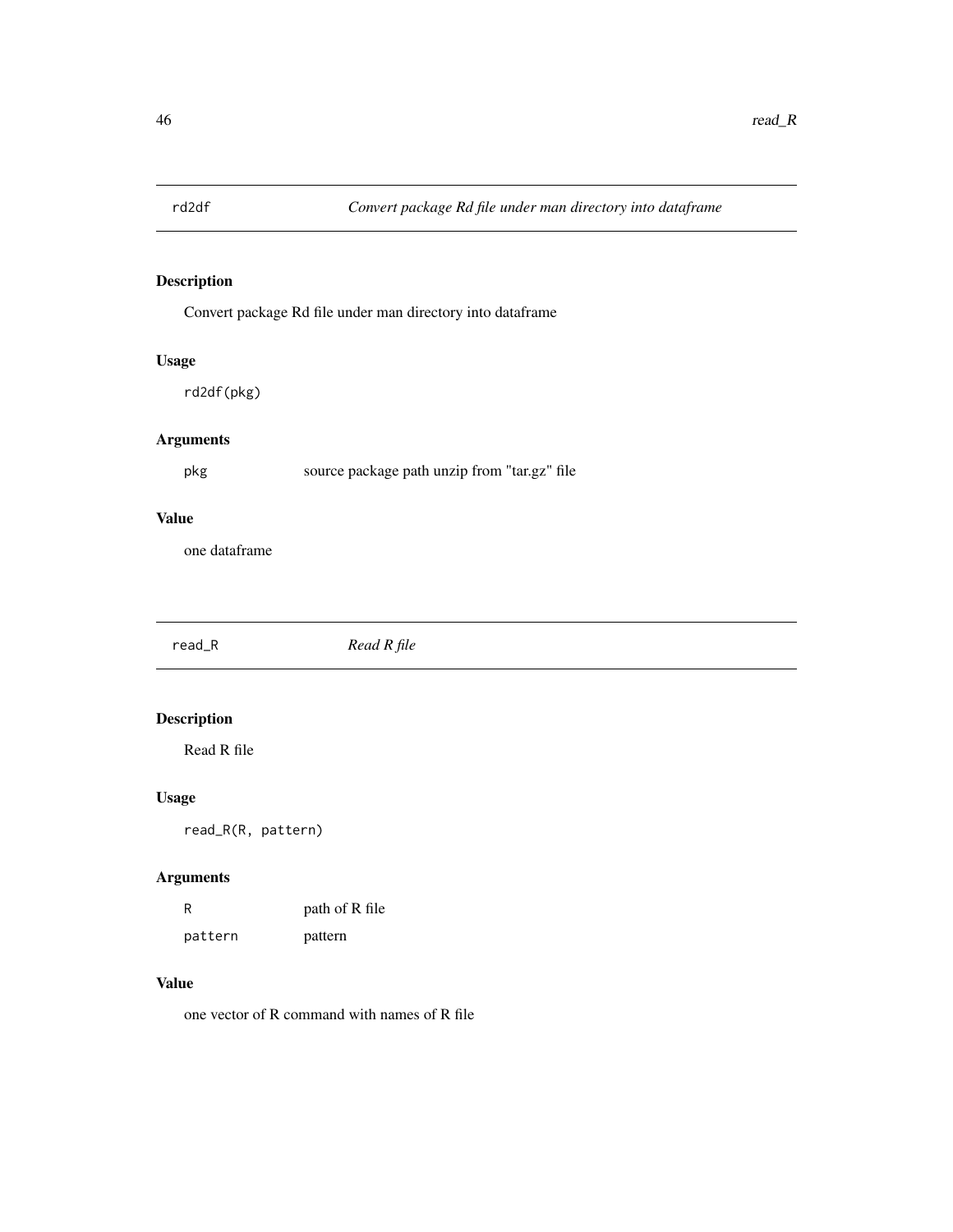<span id="page-46-0"></span>Replace *Replace*

## Description

There are two methods in this function. You can use repalce many objects to one by form and to. pattern can be used to one object replaced by the other one.

#### Usage

```
Replace(data, from, to, pattern, ignore.case = FALSE)
```
## Arguments

| data        | can be number, strings, verctors, dataframe or matrix. |
|-------------|--------------------------------------------------------|
| from        | replaced stings                                        |
| to          | replacements                                           |
| pattern     | like from:to                                           |
| ignore.case | logical, whether to ignore case                        |

#### Value

replaced data

```
Replace(data = 232, from = 2, to = 1)Replace(data = c(232,'a4b'),
        from = c(2, ', .*4''), to = 1,
        pattern = c('a:e','b:h'))
df = data.frame(
  a = c(232, 452),
  b = c("nba", "cba")\lambdaReplace(data = df,
        from = 2, to = 1,pattern = c('a:e','b:h'))
```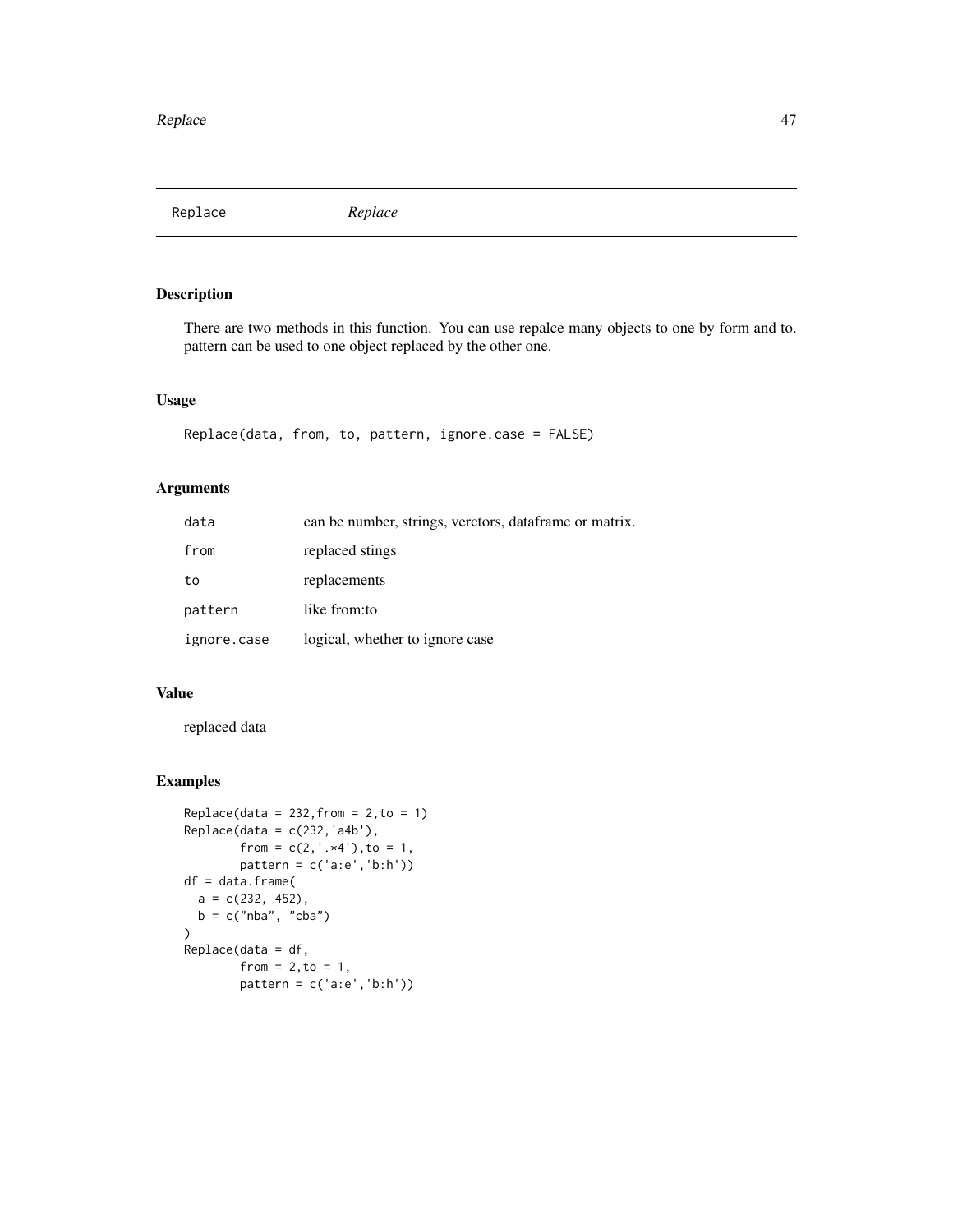<span id="page-47-0"></span>

Replaced by Empty

#### Usage

Replace0(data, ...)

## Arguments

| data     | can be number, strings, verctors, dataframe or matrix. |
|----------|--------------------------------------------------------|
| $\cdots$ | replaced stings                                        |

## Value

replaced data

## Examples

Replace0(data = 232,2) Replace0(data = c(232,'a4b'),2,'.\*4') df = data.frame(  $a = c(232, 452)$ ,  $b = c("nba", "cba")$ ) Replace0(data = df, 2,'a')

Replace\_ex *Replace Exactly*

## Description

Replace Exactly

## Usage

Replace\_ex(x, from, to, pattern)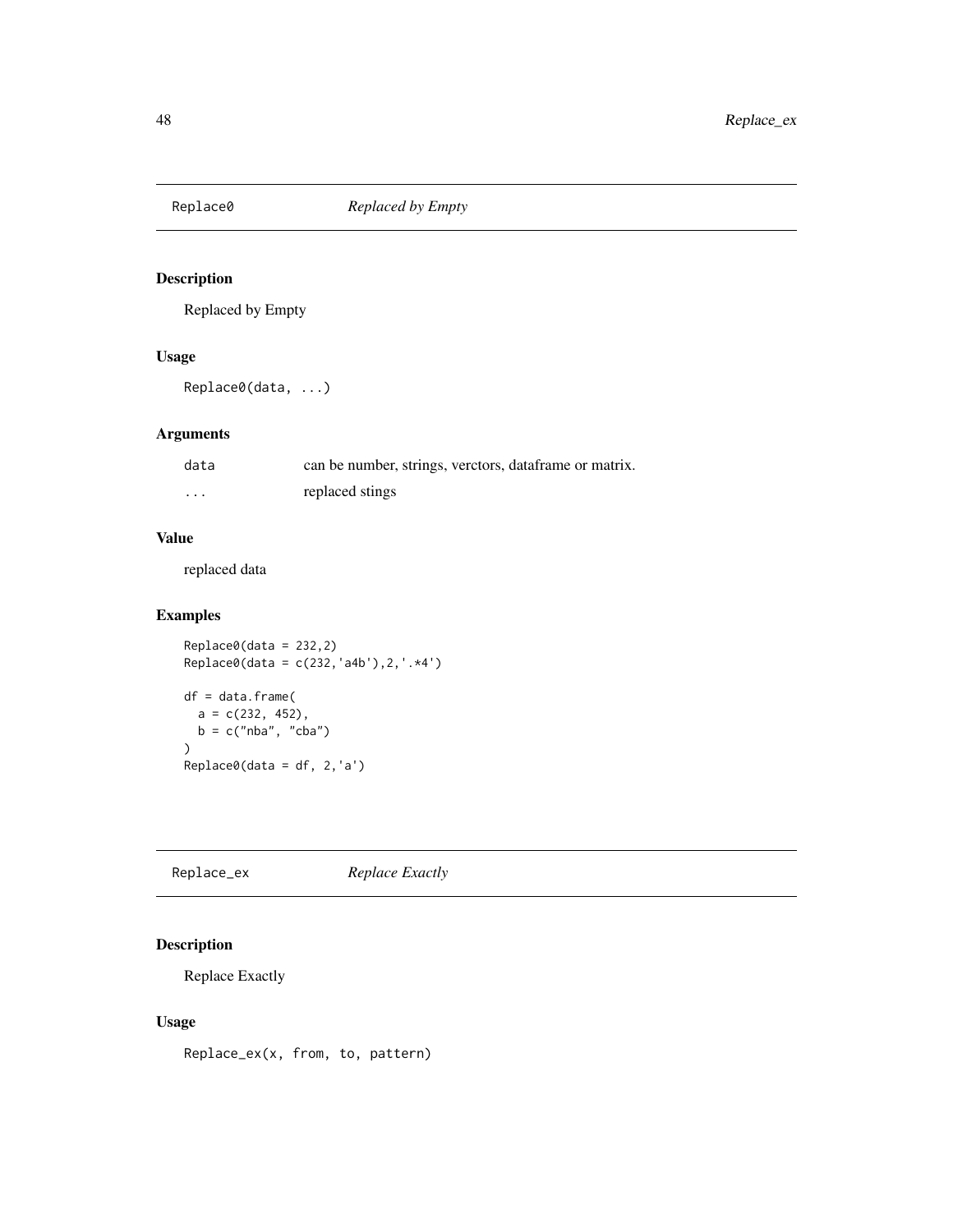#### <span id="page-48-0"></span>replicate 49

## Arguments

| $\mathbf{x}$ | vector, dataframe or matrix                |
|--------------|--------------------------------------------|
| from         | replaced stings                            |
| to           | replacements                               |
| pattern      | a special pattern, see examples for detail |

## Value

replaced data

## Examples

```
a=c(1,2,3,1,4)
Replace\_ex(x = a, from = c(1,2), to=5)Replace_ex(x=a,pattern = c('1:5','2:5'))
Replace_ex(x=a,pattern = '[12]:5')
```

```
a=data.frame(v=c(1,2,3,2,4),
            b=c(7,8,9,4,6))
Replace\_ex(x = a, from = c(1,2), to=5)Replace_ex(x=a,pattern = c('1:5','2:5'))
```
## replicate *Replicate Each Elements of Vectors*

## Description

Replicate Each Elements of Vectors

#### Usage

```
rep_n(x, each)
```
rep\_character(x, each)

## Arguments

| x    | vectors                             |
|------|-------------------------------------|
| each | one or more numbers for replication |

#### Value

replicated vectors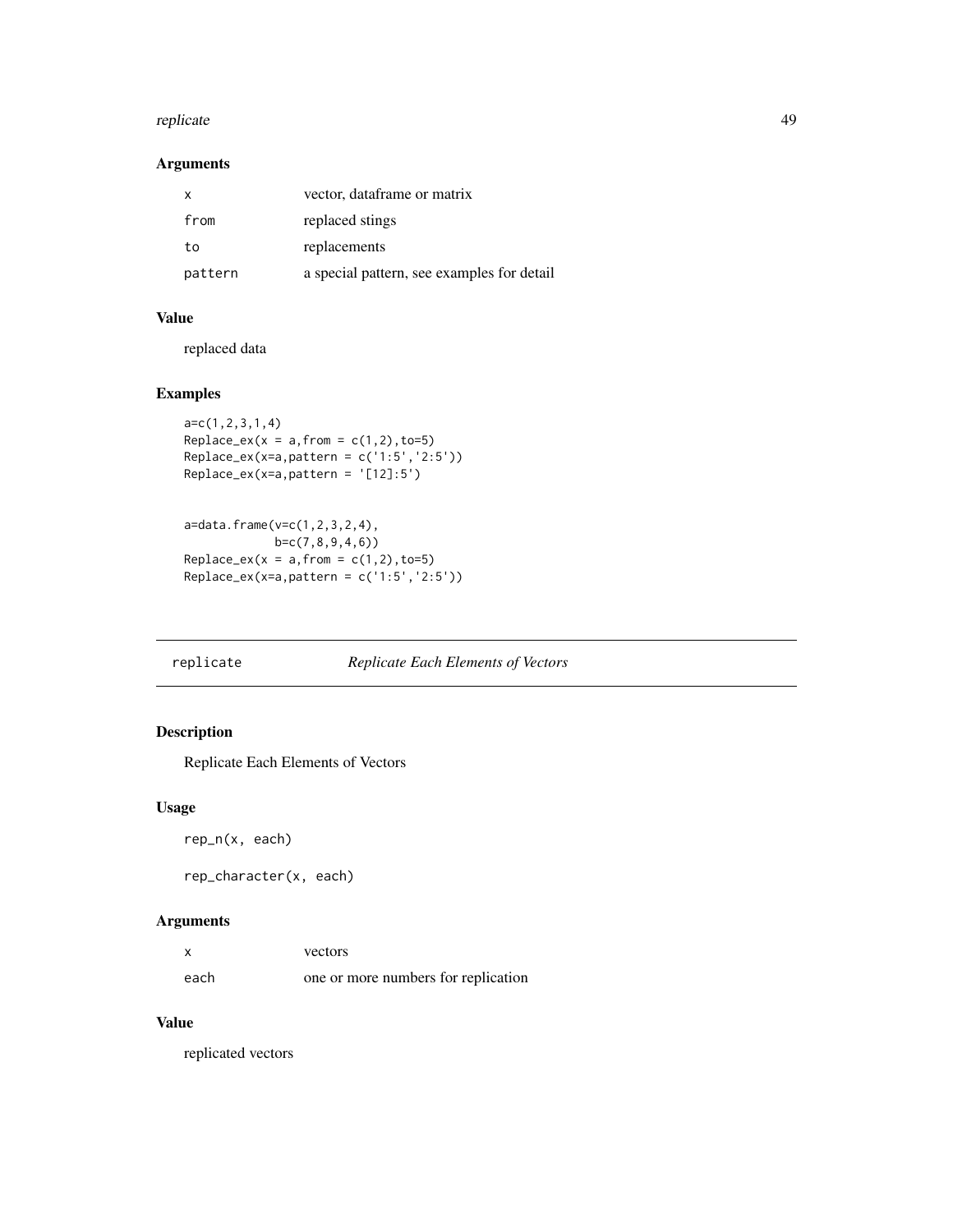## Examples

```
rep_n(c('ab','cde','k','op'),5)
rep_n(c('ab','cde','k','op'),c(4,6))
rep_n(c('ab','cde','k','op'),c(1,2,3,4))
rep_character(c('ab','cde','k','op'),5)
rep_character(c('ab','cde','k','op'),c(4,6))
rep_character(c('ab','cde','k','op'),c(1,2,3,4))
```

| reshape_toLong | Convert Wide Data to Long |  |  |  |  |
|----------------|---------------------------|--|--|--|--|
|----------------|---------------------------|--|--|--|--|

## Description

It is easy to convert wide data to long in this function. Be careful, id must be unique. prefix, suffix and var.names can be used together.

#### Usage

```
reshape_toLong(data, prefix = NULL, suffix = NULL, var.names = NULL)
```
## Arguments

| data      | wide data                                                                      |
|-----------|--------------------------------------------------------------------------------|
| prefix    | prefix of value variables                                                      |
| suffix    | suffix of value variables                                                      |
| var.names | names of value variables, do value will be created as the name of value column |

## Value

long data

reshape\_toWide *Reshape to Wide Format*

#### Description

Reshape to Wide Format

<span id="page-49-0"></span>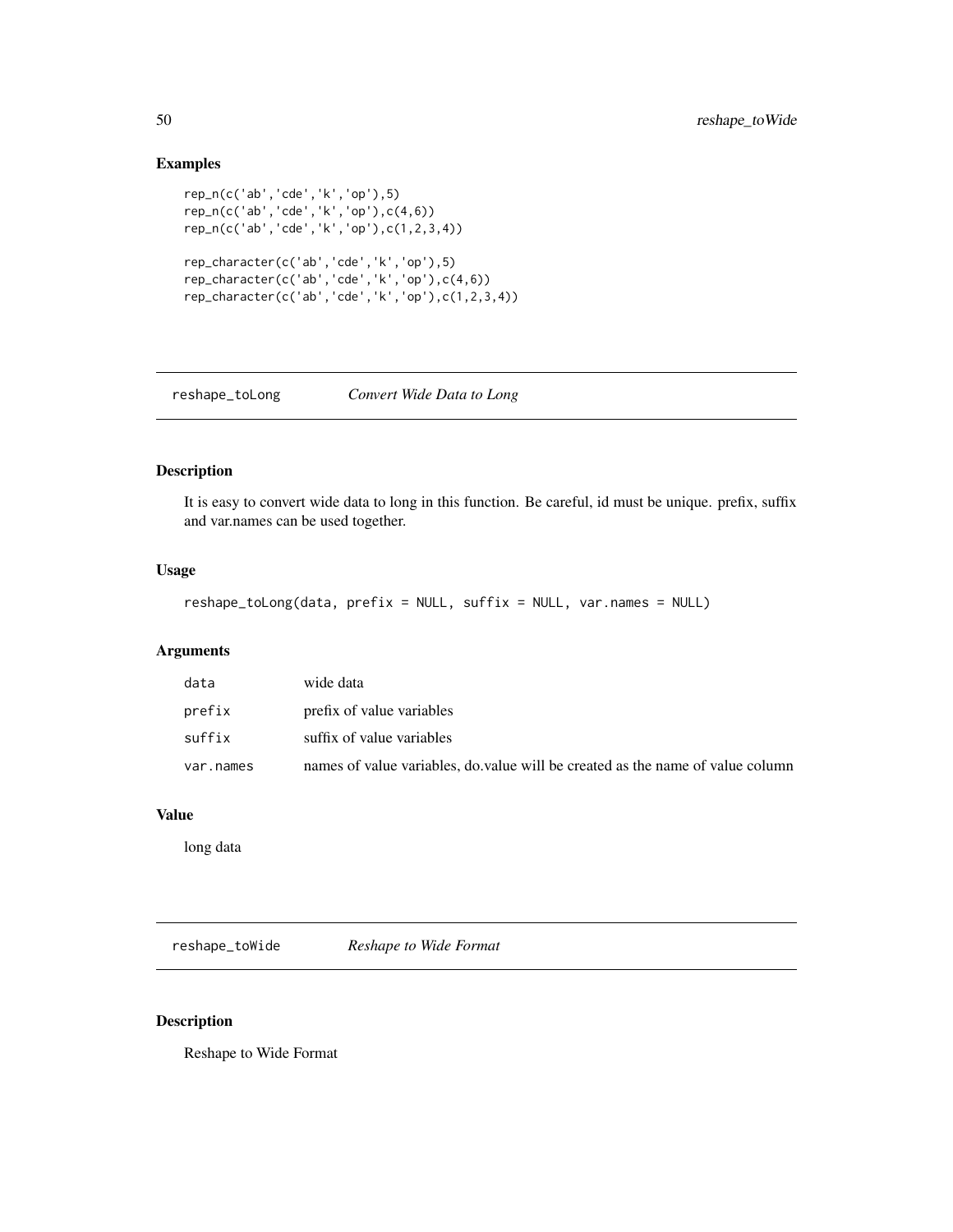<span id="page-50-0"></span>reverse 51

## Usage

```
reshape_toWide(
 data,
 key = NULL,
 value = NULL,
 prefix = NULL,
 suffix = NULL,sep = "''\mathcal{L}
```
## Arguments

| data   | long data                                           |
|--------|-----------------------------------------------------|
| key    | column names for key, which can be one or more      |
| value  | column names for exchange, which can be one or more |
| prefix | column names for prefix, which can be one or more   |
| suffix | column names for suffix, which can be one or more   |
| sep    | seperation                                          |

## Value

A wide data.

| reverse | Reverse String Order |  |
|---------|----------------------|--|
|         |                      |  |

## Description

Reverse String Order

## Usage

reverse(x)

## Arguments

x can be number, strings, verctors

## Value

reversed string

## Examples

reverse(123) reverse(c(123,'abc'))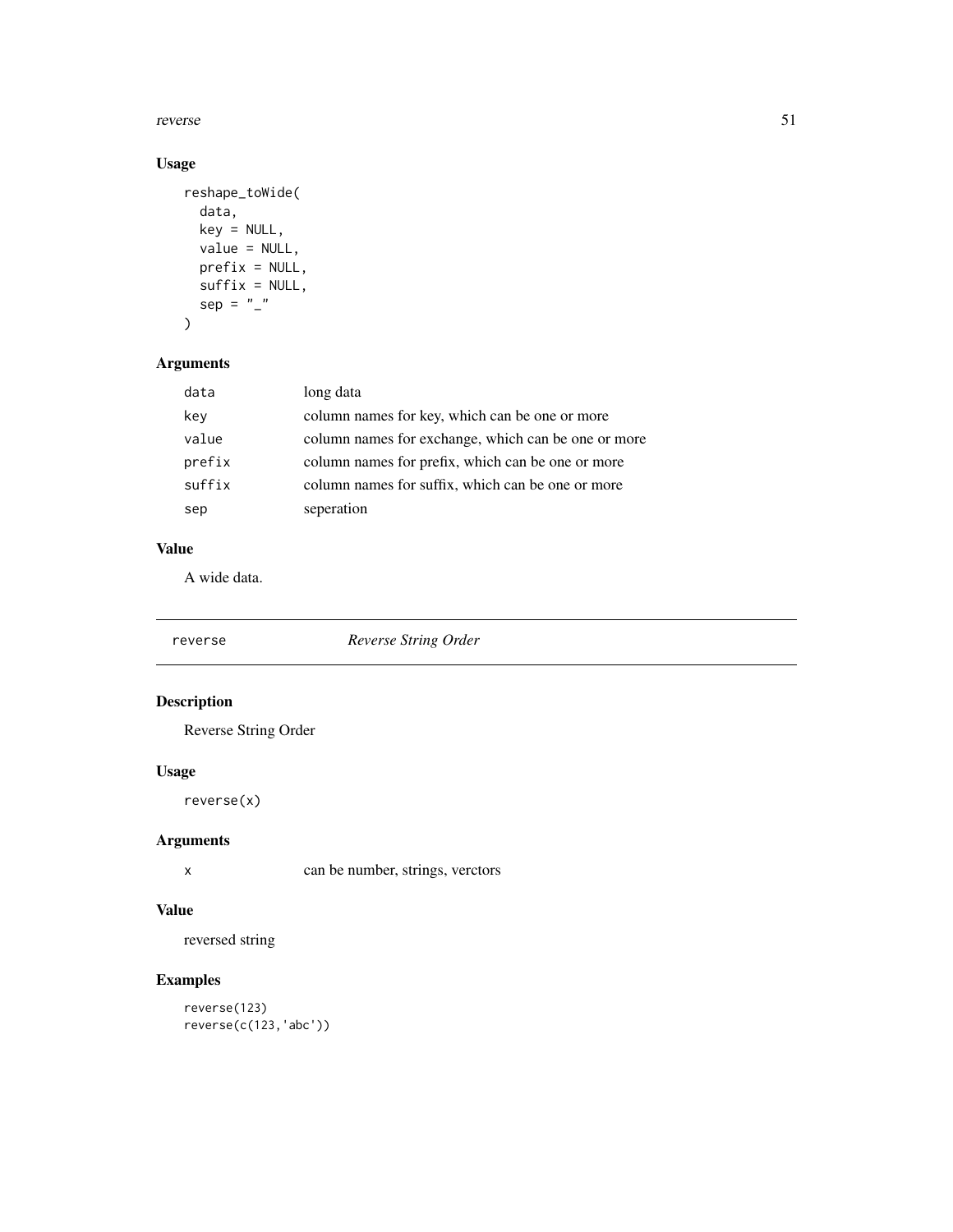<span id="page-51-0"></span>

Truncate Characters from the Right

## Usage

right(x, n)

## Arguments

| can be number, strings, verctors, dataframe or matrix. |
|--------------------------------------------------------|
| length                                                 |

## Value

substring

## Examples

```
right("abcd",3)
right(c("abc","gjh"),2)
df = data.frame(
  a = c(123, 234, 456),
  b = c("abc","bcd","hjg")
\mathcal{L}right(df,2)
```

| right_equal | Compare two characters from right Much useful for arguments input. |
|-------------|--------------------------------------------------------------------|
|             | Case is ignored.                                                   |

## Description

Compare two characters from right Much useful for arguments input. Case is ignored.

## Usage

right\_equal(x1, x2)

## Arguments

| х1 | one character       |
|----|---------------------|
| х2 | the other character |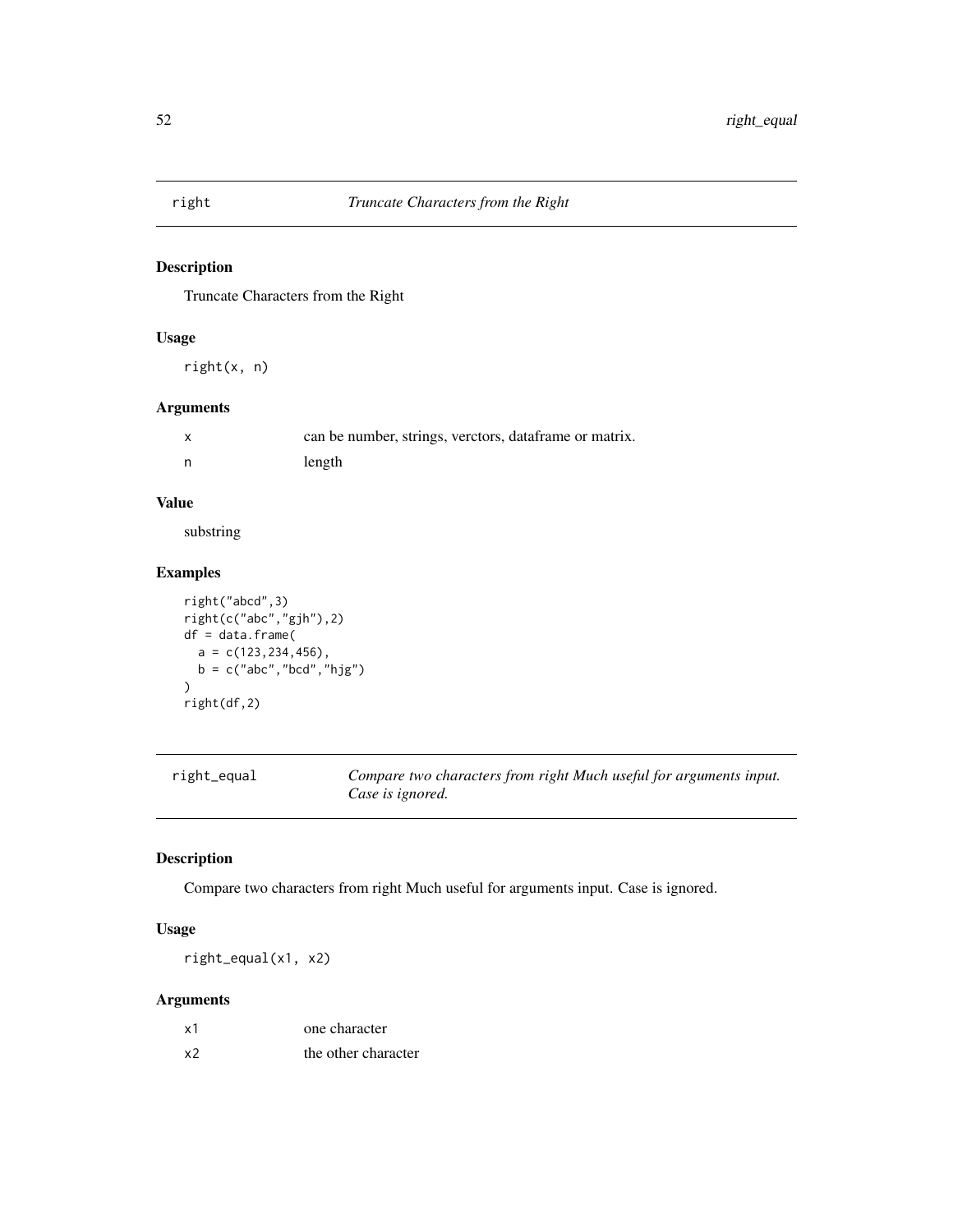#### <span id="page-52-0"></span> $rm\_all$  53

## Value

logical

## Examples

```
right_equal('k','OK')
right_equal('ok','k')
right_equal('ok','Ok')
```
rm\_all *Remove all objects*

## Description

Remove all objects

## Usage

rm\_all()

## Value

empty object

rm\_nchar *Remove elements by number of characters*

## Description

Remove elements by number of characters

## Usage

rm\_nchar(x, least, most)

## Arguments

| $\boldsymbol{\mathsf{x}}$ | one vector                 |
|---------------------------|----------------------------|
| least                     | least number of characters |
| most                      | most number of characters  |

#### Value

removed vector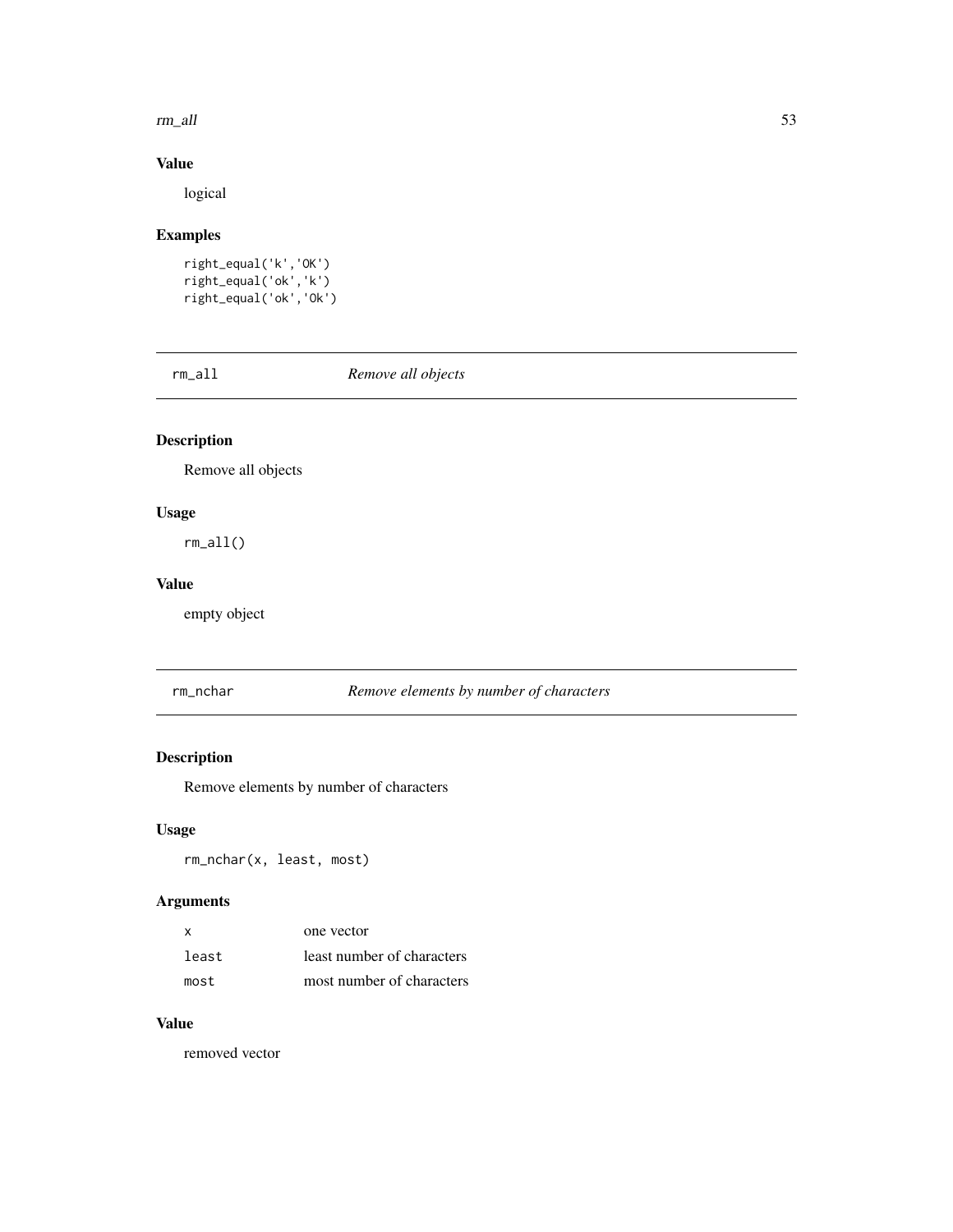## Examples

```
x \leftarrow c('a', 'abc', 'abcd', NA)rm_nchar(x,least = 1)
rm_rchar(x, most = 4)rm_nchar(x,least = 1, most = 4)
```
row.freq *Row Frequency*

#### Description

Row Frequency

#### Usage

row.freq(x)

#### Arguments

x dataframe or matrix

## Value

data with frequency column

#### Examples

```
row.freq(x=mtcars[,8:11])
```
select *Subset data Take subset data for*

#### Description

Subset data Take subset data for

## Usage

```
select(data, i, ...)
## S3 method for class 'character'
select(data, i, ...)
## S3 method for class 'numeric'
select(data, i, ...)
```
<span id="page-53-0"></span>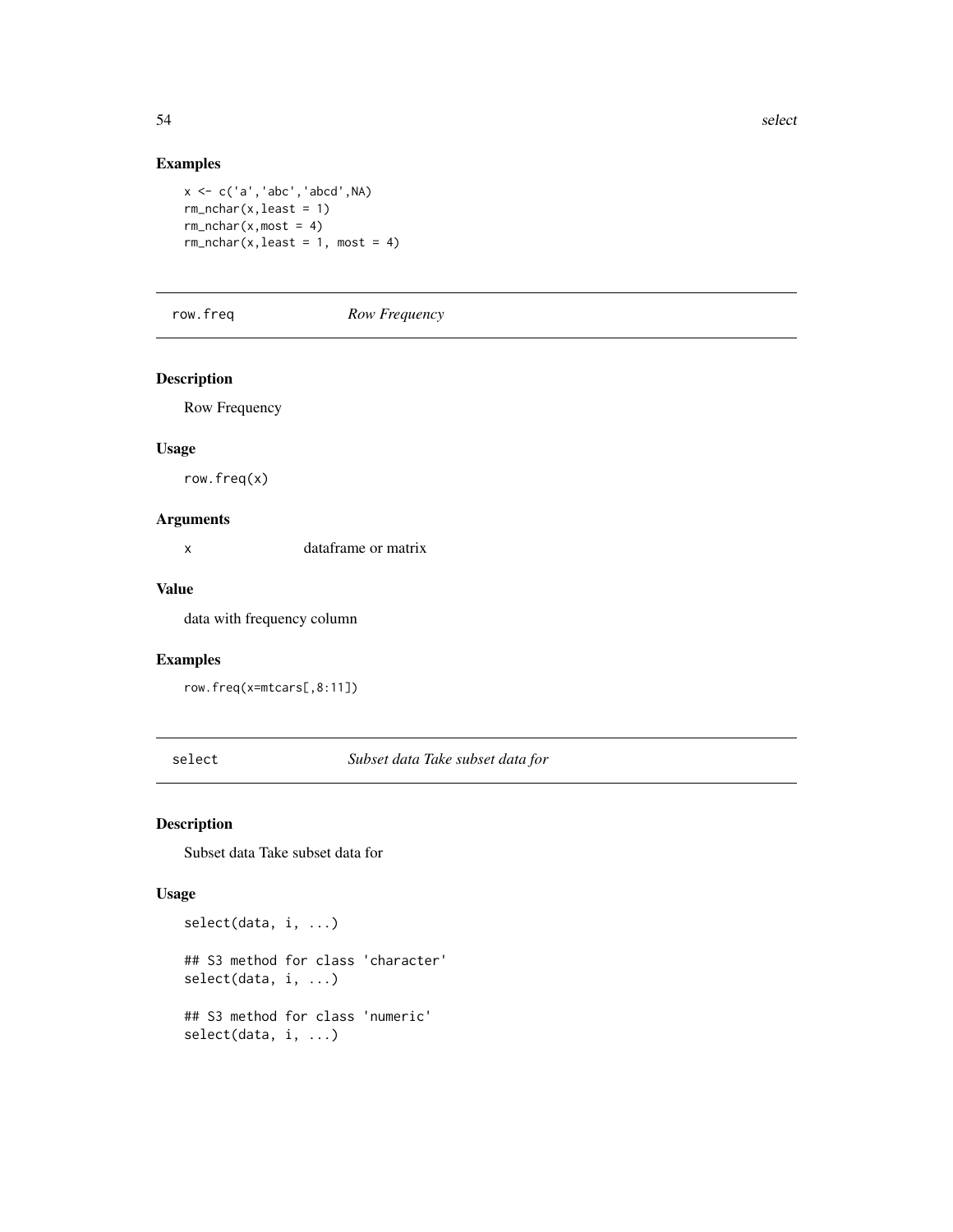#### <span id="page-54-0"></span>seq\_range 55

```
## S3 method for class 'logical'
select(data, i, ...)
## S3 method for class 'data.frame'
select(data, i, j, drop = FALSE, ...)## S3 method for class 'matrix'
select(data, i, j, drop = FALSE, ...)## S3 method for class 'list'
select(data, i, j, drop = FALSE, ...)
```
#### Arguments

| data    | one vector, list, dataframe or matrix                                   |
|---------|-------------------------------------------------------------------------|
|         | element position for vector or list, row number for dataframe or matrix |
| $\cdot$ | ignore                                                                  |
|         | column number for dataframe or matrix                                   |
| drop    | logical, whether to drop original format, default is FALSE              |

#### Value

selected data

#### Examples

```
x <- c('ab','bc','d')
x |> select(!grepl('a'))
x |> select(grepl('a'))
x |> select(!grepl('a'))
x |> select(grepl('a'))
x <- mtcars
x |> select(,!grepl('m',ignore.case = TRUE))
x |> select(grepl('m',ignore.case = TRUE),grepl('m',ignore.case = TRUE))
x |> select(!grepl('m',ignore.case = TRUE),!grepl('m',ignore.case = TRUE))
x |> select(grepl('a') & grepl('m'))
x |> select(grepl('a|m'))
x |> select(am ==1)
```
seq\_range *sequence range of one vector*

## Description

sequence range of one vector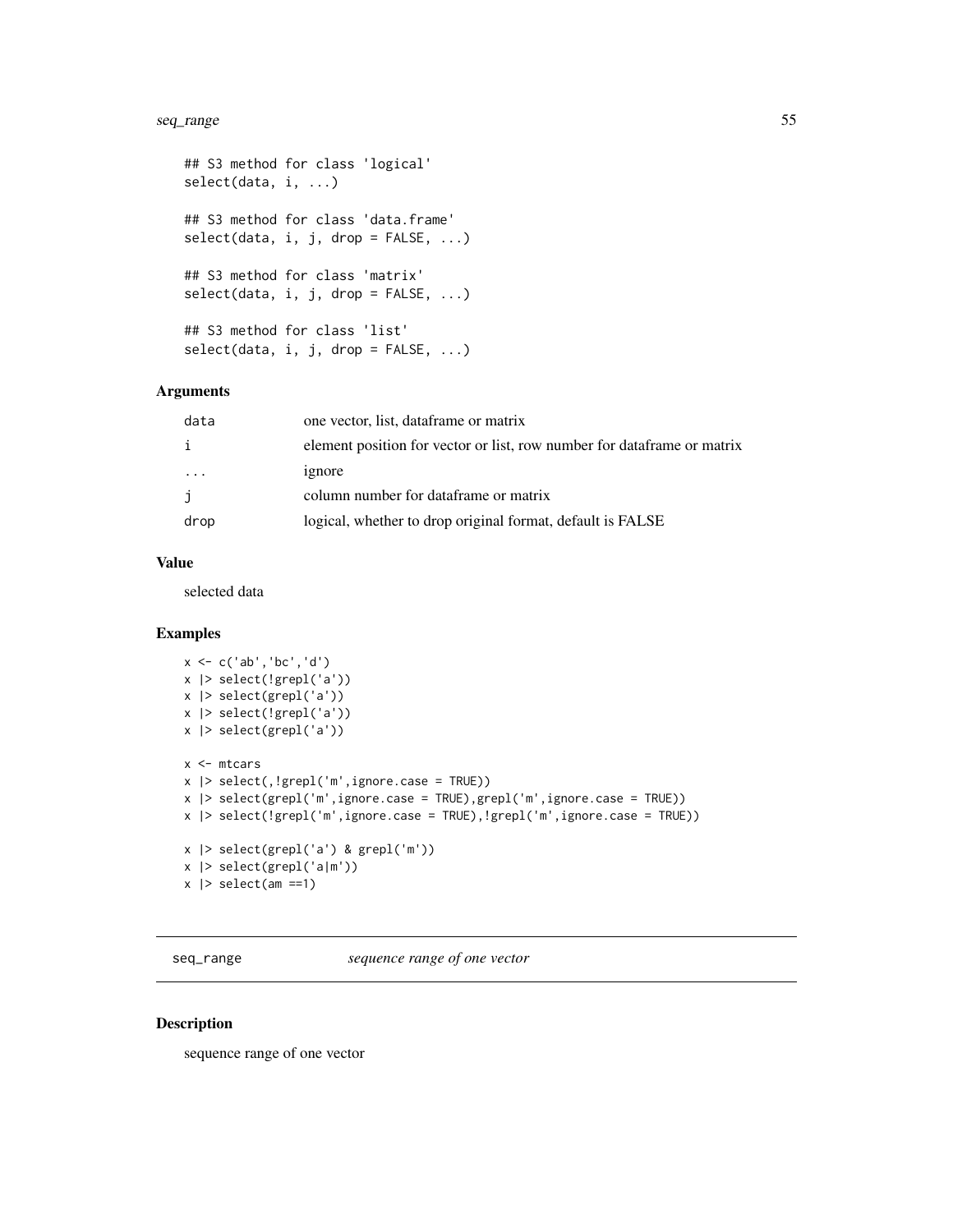## <span id="page-55-0"></span>Usage

 $seq\_range(x, by = 1)$ 

## Arguments

| x  | one vector   |
|----|--------------|
| bv | default is 1 |

## Value

number sequence

## Examples

```
seq_range(letters)
seq_range(letters,2)
```
set\_Bioc\_mirror *set bioconductor mirror*

## Description

set bioconductor mirror

## Usage

set\_Bioc\_mirror(url)

## Arguments

url mirror url

#### Value

set bioconductor mirror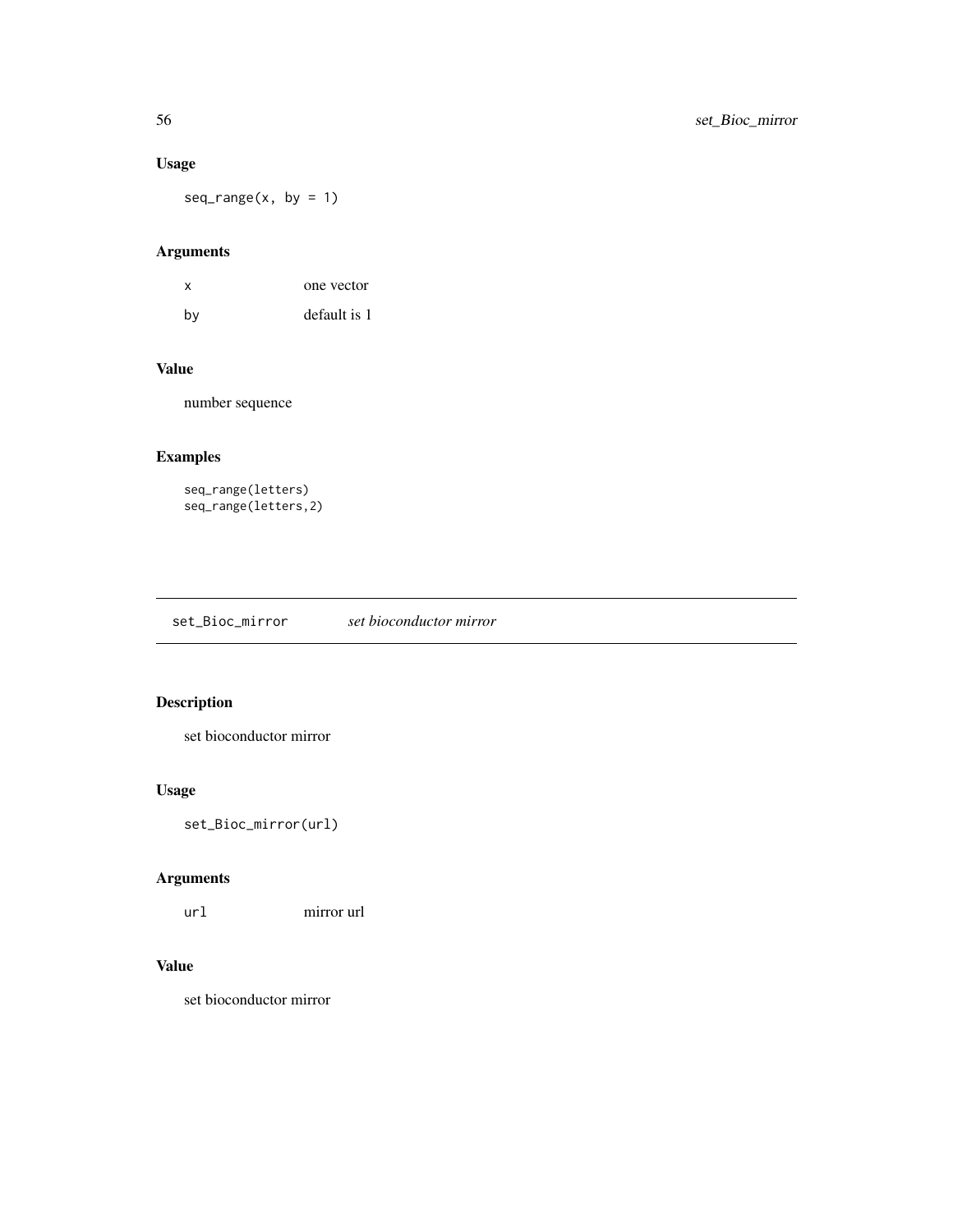<span id="page-56-0"></span>set\_CRAN\_mirror *set CRAN mirror*

## Description

set CRAN mirror

## Usage

set\_CRAN\_mirror(url)

## Arguments

url mirror url

## Value

set CRAN mirror

| show_function | Show function command line in new script script will be store in your |
|---------------|-----------------------------------------------------------------------|
|               | <i>temporary directory</i>                                            |

## Description

Show function command line in new script script will be store in your temporary directory

## Usage

show\_function(f, file = NULL)

## Arguments

| $\mathbf{f}$ | one function |
|--------------|--------------|
| file         | file name    |

#### Value

command line in new script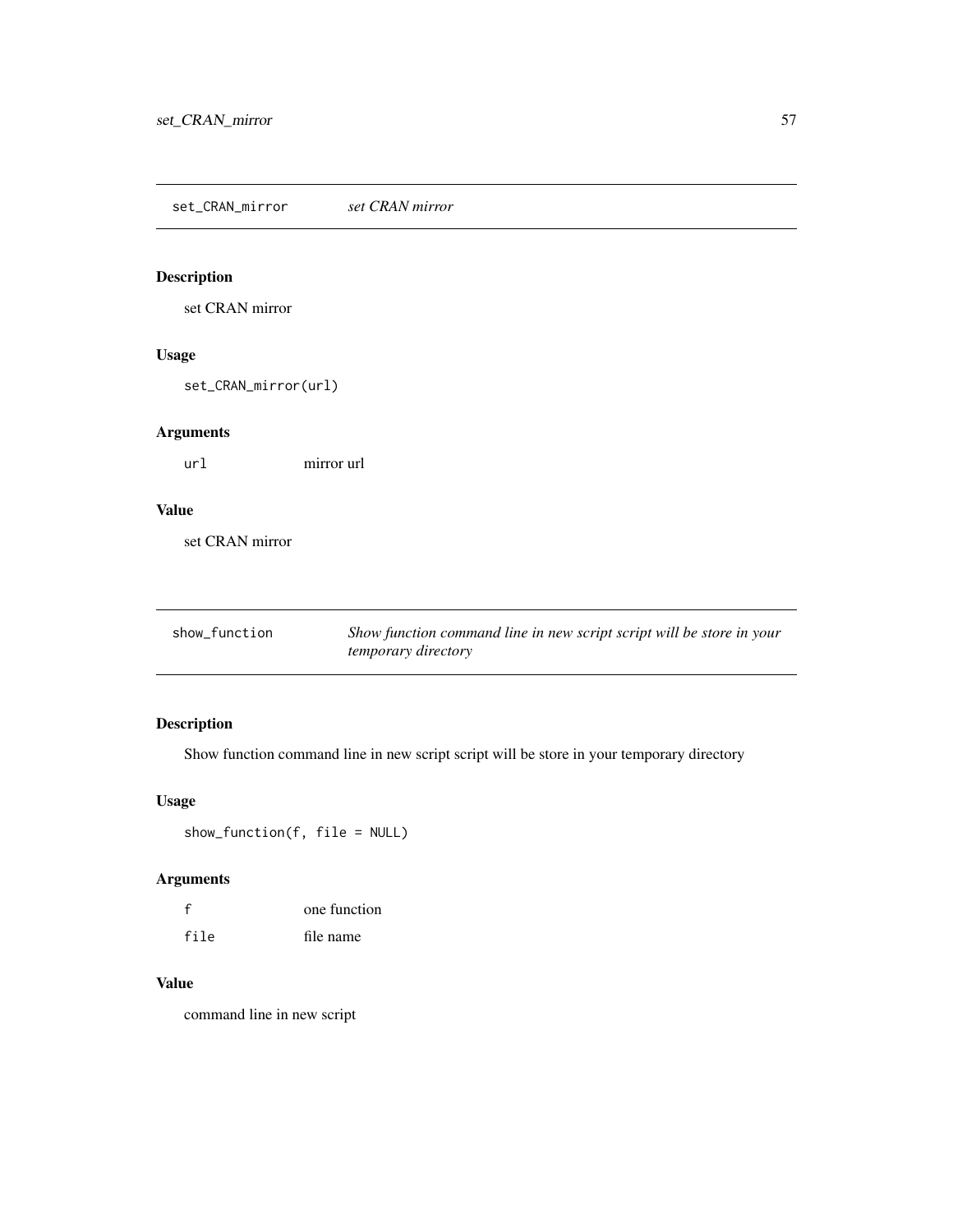<span id="page-57-0"></span>

Split One Column and Expand

## Usage

split\_expand(data, variable, sep)

## Arguments

| data     | dataframe or matrix                        |
|----------|--------------------------------------------|
| variable | one column name with connected values      |
| sep      | seperated symbol, which can be one or more |

#### Value

expanded dataframe or matrix

## Examples

df=data.frame(a=c(1,0), b=c('a','n'), cyl=c('6;6;4;4;4', '6;8;')) split\_expand(data=df,variable='cyl',sep=';')

table\_NA *Count NA*

## Description

Count NA

## Usage

table\_NA(x)

## Arguments

x object

#### Value

NA and Not count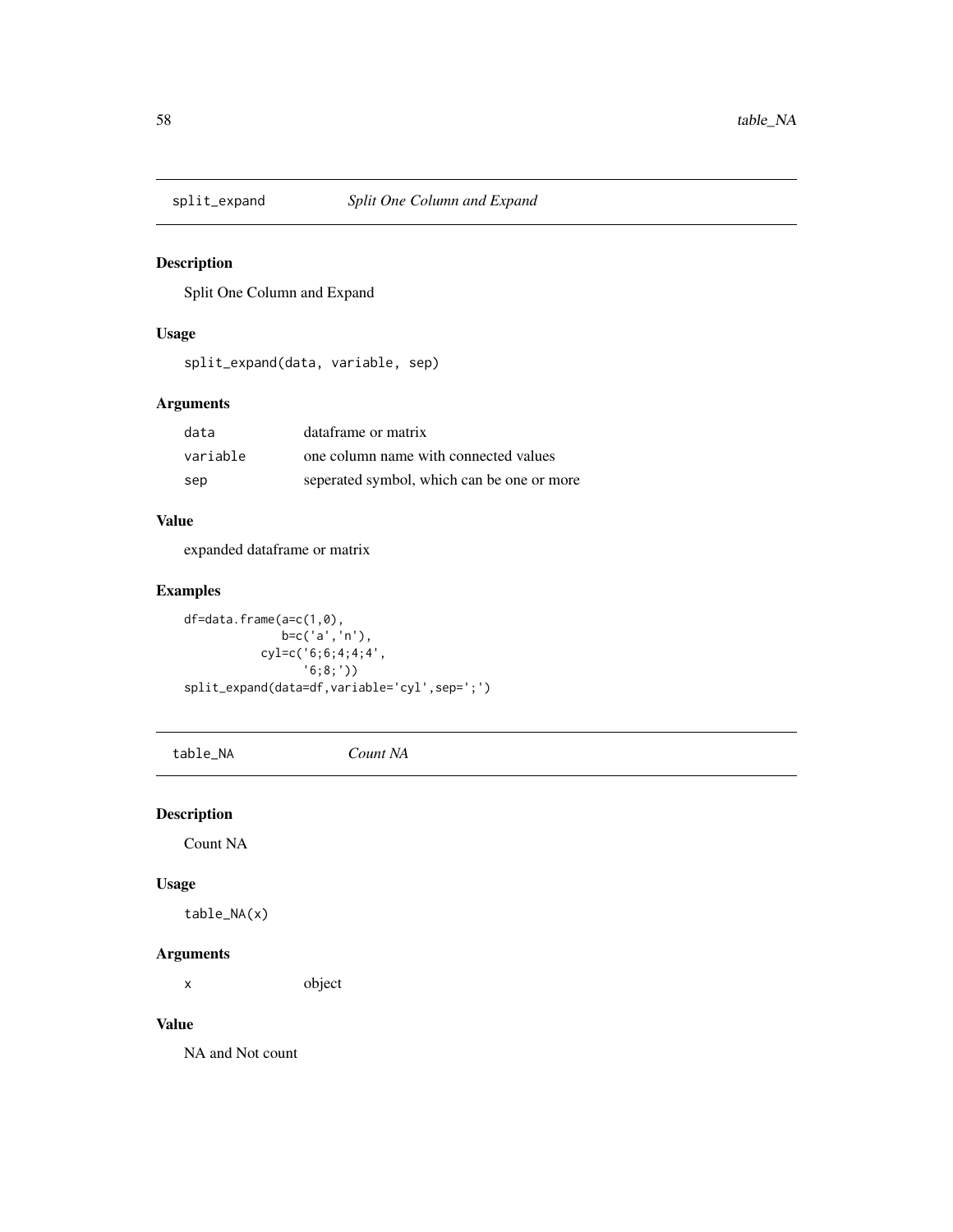#### <span id="page-58-0"></span>take\_out 59

## Examples

 $a \leftarrow c(1, 2, 3, 1, NA, NA)$ table\_NA(a)

take\_out *Extract Some String*

## Description

Extract Some String

## Usage

 $take\_out(x, ..., type = "c")$ 

## Arguments

| $\mathsf{x}$            | string                                   |
|-------------------------|------------------------------------------|
| $\cdot$ $\cdot$ $\cdot$ | patterns of c('begin','after')           |
| type                    | any left characters of character or list |

#### Value

characters

## Examples

x='abdghtyu' take\_out(x,c('a','d'),c('h','u'))

Trim *Trim*

## Description

Trim

## Usage

```
Trim(x, pattern = "")Trim\_left(x, pattern = "")Trim\_right(x, pattern = "")
```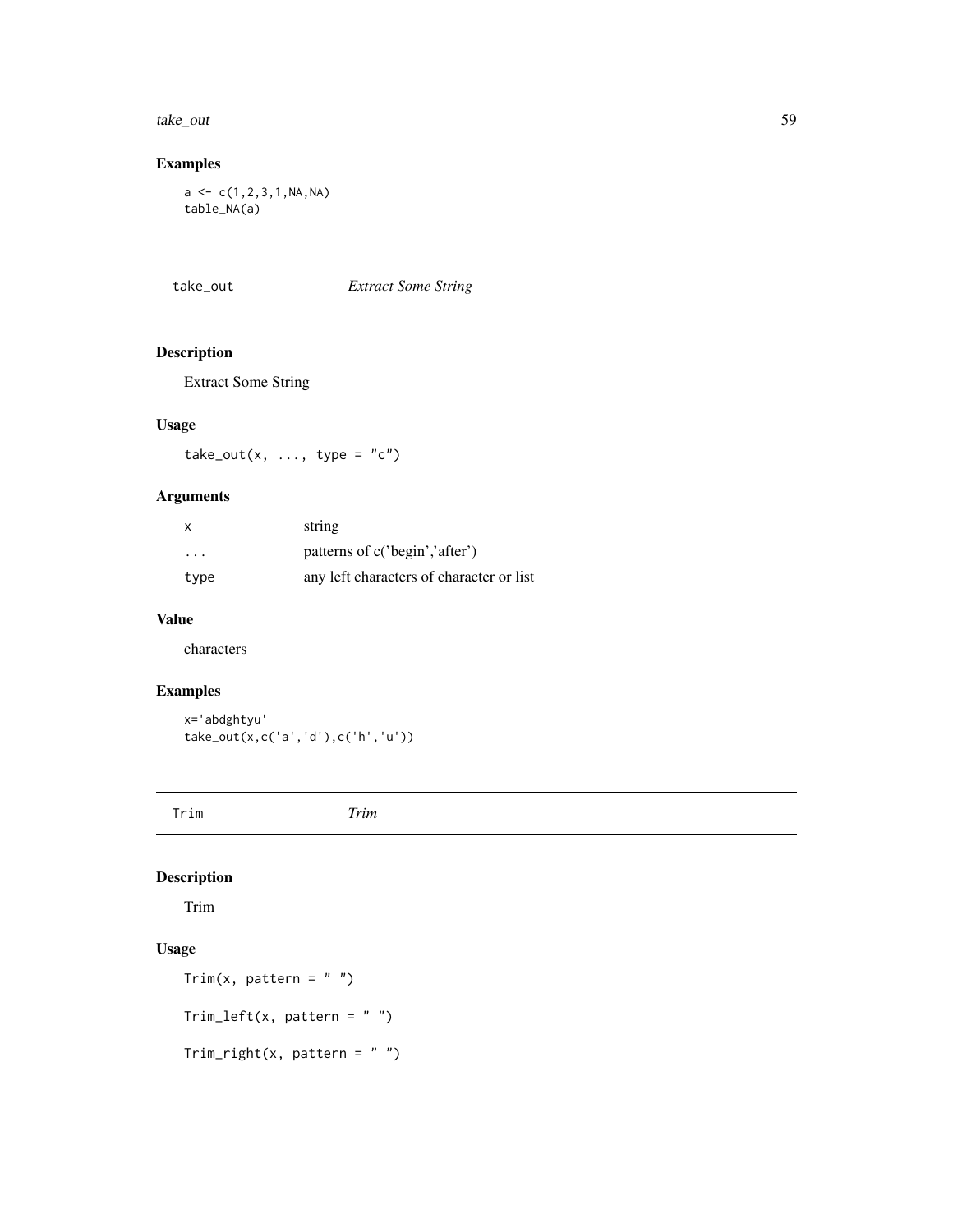#### 60 unlibray and the contract of the contract of the contract of the contract of the contract of the contract of the contract of the contract of the contract of the contract of the contract of the contract of the contract o

## Arguments

|         | can be vector or dataframe or matrix |
|---------|--------------------------------------|
| pattern | one or more pattern pattern          |

#### Value

a trimed string

unique\_no.NA *Unique Without NA*

## Description

Unique Without NA

## Usage

unique\_no.NA(x)

## Arguments

x vector

## Value

unique values with no NA

## Examples

x=c(1,2,3,1,NA)  $unique(x)$ unique\_no.NA(x)

| unlibray<br>Detach package |
|----------------------------|
|----------------------------|

## Description

Detach package

## Usage

unlibray(x)

<span id="page-59-0"></span>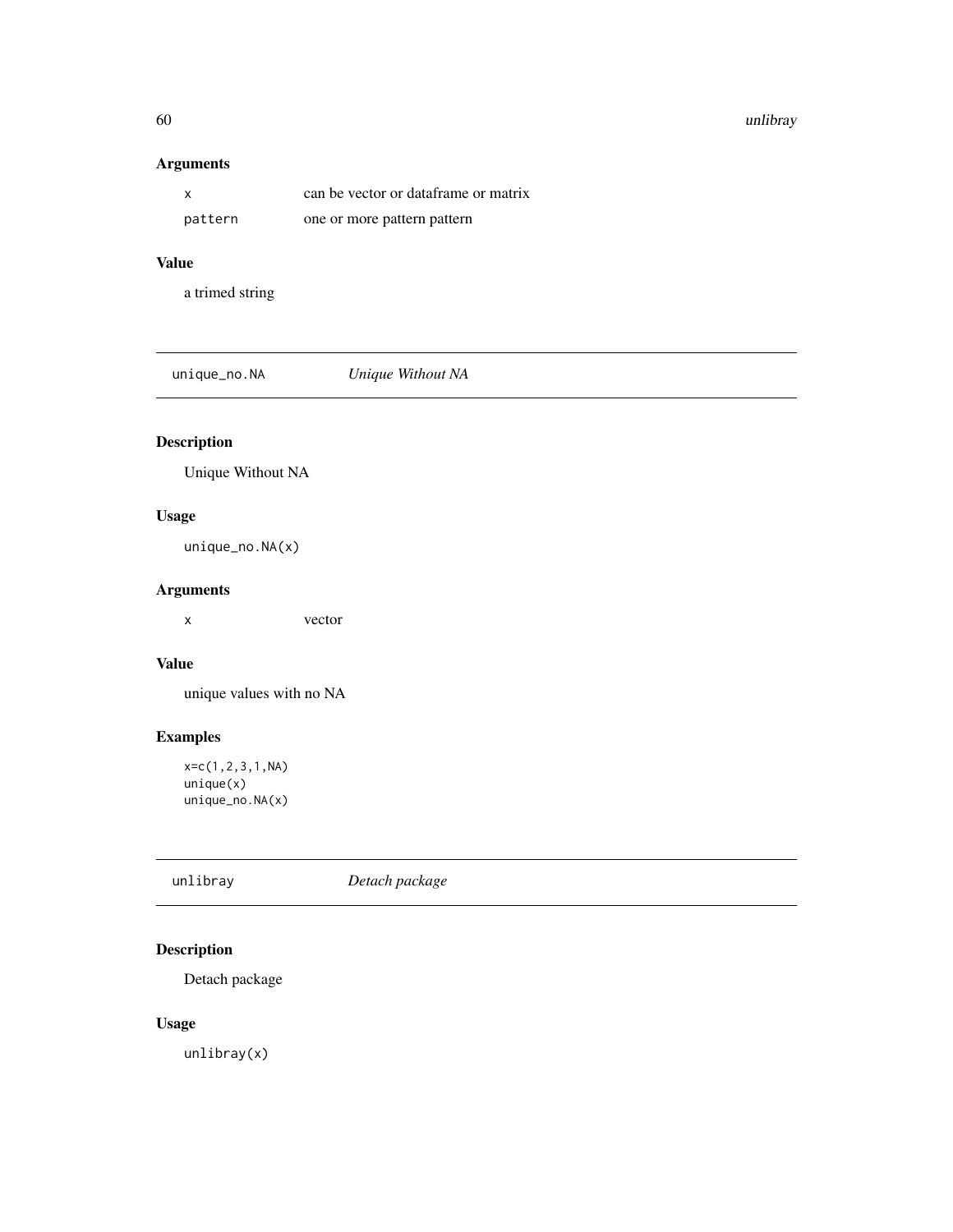#### <span id="page-60-0"></span>upper.dir 61

## Arguments

x one package name, if missing, detach all packages

## Value

detach one package

upper.dir *up level directory*

## Description

up level directory

## Usage

upper.dir(dir, end.slash = TRUE)

#### Arguments

| dir       | present directory or file path |
|-----------|--------------------------------|
| end.slash | logical                        |

#### Value

upper directory

| write xlsx | Write data to Excel file write or append one or more data into one |
|------------|--------------------------------------------------------------------|
|            | Excel file in each sheet.                                          |

## Description

Write data to Excel file write or append one or more data into one Excel file in each sheet.

## Usage

```
write_xlsx(
  ...,
  file,
  sheet,
  col.names = TRUE,
  row.names = FALSE,
  overwrite = FALSE,
  append = FALSE\mathcal{E}
```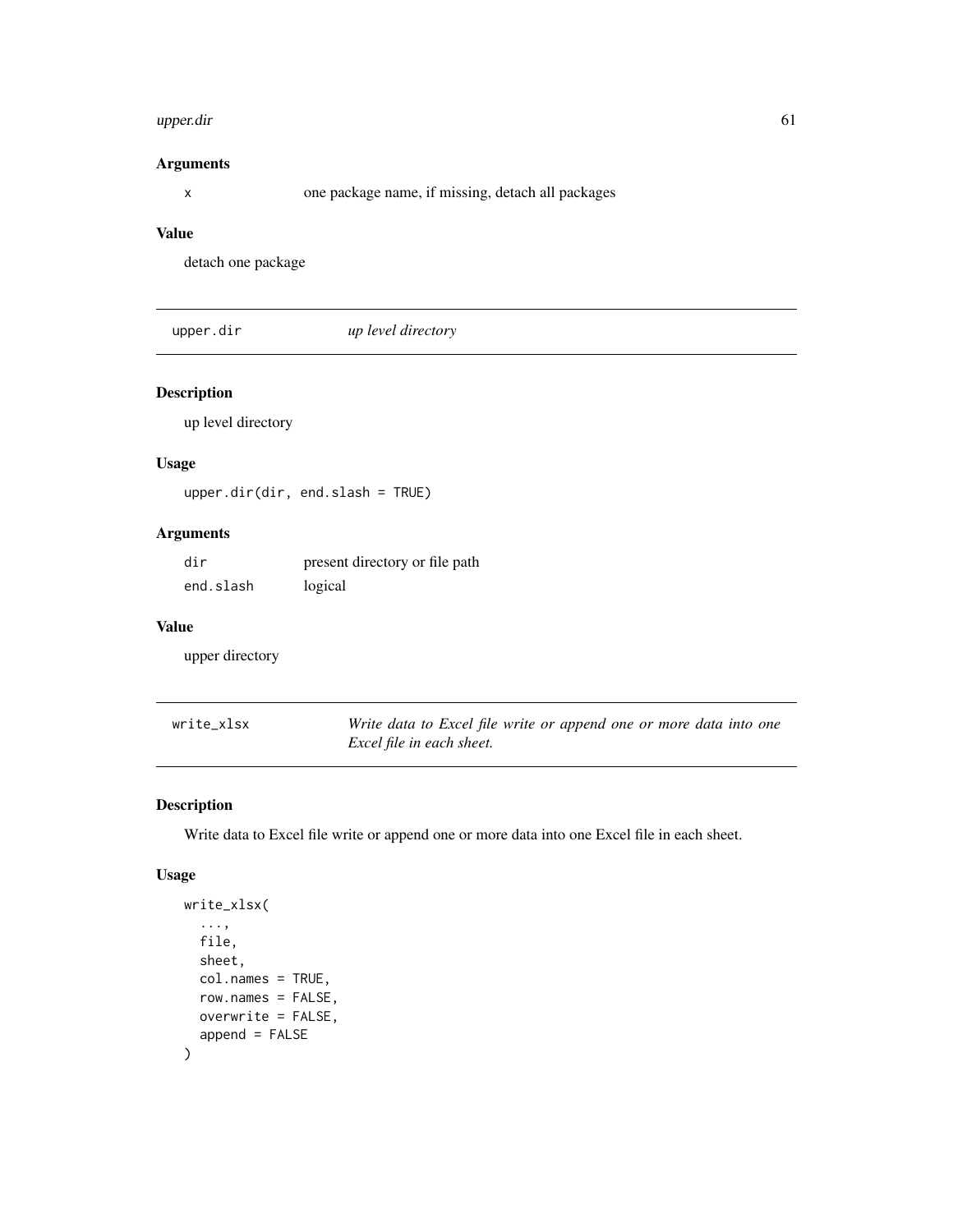<span id="page-61-0"></span>62  $\% = \%$ 

## Arguments

|           | one or more data                                 |
|-----------|--------------------------------------------------|
| file      | Excel file name                                  |
| sheet     | sheet names                                      |
| col.names | logical, whether to write out column names       |
| row.names | logical, whether to write out row names          |
| overwrite | logical, whether to overwrite an existing file   |
| append    | logical, whether to add data to an existing file |

## Value

write one or more data into one Excel file

## Examples

mtcars2 = mtcars # write\_xlsx(mtcars,mtcars2,file='mtcars')

%==% *Locate Accurately*

## Description

Locate Accurately

## Usage

a %==% b

## Arguments

| a | vector for matching  |
|---|----------------------|
| b | vector for searching |

## Value

If length of a is one, a vector will be return. If length of a is more than one, a list for each element will be return.

## Examples

a=c(1,2,3,4) b=c(1,2,3,1,4,1,5,6,1,4,1) a %==% b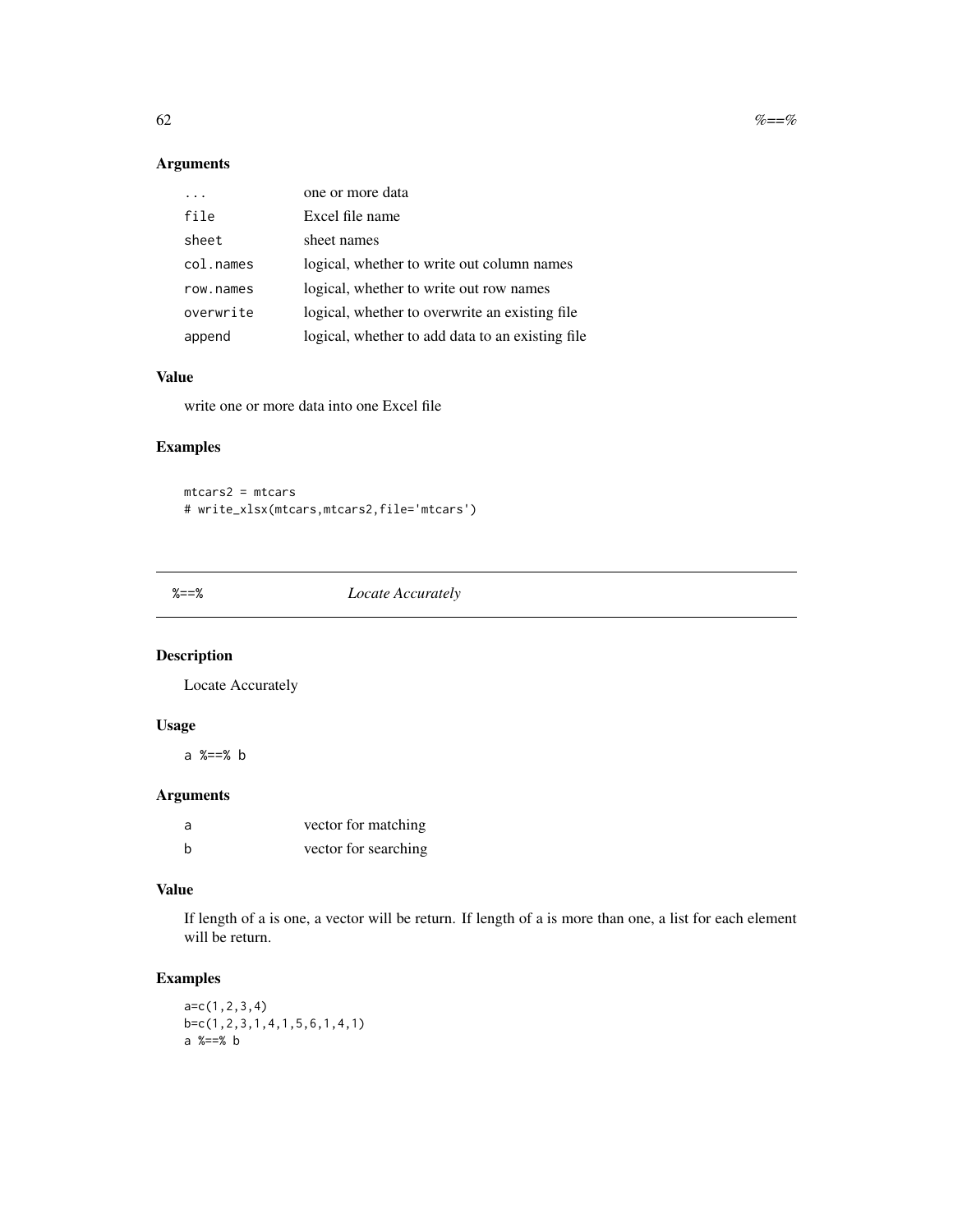<span id="page-62-0"></span>Concatenate vectors after converting to character.

## Usage

a %+% b

## Arguments

| a | one R objects, to be converted to character vectors. |
|---|------------------------------------------------------|
| b | one R objects, to be converted to character vectors. |

## Value

one vector

## Examples

1 %+% 1

## %s=% *Locate Similarly by grep()*

## Description

Locate Similarly by grep()

## Usage

a %s=% b

## Arguments

| a | vector for matching  |
|---|----------------------|
| h | vector for searching |

## Value

A list contains location information.

## Examples

1 %s=% c(1,12,3) c(1,2) %s=% c(1,12,3)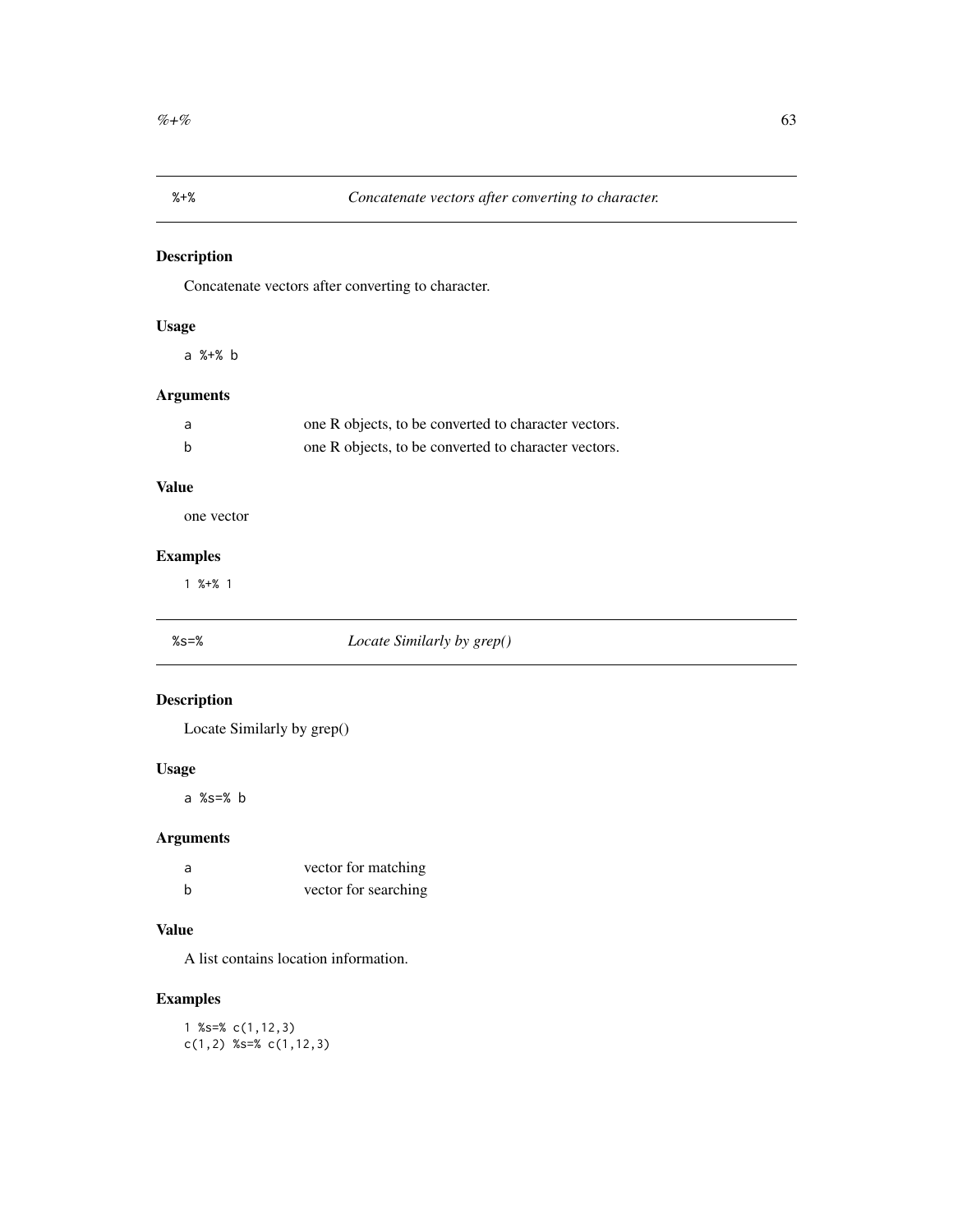# <span id="page-63-0"></span>Index

%+%, [63](#page-62-0)  $%==\%, 62$  $%==\%, 62$ %s=%, [63](#page-62-0) add\_biocViews, [4](#page-3-0) all\_children, [4](#page-3-0) Apriori.Basket, [5](#page-4-0) as.data.frame, [6](#page-5-0) as.transactions, [6](#page-5-0) attr\_href, [7](#page-6-0) c.xml\_nodeset, [7](#page-6-0) cat\_n, [8](#page-7-0) character.nms, [8](#page-7-0) chinese\_utf8, [9](#page-8-0) cnOS, [9](#page-8-0) col\_split, [10](#page-9-0) columntrans, [10](#page-9-0) compare, [11](#page-10-0) complete.data, [12](#page-11-0) current\_mirror, [12](#page-11-0) decrease, [13](#page-12-0) delete\_left, [13](#page-12-0) delete\_up, [14](#page-13-0) deparse0, [15](#page-14-0) desc2df, [15](#page-14-0) dump.it, [16](#page-15-0) dup.connect, [16](#page-15-0) duplicated\_all, [17](#page-16-0) duplicated\_last, [18](#page-17-0) equal *(*compare*)*, [11](#page-10-0) equal\_length, [18](#page-17-0) exec, [19](#page-18-0) expand, [20](#page-19-0) factor.it *(*columntrans*)*, [10](#page-9-0) factor.it<- *(*columntrans*)*, [10](#page-9-0) factor.nms, [20](#page-19-0) file.dir, [21](#page-20-0)

file.name, [21](#page-20-0) fmt, [22](#page-21-0) formal\_dir, [23](#page-22-0) get\_names, [24](#page-23-0) getBiocmirrors, [23](#page-22-0) give\_names, [24](#page-23-0) Grepl, [25](#page-24-0) has\_children, [26](#page-25-0) in1, [27](#page-26-0) increase, [27](#page-26-0) inner\_Add\_Symbol, [28](#page-27-0) insertglue, [28](#page-27-0) install\_Rversion, [29](#page-28-0) is.dir, [29](#page-28-0) is.linux, [30](#page-29-0) is.mac, [30](#page-29-0) is.windows, [31](#page-30-0) join, [31](#page-30-0) join\_full *(*join*)*, [31](#page-30-0) join\_inner *(*join*)*, [31](#page-30-0) join\_left *(*join*)*, [31](#page-30-0) join\_out *(*join*)*, [31](#page-30-0) join\_right *(*join*)*, [31](#page-30-0) keep, [32](#page-31-0) knife, [33](#page-32-0) knife\_left *(*knife*)*, [33](#page-32-0) knife\_right *(*knife*)*, [33](#page-32-0) last, [33](#page-32-0) last\_column, [34](#page-33-0) last\_row, [34](#page-33-0) left, [35](#page-34-0) left\_equal, [35](#page-34-0) legal, [36](#page-35-0) list1, [37](#page-36-0) load\_extdata, [37](#page-36-0)